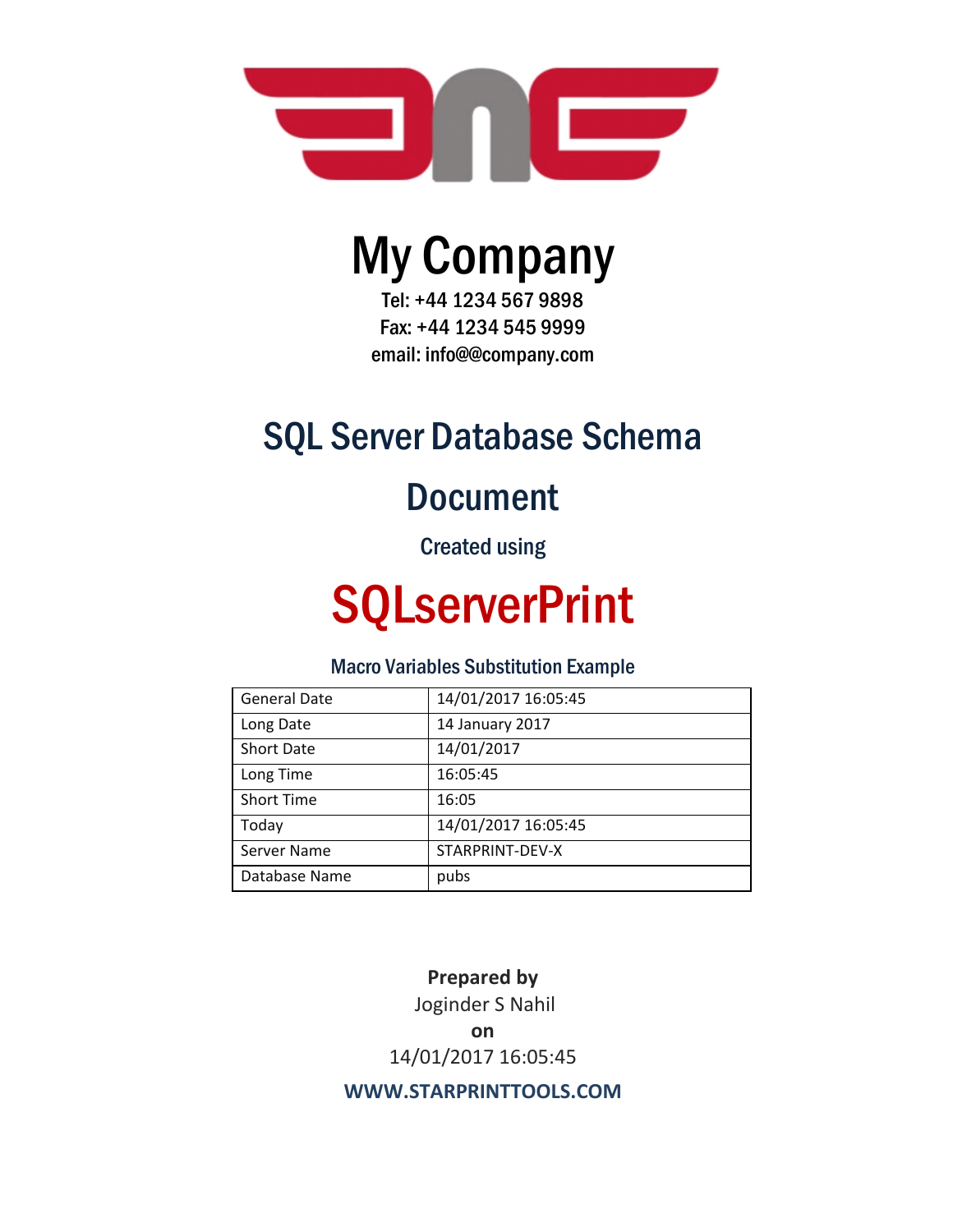| 30 |
|----|
|    |
|    |
|    |
|    |
|    |
|    |
|    |
|    |
|    |
|    |
| 34 |
|    |
|    |
|    |
|    |
|    |
|    |
| 36 |
|    |
|    |
|    |
| 37 |
|    |
|    |
|    |
|    |
|    |
|    |
|    |
|    |
|    |
|    |
|    |
|    |
|    |
|    |
|    |
|    |
|    |
|    |
|    |
|    |
| 43 |
|    |
|    |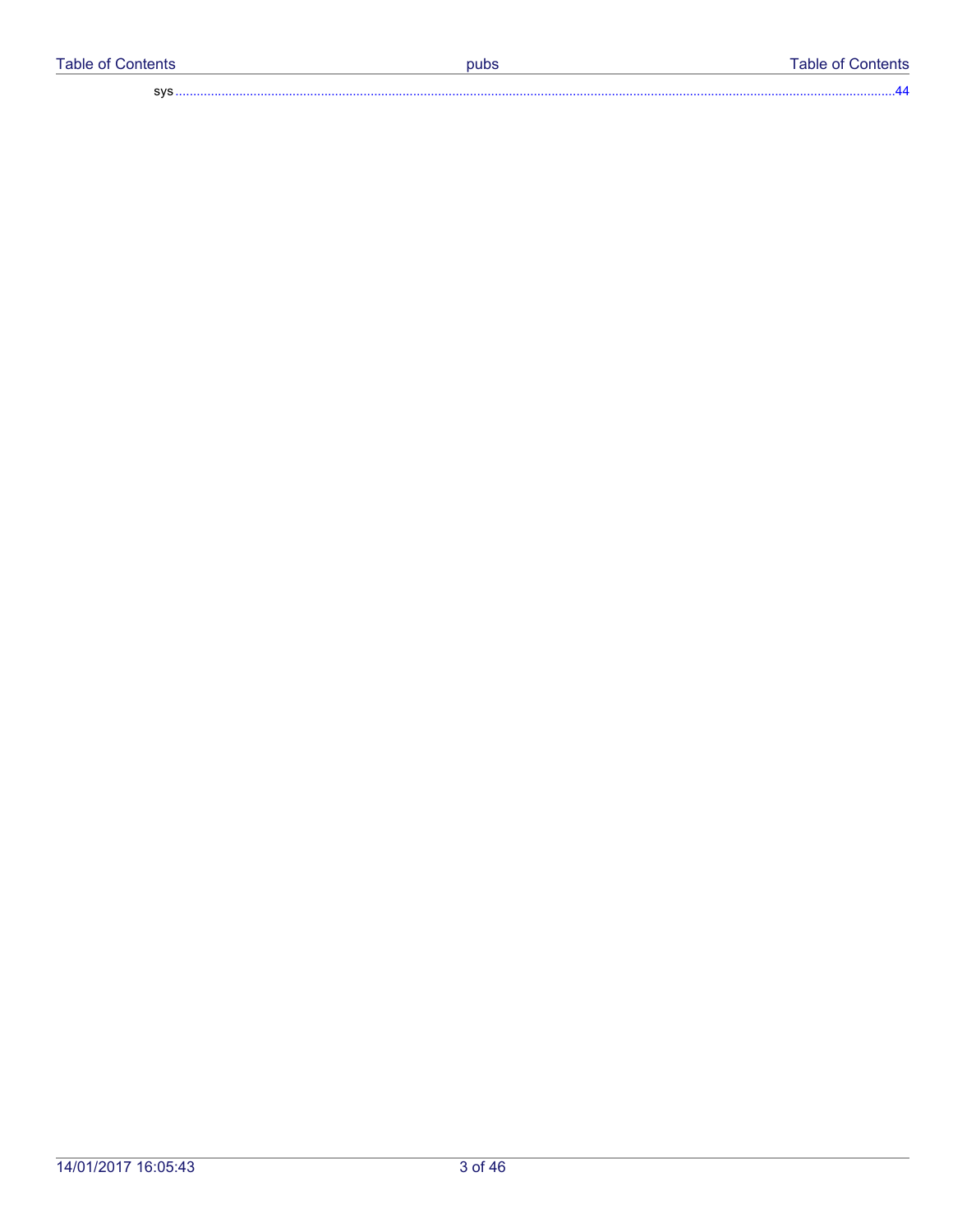# **[pubs]**

<span id="page-3-0"></span>Database in Database 'pubs'

# **General**

| Property                               | Value                                                             |
|----------------------------------------|-------------------------------------------------------------------|
| <b>Active Connections</b>              | 1                                                                 |
| <b>Auto Create Statistics Enabled</b>  | True                                                              |
| Auto Update Statistics Enabled         | True                                                              |
| <b>Case Sensitive</b>                  | False                                                             |
| Collation                              | Latin1_General_Cl_AS                                              |
| <b>Compatibility Level</b>             | Version130                                                        |
| Create Date                            | 10/10/2016 12:28:42                                               |
| Database Guid                          | aa46f67c-8315-4118-95cc-3727a71cb9dc                              |
| Database Snapshot Base Name            |                                                                   |
| Data Space Usage                       | 1288                                                              |
| Dbo Login                              | True                                                              |
| Default File Group                     | <b>PRIMARY</b>                                                    |
| Default Full Text Catalog              |                                                                   |
| Default Schema                         | dbo                                                               |
| I D                                    | 6                                                                 |
| Index Space Usage                      | 1312                                                              |
| Is Accessible                          | True                                                              |
| Is Database Snapshot                   | False                                                             |
| Is Database Snapshot Base              | False                                                             |
| Is Db Access Admin                     | True                                                              |
| Is Db Backup Operator                  | True                                                              |
| Is Db Datareader                       | True                                                              |
| <b>Is Db Datawriter</b>                | True                                                              |
| Is Db Ddl Admin                        | True                                                              |
| Is Db Deny Datareader                  | False                                                             |
| Is Db Deny Datawriter                  | False                                                             |
| Is Db Owner                            | True                                                              |
| Is Db Security Admin                   | True                                                              |
| Is Full Text Enabled                   | True                                                              |
| Is Mail Host                           | False                                                             |
| Is Mirroring Enabled                   | False                                                             |
| Is System Object                       | False                                                             |
| Is Updateable                          | True                                                              |
| Last Backup Date                       | 01/01/0001 00:00:00                                               |
| Last Log Backup Date                   | 01/01/0001 00:00:00                                               |
| Log Reuse Wait Status                  | Nothing                                                           |
| Mirroring Failover Log Sequence Number | 0                                                                 |
| Mirroring I D                          | 00000000-0000-0000-0000-000000000000                              |
| <b>Mirroring Partner</b>               |                                                                   |
| <b>Mirroring Role</b>                  | None                                                              |
| Mirroring Role Sequence                | 0                                                                 |
| Mirroring Safety Level                 | None                                                              |
| Mirroring Safety Sequence              | 0                                                                 |
| <b>Mirroring Status</b>                | None                                                              |
| <b>Mirroring Witness</b>               |                                                                   |
| <b>Mirroring Witness Status</b>        | None                                                              |
| Owner                                  | STARPRINT-DEV-X\Dell                                              |
| Primary File Path                      | C:\Program Files\Microsoft SQL Server\MSSQL13.SQLSERVER2016\MSSQL |
|                                        | <b>\DATA</b>                                                      |
| Recovery Fork Guid                     | 01993a49-c172-46f0-aeea-b2dd88aa8a5c                              |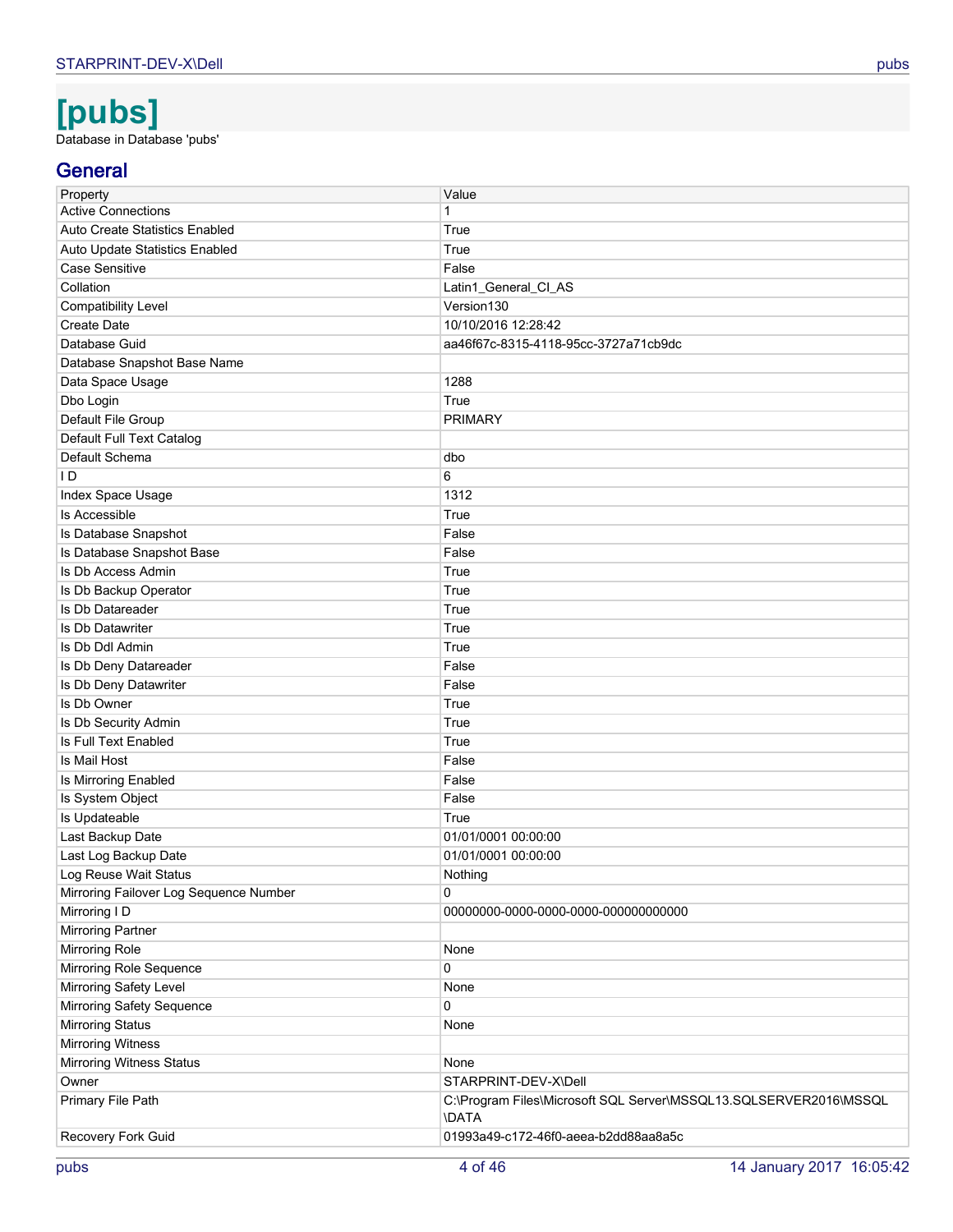## STARPRINT-DEV-X\Dell pubs pubs and contact the contact of the contact of the contact of the contact of the contact of the contact of the contact of the contact of the contact of the contact of the contact of the contact of

| Property                   | Value                                |
|----------------------------|--------------------------------------|
| <b>Replication Options</b> | None                                 |
| Service Broker Guid        | 8a12231a-027e-4345-a93a-2bf12605a282 |
| Size                       | 16                                   |
| Space Available            | 3840                                 |
| <b>Status</b>              | Normal                               |
| User Name                  | dbo                                  |
| Version                    | 852                                  |

# **Miscellaneous**

| Property                     | Value                                                                             |  |  |  |
|------------------------------|-----------------------------------------------------------------------------------|--|--|--|
| <b>Active Connections</b>    | $\mathbf{1}$                                                                      |  |  |  |
| <b>Broker Enabled</b>        | True                                                                              |  |  |  |
| <b>Case Sensitive</b>        | False                                                                             |  |  |  |
| Database Guid                | aa46f67c-8315-4118-95cc-3727a71cb9dc                                              |  |  |  |
| Database Snapshot Base Name  |                                                                                   |  |  |  |
| Data Space Usage             | 1288                                                                              |  |  |  |
| Dbo Login                    | True                                                                              |  |  |  |
| Default File Group           | <b>PRIMARY</b>                                                                    |  |  |  |
| Default Full Text Catalog    |                                                                                   |  |  |  |
| Default Schema               | dbo                                                                               |  |  |  |
| Index Space Usage            | 1312                                                                              |  |  |  |
| Is Accessible                | True                                                                              |  |  |  |
| Is Database Snapshot         | False                                                                             |  |  |  |
| Is Database Snapshot Base    | False                                                                             |  |  |  |
| Is Db Access Admin           | True                                                                              |  |  |  |
| Is Db Backup Operator        | True                                                                              |  |  |  |
| Is Db Datareader             | True                                                                              |  |  |  |
| Is Db Datawriter             | True                                                                              |  |  |  |
| Is Db Ddl Admin              | True                                                                              |  |  |  |
| Is Db Deny Datareader        | False                                                                             |  |  |  |
| Is Db Deny Datawriter        | False                                                                             |  |  |  |
| Is Db Owner                  | True                                                                              |  |  |  |
| Is Db Security Admin         | True                                                                              |  |  |  |
| Is Full Text Enabled         | True                                                                              |  |  |  |
| Is Mail Host                 | False                                                                             |  |  |  |
| Is Mirroring Enabled         | False                                                                             |  |  |  |
| Is Parameterization Forced   | False                                                                             |  |  |  |
| Is System Object             | False                                                                             |  |  |  |
| Is Updateable                | True                                                                              |  |  |  |
| <b>Local Cursors Default</b> | False                                                                             |  |  |  |
| Log Reuse Wait Status        | Nothing                                                                           |  |  |  |
| Primary File Path            | C:\Program Files\Microsoft SQL Server\MSSQL13.SQLSERVER2016\MSSQL<br><b>\DATA</b> |  |  |  |
| Recovery Fork Guid           | 01993a49-c172-46f0-aeea-b2dd88aa8a5c                                              |  |  |  |
| <b>Replication Options</b>   | None                                                                              |  |  |  |
| Service Broker Guid          | 8a12231a-027e-4345-a93a-2bf12605a282                                              |  |  |  |
| Snapshot Isolation State     | <b>Disabled</b>                                                                   |  |  |  |
| <b>User Access</b>           | Multiple                                                                          |  |  |  |
| <b>User Name</b>             | dbo                                                                               |  |  |  |
| Version                      | 852                                                                               |  |  |  |

# **Files**

| Name     | File<br>Tvpe | Filearoup      | <b>Initial Size</b> | Autogrowth |
|----------|--------------|----------------|---------------------|------------|
| pubs     | Data         | <b>PRIMARY</b> | 8192                | 65536.KB   |
| pubs_log | Log          |                | 8192                | 65536.KB   |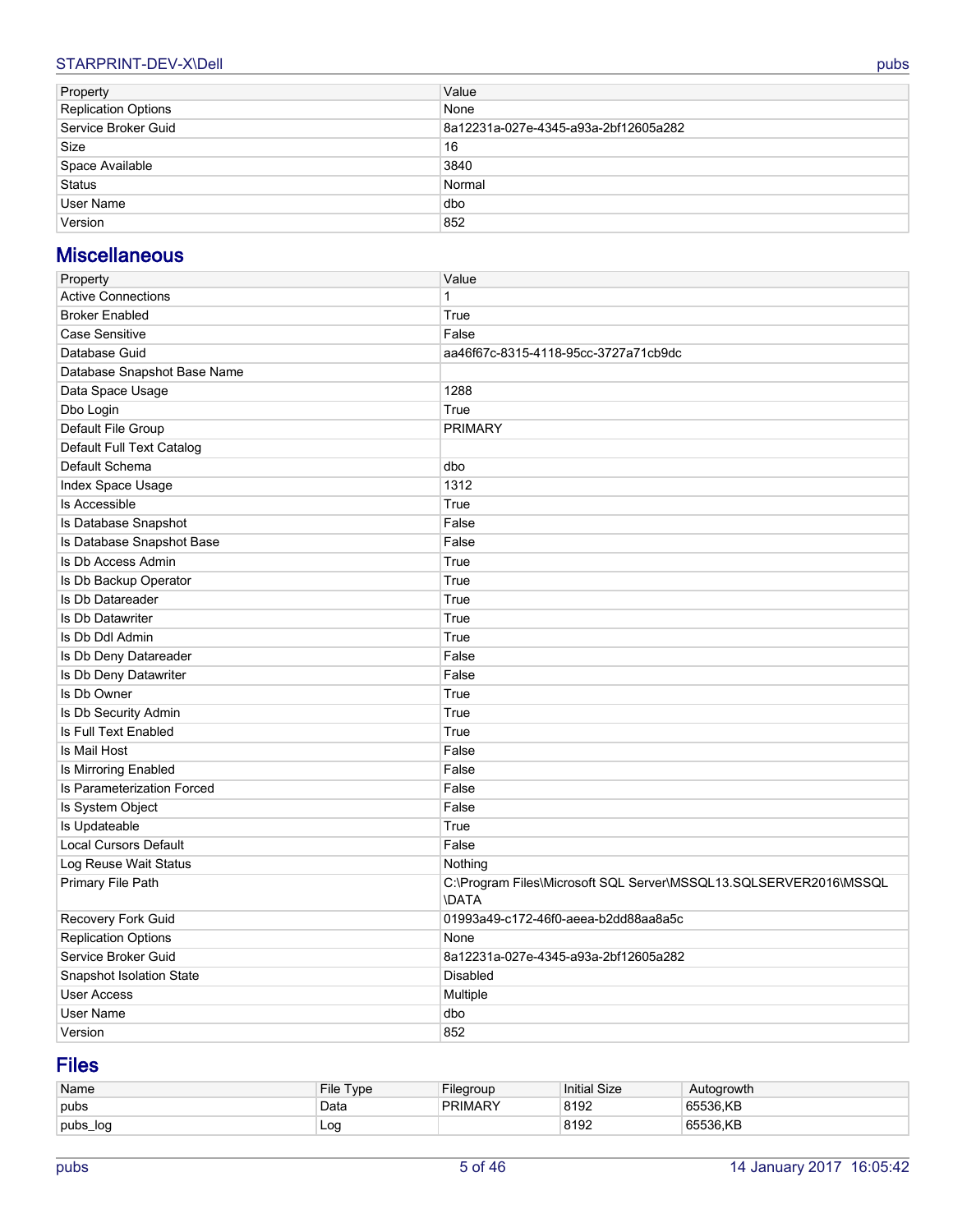# **File Groups**

| Name       | $- \cdot$<br>- 1100<br><b>FIIGS</b> | Jnlv  | ⊇efaul⊾                           |
|------------|-------------------------------------|-------|-----------------------------------|
| <b>DRI</b> |                                     | ⊦alse | $\overline{\phantom{a}}$<br>I rue |

# **Options**

| Property                        | Value      |
|---------------------------------|------------|
| Ansi Null Default               | False      |
| Ansi Nulls Enabled              | False      |
| Ansi Padding Enabled            | False      |
| Ansi Warnings Enabled           | False      |
| Arithmetic Abort Enabled        | False      |
| Auto Close                      | False      |
| Auto Create Statistics Enabled  | True       |
| Auto Shrink                     | False      |
| Auto Update Statistics Async    | False      |
| Auto Update Statistics Enabled  | True       |
| Close Cursors On Commit Enabled | False      |
| <b>Compatibility Level</b>      | Version130 |
| Concatenate Null Yields Null    | False      |
| Database Ownership Chaining     | False      |
| Date Correlation Optimization   | False      |
| Numeric Round Abort Enabled     | False      |
| Page Verify                     | Checksum   |
| Quoted Identifiers Enabled      | False      |
| Read Only                       | False      |
| Recovery Model                  | Full       |
| Recursive Triggers Enabled      | False      |
| Trustworthy                     | False      |

# **Explicit Permissions:**

| Par <sub>l</sub><br>sıor | ∍rantor | Grant | With<br>Grant<br>the contract of the contract of the contract of the contract of the contract of the contract of the contract of | <b>Deny</b> |
|--------------------------|---------|-------|----------------------------------------------------------------------------------------------------------------------------------|-------------|
| '`;onnec.                | dbo     | . .   |                                                                                                                                  |             |

# **Mirroring**

| Property                               | Value                                 |
|----------------------------------------|---------------------------------------|
| Mirroring Failover Log Sequence Number | 0                                     |
| Mirroring I D                          | 00000000-0000-0000-0000-0000000000000 |
| Mirroring Partner                      |                                       |
| Mirroring Redo Queue Max Size          | 0                                     |
| <b>Mirroring Role</b>                  | None                                  |
| Mirroring Role Sequence                | 0                                     |
| <b>Mirroring Safety Level</b>          | None                                  |
| Mirroring Safety Sequence              | 0                                     |
| <b>Mirroring Status</b>                | None                                  |
| <b>Mirroring Timeout</b>               | 0                                     |
| <b>Mirroring Witness</b>               |                                       |
| <b>Mirroring Witness Status</b>        | None                                  |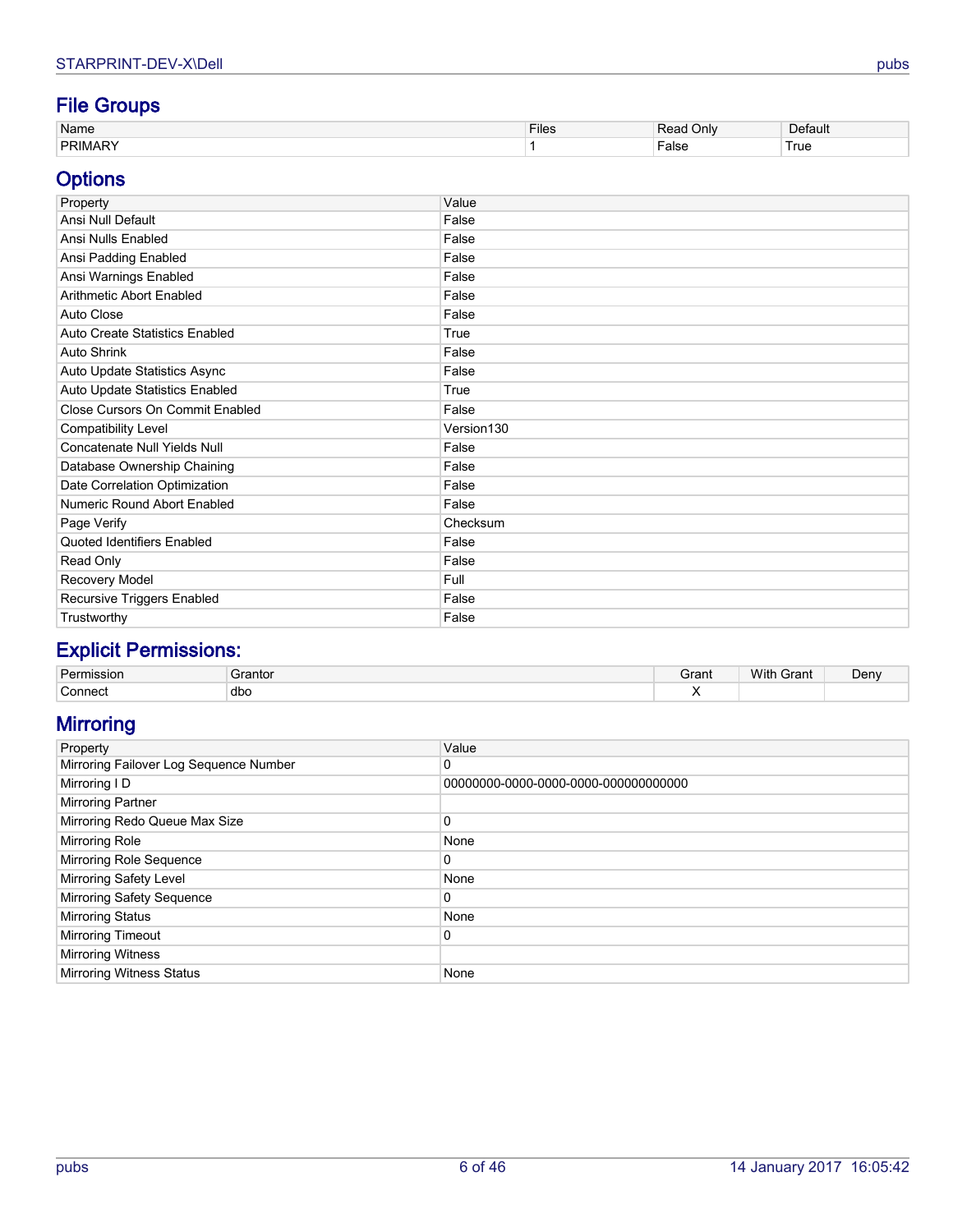# **[dbo].[authors]**

<span id="page-6-0"></span>Table in Database 'pubs'

## **Columns**

<span id="page-6-4"></span><span id="page-6-3"></span><span id="page-6-2"></span>

| <b>ID</b> Name | DataType       | Computed | Full Text Index | Foreign Key | Identity | Not For Repl | Nullable | Primary Key | Persisted | Default     |
|----------------|----------------|----------|-----------------|-------------|----------|--------------|----------|-------------|-----------|-------------|
| au_id          | id             |          |                 |             |          |              |          | X           |           |             |
| $2  au_l$ name | varchar $(40)$ |          |                 |             |          |              |          |             |           |             |
| 3 au_fname     | varchar(20)    |          |                 |             |          |              |          |             |           |             |
| $4$ phone      | char(12)       |          |                 |             |          |              |          |             |           | ('UNKNOWN') |
| 5 address      | varchar $(40)$ |          |                 |             |          |              | X        |             |           |             |
| $6$ city       | varchar $(20)$ |          |                 |             |          |              | X        |             |           |             |
| 7 state        | char(2)        |          |                 |             |          |              | X        |             |           |             |
| 8 zip          | char(5)        |          |                 |             |          |              | X        |             |           |             |
| 9 contract     | bit            |          |                 |             |          |              |          |             |           |             |

# <span id="page-6-10"></span><span id="page-6-8"></span><span id="page-6-7"></span><span id="page-6-6"></span><span id="page-6-5"></span><span id="page-6-1"></span>**Properties**

| Property                | Value               |
|-------------------------|---------------------|
| Ansi Nulls Status       | True                |
| Create Date             | 10/10/2016 12:28:43 |
| Data Space Used         | 8 KB                |
| Date Last Modified      | 10/10/2016 12:28:43 |
| File Group              | <b>PRIMARY</b>      |
| Index Space Used        | 24 KB               |
| Is Indexable            | True                |
| Is Partitioned          | False               |
| Is System Object        | False               |
| <b>Partition Scheme</b> |                     |
| Replicated              | False               |
| Row Count               | 23                  |
| Text File Group         |                     |

# **Column - Extended Properties**

None of columns were found to have any Extended Properties

## **Primary Keys**

| Name          | Columns | . .<br>Φ<br>运<br><b>i</b><br>-<br>-<br>–<br>ັ | യ<br>-<br>ರ<br>$\overline{\phantom{0}}$<br><b>_</b><br>_<br>ر_ |
|---------------|---------|-----------------------------------------------|----------------------------------------------------------------|
| UPKCL_auidind | ⊺au_id  | $\lambda$<br>⌒                                |                                                                |

# <span id="page-6-9"></span>**Foreign Keys**

None

# **Triggers**

None

# **Indices**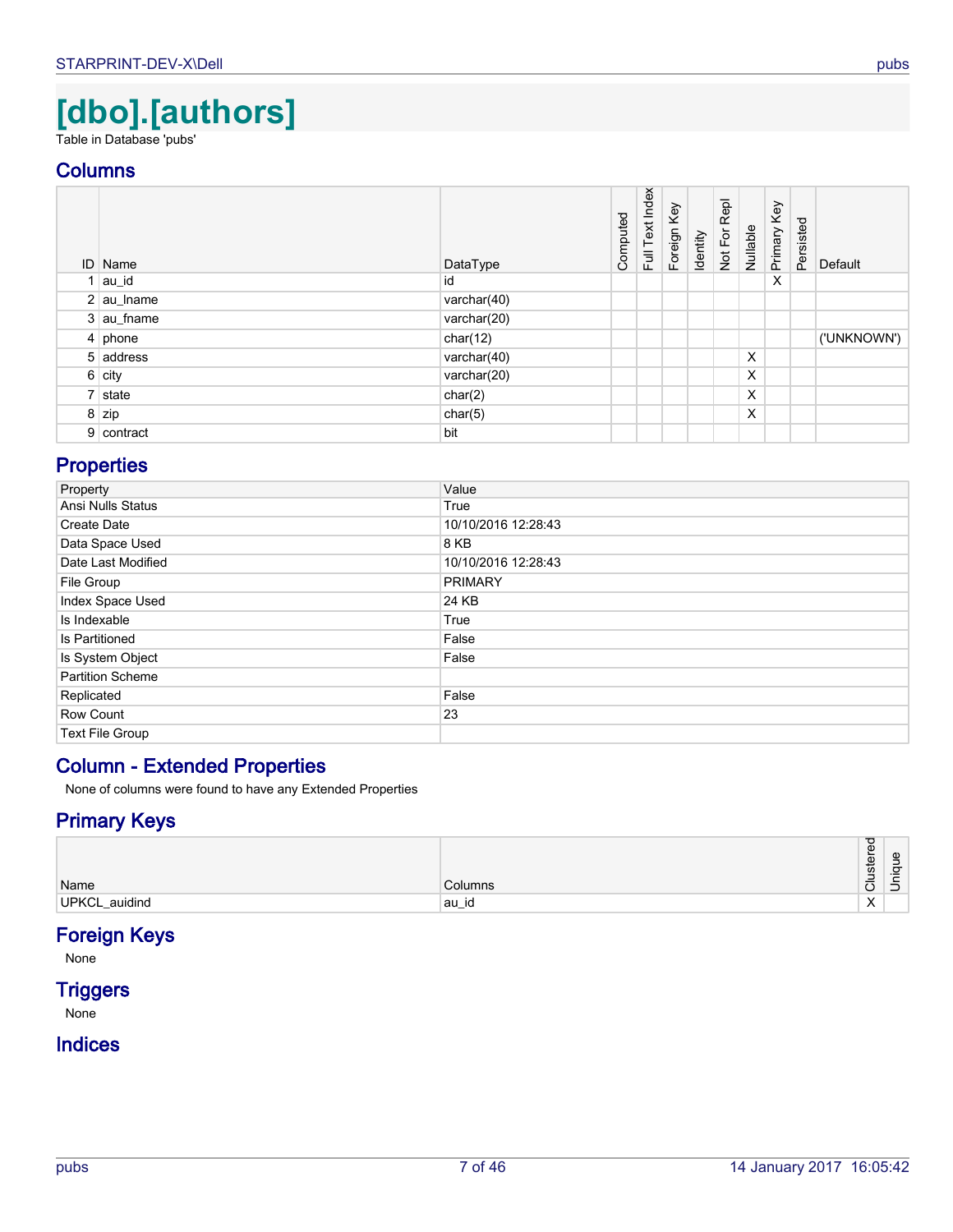#### STARPRINT-DEV-X\Dell pubs

<span id="page-7-0"></span>

| Name          | Columns  | 9.<br>uster<br>$\overline{O}$ | Unique |
|---------------|----------|-------------------------------|--------|
| aunmind       | au_lname |                               |        |
|               | au_fname |                               |        |
| UPKCL_auidind | au_id    | $\checkmark$<br>v             |        |

# <span id="page-7-3"></span>**Checks**

# <span id="page-7-1"></span>**CK\_\_authors\_\_au\_id\_\_239E4DCF**

| Created             | Modified            | <b>State</b> | ರ<br>Φ<br>ā<br>۔ ک<br>Ш | P<br>٧ē<br>မ္မ<br>む | Text |
|---------------------|---------------------|--------------|-------------------------|---------------------|------|
| 10/10/2016 12:28:43 | 10/10/2016 12:28:43 | Existing     | X.                      | X                   |      |
|                     |                     |              |                         |                     |      |

# <span id="page-7-2"></span>**CK\_\_authors\_\_zip\_\_25869641**

| Created             | Modified            | <b>State</b> | ਹ<br>Φ<br>ā<br>屲  | ັ<br>cke<br>Φ<br>Ō | Text                                     |
|---------------------|---------------------|--------------|-------------------|--------------------|------------------------------------------|
| 10/10/2016 12:28:43 | 10/10/2016 12:28:43 | Existing     | $\checkmark$<br>ᄉ |                    | ([zip] like '[0-9][0-9][0-9][0-9][0-9]') |

# **Explicit Permissions:**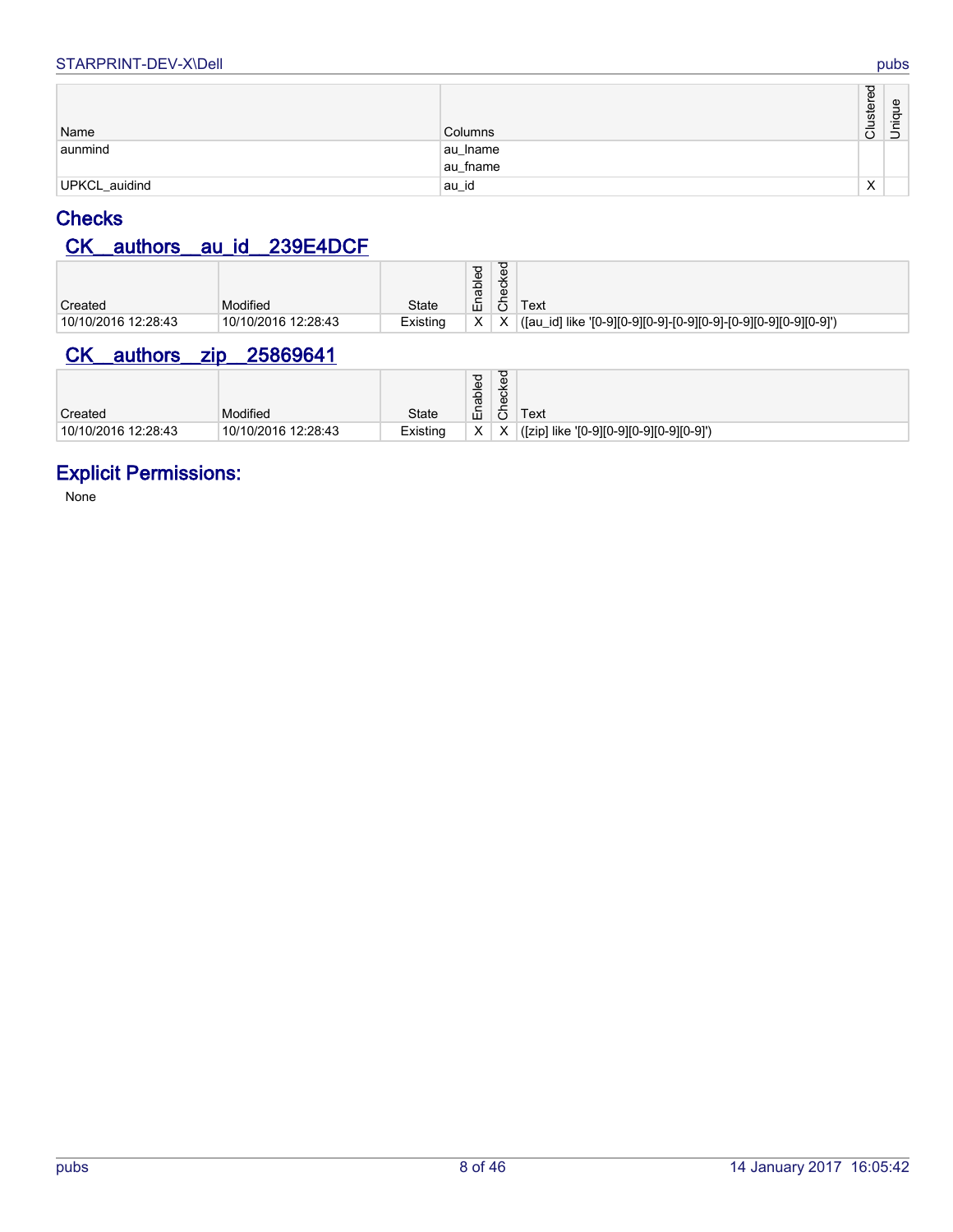# **[dbo].[discounts]**

<span id="page-8-0"></span>Table in Database 'pubs'

## **Columns**

<span id="page-8-2"></span>

| <b>ID</b> Name | DataType     | Computed | Index<br>Text<br>ー<br>ト<br> | Foreign Key | Identity | Repl<br>Not For | Nullable | Key<br>Primary <b>I</b> | Persisted | Default |
|----------------|--------------|----------|-----------------------------|-------------|----------|-----------------|----------|-------------------------|-----------|---------|
| discounttype   | varchar(40)  |          |                             |             |          |                 |          |                         |           |         |
| $2$ stor_id    | char(4)      |          |                             | X           |          |                 | X        |                         |           |         |
| 3 lowqty       | smallint     |          |                             |             |          |                 | X        |                         |           |         |
| $4$ highqty    | smallint     |          |                             |             |          |                 | X        |                         |           |         |
| 5 discount     | decimal(4,2) |          |                             |             |          |                 |          |                         |           |         |

# <span id="page-8-6"></span><span id="page-8-5"></span><span id="page-8-4"></span><span id="page-8-1"></span>**Properties**

| Property                | Value               |
|-------------------------|---------------------|
| Ansi Nulls Status       | True                |
| Create Date             | 10/10/2016 12:28:43 |
| Data Space Used         | 8 KB                |
| Date Last Modified      | 10/10/2016 12:28:43 |
| File Group              | <b>PRIMARY</b>      |
| Index Space Used        | 8 KB                |
| Is Indexable            | True                |
| Is Partitioned          | False               |
| Is System Object        | False               |
| <b>Partition Scheme</b> |                     |
| Replicated              | False               |
| Row Count               | 3                   |
| <b>Text File Group</b>  |                     |

# **Column - Extended Properties**

None of columns were found to have any Extended Properties

## **Primary Keys**

None

# **Foreign Keys**

<span id="page-8-3"></span>

| Name                          | <b>Columns</b> | Check | Enabled |
|-------------------------------|----------------|-------|---------|
| FK discounts stor 3B75D760    |                |       |         |
| FK_discounts_stor__3B75D760   | X              | X     |         |
| Primary/Unique Key Base Table |                |       |         |
| discounts                     | stor id        |       |         |
| Foreign Key Base Table        |                |       |         |
| stores                        | stor id        |       |         |

# <span id="page-8-7"></span>**Triggers**

None

### **Indices**

None

# **Checks**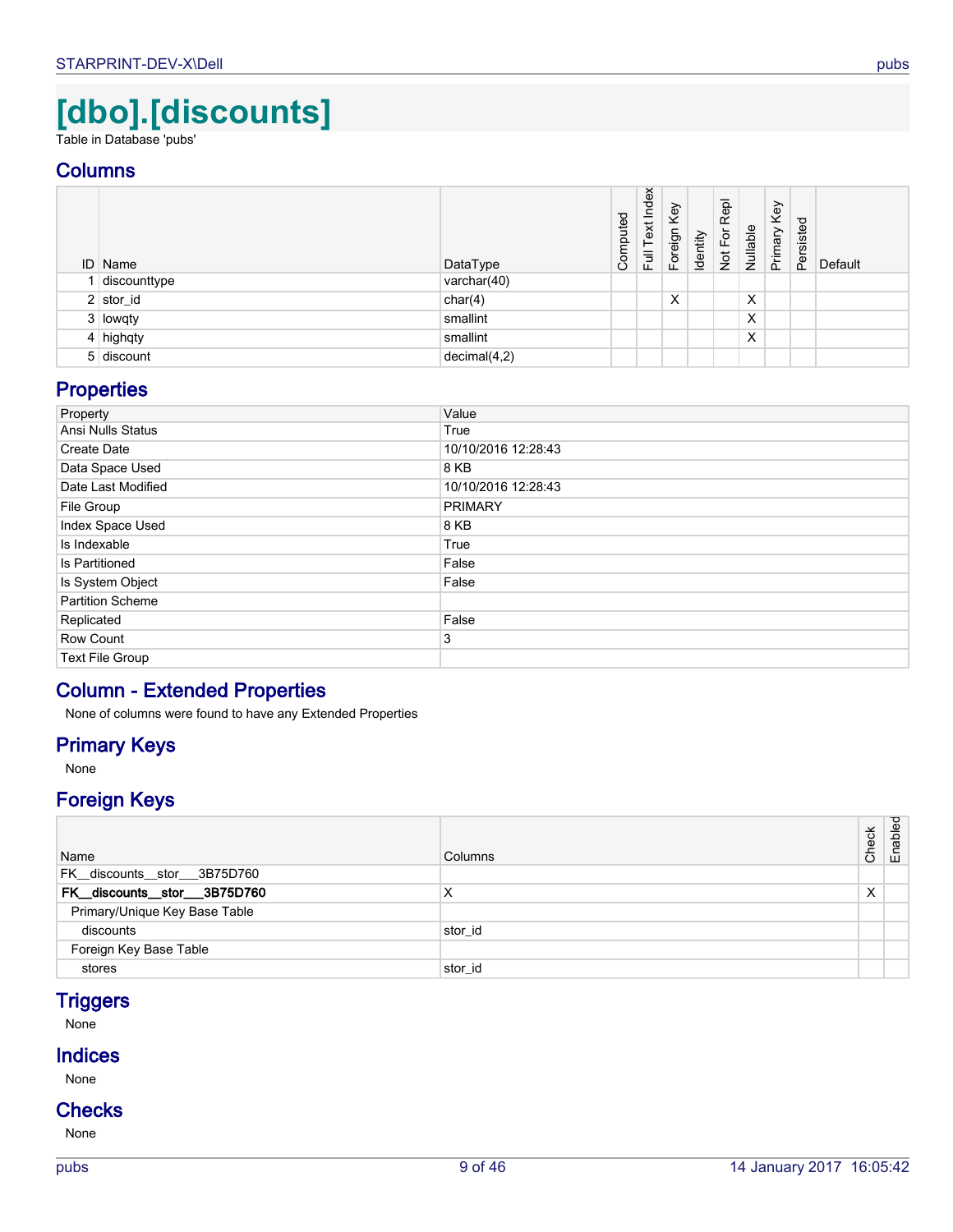# **Explicit Permissions:**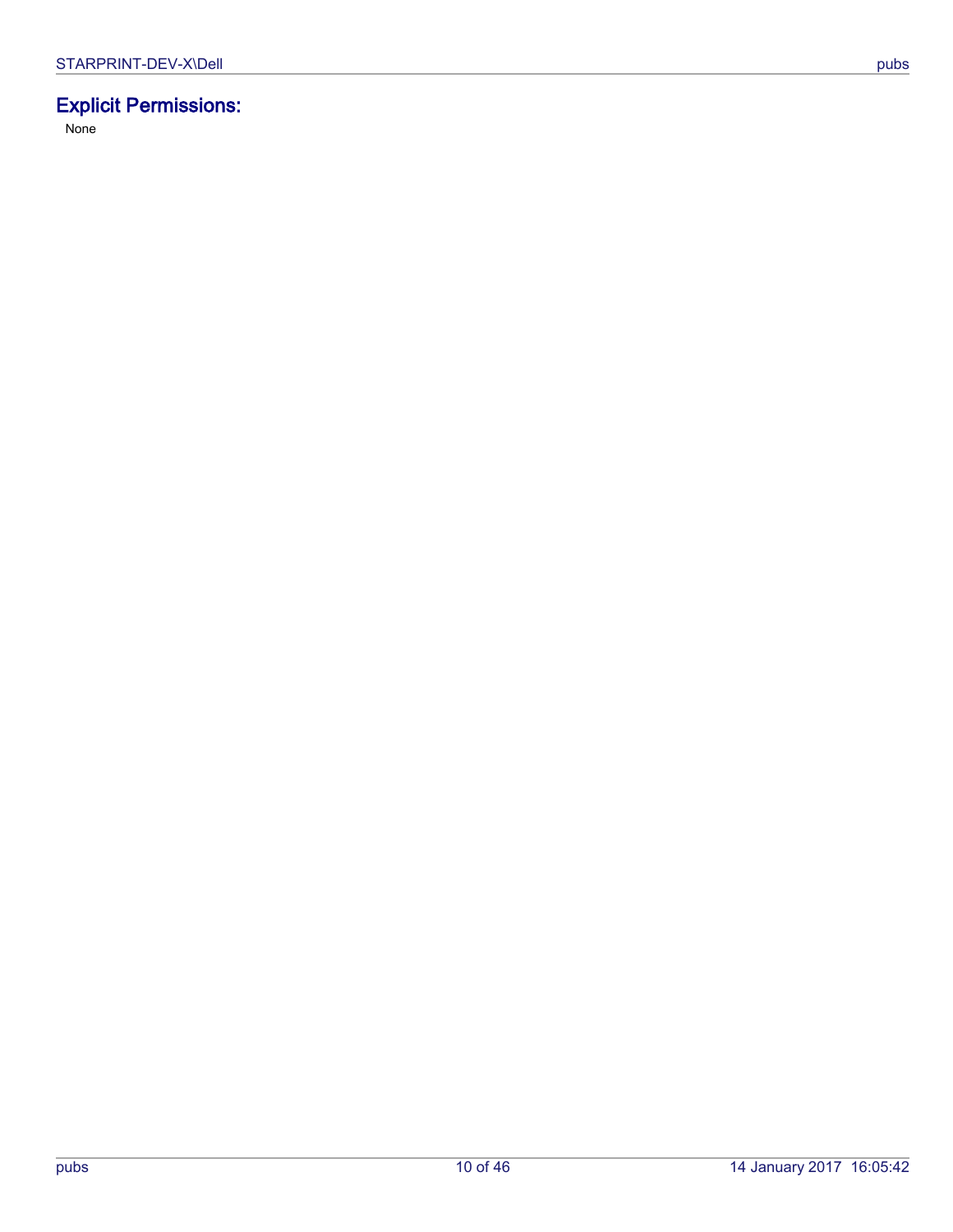# **[dbo].[employee]**

<span id="page-10-0"></span>Table in Database 'pubs'

## **Columns**

<span id="page-10-10"></span><span id="page-10-4"></span><span id="page-10-1"></span>

|   | <b>ID</b> Name | DataType       | Computed | Full Text Index | Foreign Key | Identity | Not For Repl | Nullable | Primary Key | Persisted | Default    |
|---|----------------|----------------|----------|-----------------|-------------|----------|--------------|----------|-------------|-----------|------------|
| 1 | emp_id         | empid          |          |                 |             |          |              |          | X           |           |            |
|   | $2$ fname      | varchar $(20)$ |          |                 |             |          |              |          |             |           |            |
|   | $3$ minit      | char(1)        |          |                 |             |          |              | X        |             |           |            |
|   | 4 Iname        | varchar(30)    |          |                 |             |          |              |          |             |           |            |
|   | $5$ job_id     | smallint       |          |                 | X           |          |              |          |             |           | ((1))      |
|   | $6$ job_lvl    | tinyint        |          |                 |             |          |              | X        |             |           | ((10))     |
|   | 7 pub_id       | char(4)        |          |                 | X           |          |              |          |             |           | (9952)     |
|   | 8 hire_date    | datetime       |          |                 |             |          |              |          |             |           | (getdate() |

# <span id="page-10-12"></span><span id="page-10-9"></span><span id="page-10-7"></span><span id="page-10-6"></span><span id="page-10-5"></span>**Properties**

| Property                | Value               |
|-------------------------|---------------------|
| Ansi Nulls Status       | True                |
| Create Date             | 10/10/2016 12:28:43 |
| Data Space Used         | 8 KB                |
| Date Last Modified      | 10/10/2016 12:28:43 |
| File Group              | <b>PRIMARY</b>      |
| Index Space Used        | 24 KB               |
| Is Indexable            | True                |
| Is Partitioned          | False               |
| Is System Object        | False               |
| <b>Partition Scheme</b> |                     |
| Replicated              | False               |
| Row Count               | 43                  |
| <b>Text File Group</b>  |                     |

# **Column - Extended Properties**

None of columns were found to have any Extended Properties

# **Primary Keys**

|           |         | ⇁<br>ີ<br>Φ<br>ত<br>∸<br><b>SC</b><br>- | $\mathbf \omega$<br>-<br>ਰ |
|-----------|---------|-----------------------------------------|----------------------------|
| Name      | Columns | -                                       | _<br>–                     |
| PK_emp_id | ∖emp_id |                                         |                            |

# <span id="page-10-11"></span>**Foreign Keys**

<span id="page-10-8"></span><span id="page-10-3"></span><span id="page-10-2"></span>

| Name                          | Columns | Check | Enabled |
|-------------------------------|---------|-------|---------|
| FK_employee_job_id_47DBAE45   |         |       |         |
| FK_employee_job_id_47DBAE45   | X       | X     |         |
| Primary/Unique Key Base Table |         |       |         |
| employee                      | job_id  |       |         |
| Foreign Key Base Table        |         |       |         |
| jobs                          | job_id  |       |         |
| FK_employee_pub_id_4AB81AF0   |         |       |         |
| FK_employee_pub_id_4AB81AF0   | X       | X     |         |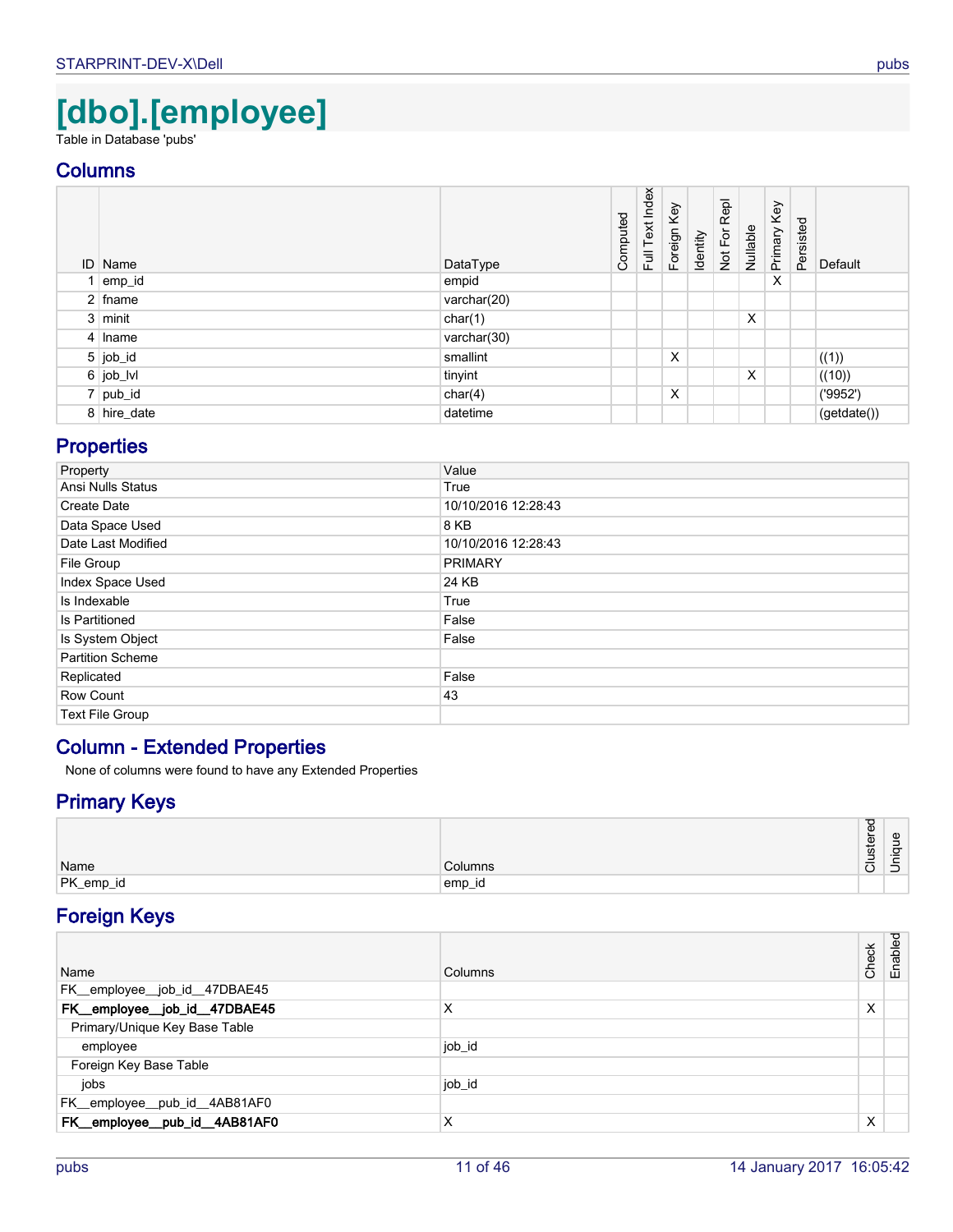## STARPRINT-DEV-X\Dell pubs pubs and contact the contact of the contact of the contact of the contact of the contact of the contact of the contact of the contact of the contact of the contact of the contact of the contact of

| Name                          | Columns | Check | Enabled |
|-------------------------------|---------|-------|---------|
| Primary/Unique Key Base Table |         |       |         |
| employee                      | pub_id  |       |         |
| Foreign Key Base Table        |         |       |         |
| publishers                    | pub_id  |       |         |

# <span id="page-11-2"></span><span id="page-11-0"></span>**Triggers**

| <b>Trigger Name</b> | Description | <b>State</b> | ಾ<br>able<br>-<br>∼<br>ш              | Φ<br>ىپ<br>$rac{\overline{a}}{\overline{b}}$ | ∽<br>Φ<br>ā<br>∸<br>$-$ | $\omega$<br>ىپ<br>$\sigma$<br>᠊ᠸ<br>ᅭ<br>–<br>- |
|---------------------|-------------|--------------|---------------------------------------|----------------------------------------------|-------------------------|-------------------------------------------------|
| employee_insupd     |             | Existing     | $\lambda$<br>$\overline{\phantom{a}}$ |                                              | $\lambda$<br>⌒          | $\lambda$<br>$\lambda$                          |

<span id="page-11-1"></span>

| Property                  | Value               |
|---------------------------|---------------------|
| AnsiNullsStatus           | True                |
| BodyStartIndex            | 71                  |
| CreateDate                | 10/10/2016 12:28:43 |
| <b>DeleteOrder</b>        | None                |
| ID                        | 1285579618          |
| ImplementationType        | TransactSql         |
| <b>InsertOrder</b>        | None                |
| InsteadOf                 | False               |
| IsEncrypted               | False               |
| <b>IsSystemObject</b>     | False               |
| NotForReplication         | False               |
| QuotedIdentifierStatus    | True                |
| <b>UpdateOrder</b>        | None                |
| AssemblyName              |                     |
| ClassName                 |                     |
| DateLastModified          | 10/10/2016 12:28:43 |
| ExecutionContext          | Caller              |
| ExecutionContextPrincipal |                     |
| MethodName                |                     |
| PolicyHealthState         | Unknown             |
| IsNativelyCompiled        | False               |
| <b>IsSchemaBound</b>      | False               |

# **Script**

| 1              |                                                                 |
|----------------|-----------------------------------------------------------------|
| 2              | <b>CREATE TRIGGER employee_insupd</b>                           |
| 3              | ON employee                                                     |
| 4              | <b>FOR insert, UPDATE</b>                                       |
| 5              | AS                                                              |
| 6              |                                                                 |
| $\overline{7}$ | --Get the range of level for this job type from the jobs table. |
| 8              | declare @min_lvl tinyint,                                       |
| 9              | @max_lvl tinyint,                                               |
| 10             | @emp_lyl tinyint,                                               |
| 11             | @job id smallint                                                |
| 12             | select $@min_l v = min_l v$ ,                                   |
| 13             | $@max$ $ v  = max$ $ v $ ,                                      |
| 14             | $@emp$ lvl = i.job lvl,                                         |
| 15             | $@job$ id = i.job id                                            |
| 16             | from employee e, jobs j, inserted i                             |
| 17             | where e.emp_id = i.emp_id AND i.job_id = j.job_id               |
| 18             | $IF$ (@job_id = 1) and (@emp_lvl <> 10)                         |
| 19             | begin                                                           |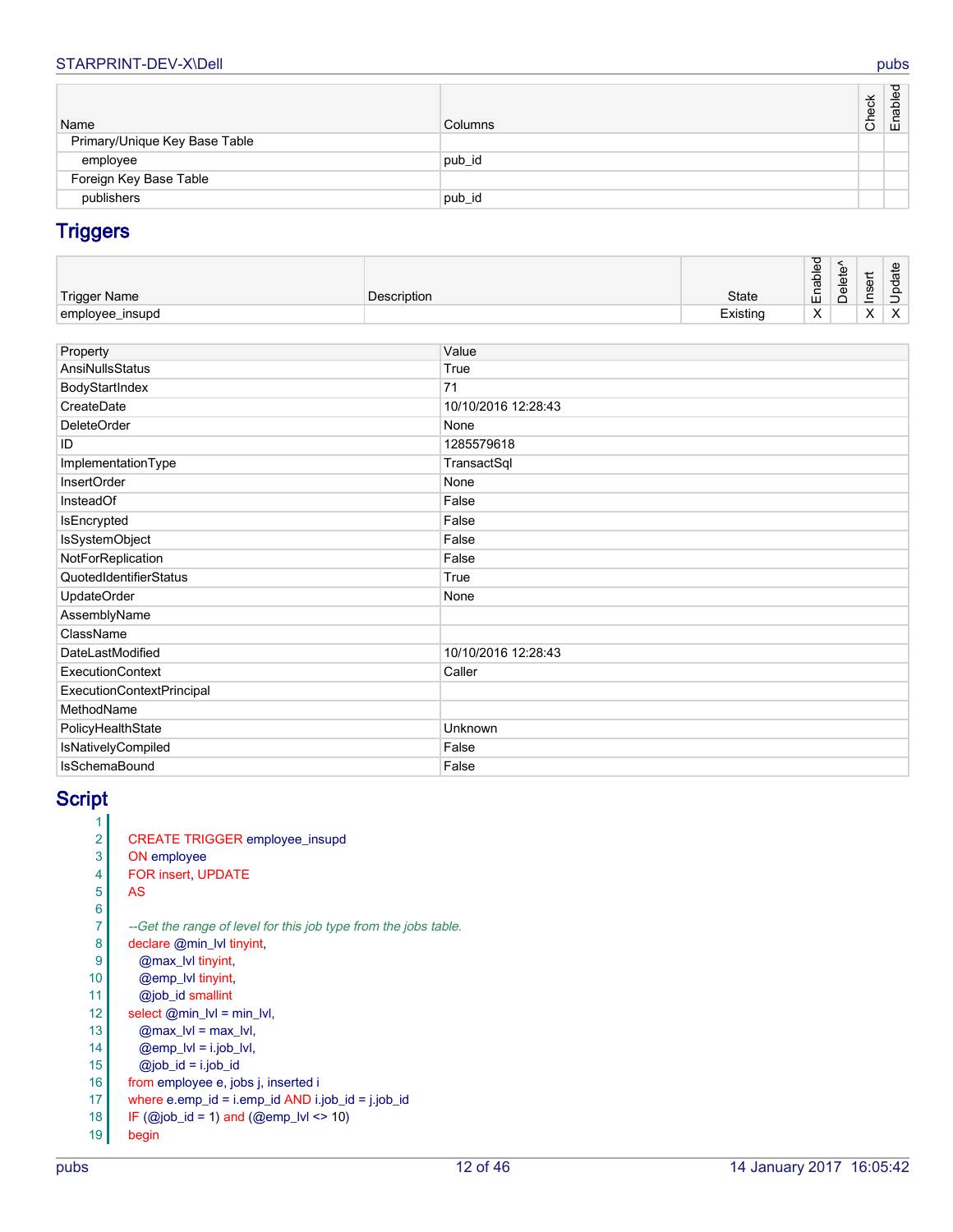## STARPRINT-DEV-X\Dell pubs pubs and contact the contact of the contact of the contact of the contact of the contact of the contact of the contact of the contact of the contact of the contact of the contact of the contact of

| 20 | raiserror ("Job id 1 expects the default level of 10., 16, 1)     |
|----|-------------------------------------------------------------------|
| 21 | ROLLBACK TRANSACTION                                              |
| 22 | end                                                               |
| 23 | <b>ELSE</b>                                                       |
| 24 | IF NOT (@emp IvI BETWEEN @min IvI AND @max IvI)                   |
| 25 | begin                                                             |
| 26 | raiserror ("The level for job_id:%d should be between %d and %d., |
| 27 | 16, 1, @job_id, @min_lvl, @max_lvl)                               |
| 28 | <b>ROLLBACK TRANSACTION</b>                                       |
| 29 | end                                                               |
| 30 |                                                                   |

# **Indices**

<span id="page-12-1"></span>

| Name         | Columns | Clustered | Unique |
|--------------|---------|-----------|--------|
| employee_ind | Iname   | X         |        |
|              | fname   |           |        |
|              | minit   |           |        |
| PK_emp_id    | emp_id  |           |        |
|              |         |           |        |

# <span id="page-12-2"></span>**Checks**

# <span id="page-12-0"></span>**CK\_emp\_id**

| Created             | Modified            | State    | ਹ<br>Φ<br>Ā<br>面 | ▿<br>ecke<br>$\circ$ | Text                                                                                                                           |
|---------------------|---------------------|----------|------------------|----------------------|--------------------------------------------------------------------------------------------------------------------------------|
| 10/10/2016 12:28:43 | 10/10/2016 12:28:43 | Existing | X                |                      | ([emp_id] like '[A-Z][A-Z][A-Z][1-9][0-9][0-9][0-9][0-9][FM]' OR<br> [emp_id] like '[A-Z]-[A-Z][1-9][0-9][0-9][0-9][0-9][FM]') |

# **Explicit Permissions:**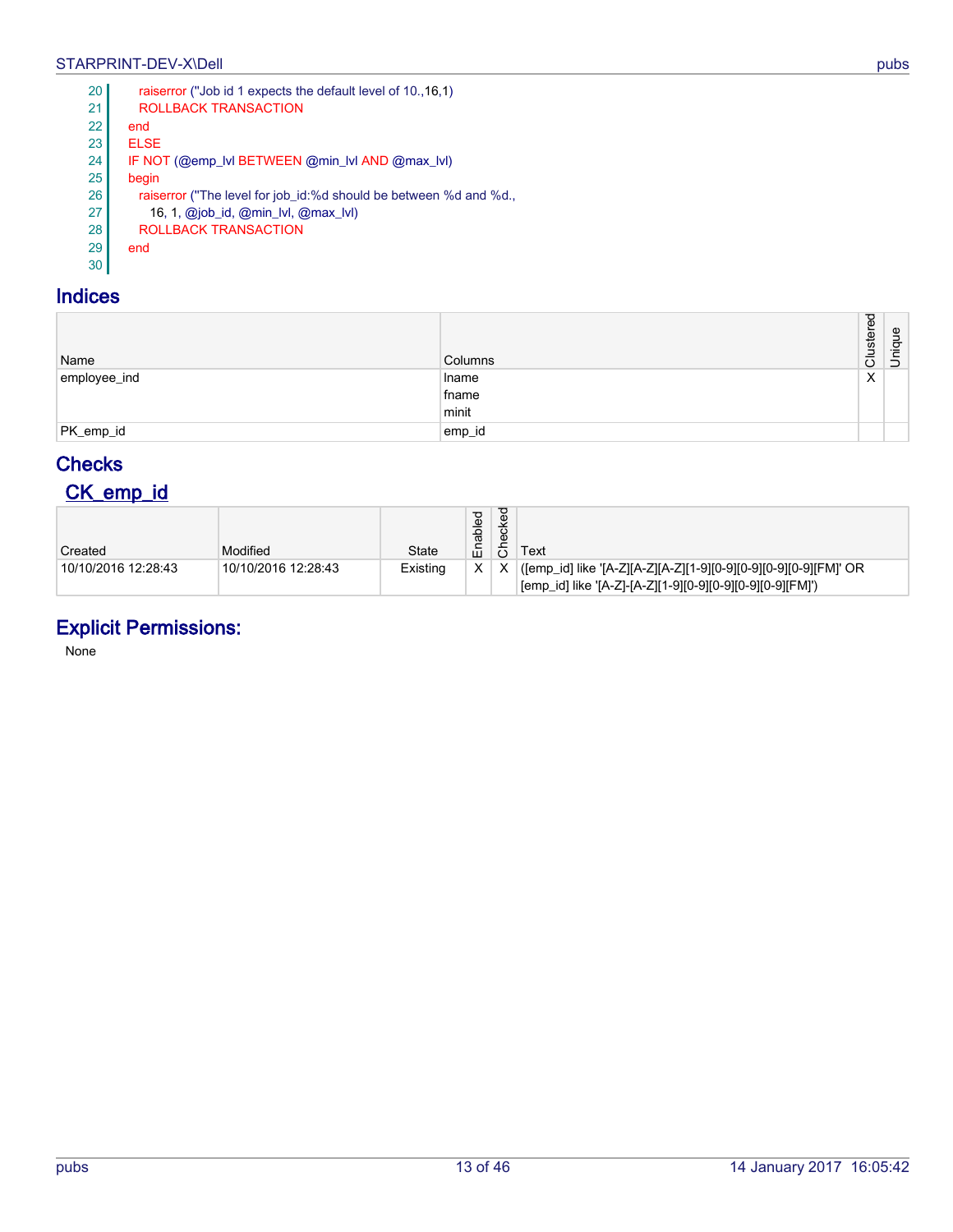# **[dbo].[jobs]**

<span id="page-13-0"></span>Table in Database 'pubs'

## **Columns**

<span id="page-13-3"></span>

| <b>ID</b> Name    | DataType    | Computed | Index<br>Full Text | Foreign Key | Identity | Repl<br>Not For I | Nullable | Key<br>Primary <b>I</b> | Persisted | Default                                           |
|-------------------|-------------|----------|--------------------|-------------|----------|-------------------|----------|-------------------------|-----------|---------------------------------------------------|
| $1$ job_id        | smallint    |          |                    |             | X        |                   |          | Χ                       |           |                                                   |
| 2 job_desc        | varchar(50) |          |                    |             |          |                   |          |                         |           | ('New Position<br>- title not<br>formalized yet') |
| $3 \mid min_l$  v | tinyint     |          |                    |             |          |                   |          |                         |           |                                                   |
| $4 \mid max_l$    | tinyint     |          |                    |             |          |                   |          |                         |           |                                                   |

# <span id="page-13-5"></span><span id="page-13-4"></span><span id="page-13-2"></span>**Properties**

| Property                | Value               |
|-------------------------|---------------------|
| Ansi Nulls Status       | True                |
| Create Date             | 10/10/2016 12:28:43 |
| Data Space Used         | 8 KB                |
| Date Last Modified      | 10/10/2016 12:28:43 |
| File Group              | <b>PRIMARY</b>      |
| Index Space Used        | 8 KB                |
| Is Indexable            | True                |
| Is Partitioned          | False               |
| Is System Object        | False               |
| <b>Partition Scheme</b> |                     |
| Replicated              | False               |
| Row Count               | 14                  |
| <b>Text File Group</b>  |                     |

# **Column - Extended Properties**

None of columns were found to have any Extended Properties

# **Primary Keys**

| Name                                      | Columns     | ਹ<br>Φ<br>ত<br>≖<br><b>CO</b><br>-<br>-<br>–<br>. .<br>◡ | Φ<br>-<br>-<br>ᡉ<br>$\overline{\phantom{0}}$<br>$\overline{\phantom{0}}$<br>∸ |
|-------------------------------------------|-------------|----------------------------------------------------------|-------------------------------------------------------------------------------|
| PK<br>6E32B6A571385938<br>jobs<br>$- - -$ | job<br>⊹_iu | $\sqrt{}$<br>⌒                                           |                                                                               |

## <span id="page-13-6"></span>**Foreign Keys**

None

# **Triggers**

None

### **Indices**

| Name                              | <b>Columns</b> | $\overline{\phantom{1}}$<br>ີ<br>Φ<br>ত<br><b>in</b><br>-<br>-<br>$\overline{\phantom{0}}$<br>ー | Φ<br>$\sigma$<br>$\overline{\phantom{0}}$<br>–<br>– |
|-----------------------------------|----------------|-------------------------------------------------------------------------------------------------|-----------------------------------------------------|
| PK_jobs<br>6E32B6A571385938<br>__ | job<br>∠id     | $\sqrt{}$<br>⌒                                                                                  |                                                     |

# <span id="page-13-1"></span>**Checks CK\_\_jobs\_\_max\_lvl\_\_403A8C7D**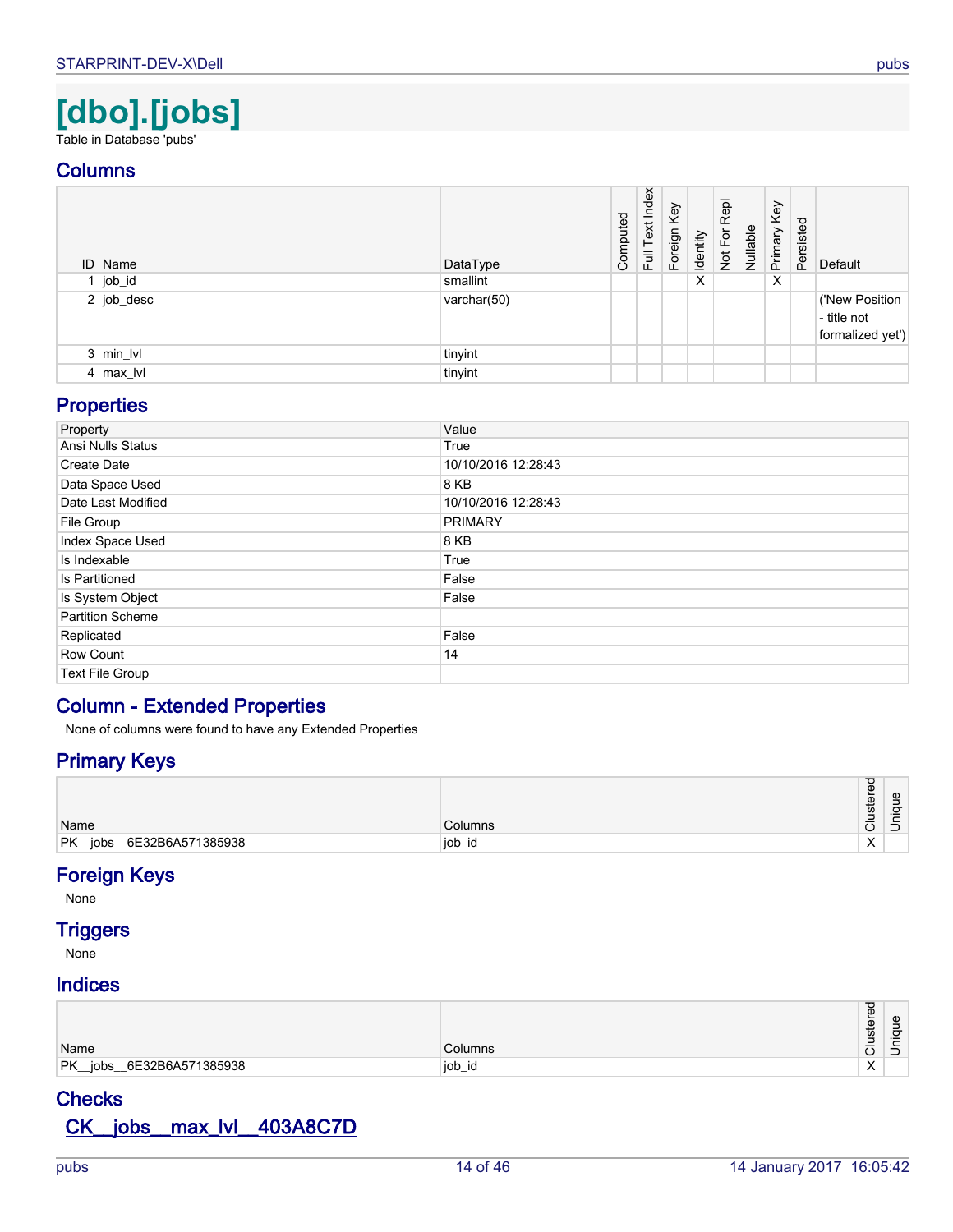| Created             | Modified            | <b>State</b> | $\overline{e}$<br>နူ<br>- 200<br>ш | ਹ<br>cke<br>Φ<br>ᅩ | Text                          |
|---------------------|---------------------|--------------|------------------------------------|--------------------|-------------------------------|
| 10/10/2016 12:28:43 | 10/10/2016 12:28:43 | Existing     | X                                  | X                  | $\lvert$ ([max_lvl] <= (250)) |

# <span id="page-14-0"></span>**CK\_\_jobs\_\_min\_lvl\_\_3F466844**

| Created             | Modified            | <b>State</b> | habled<br>۔ س<br>ш | ರ<br>ecke<br>ᅩ<br>ပ | Text             |
|---------------------|---------------------|--------------|--------------------|---------------------|------------------|
| 10/10/2016 12:28:43 | 10/10/2016 12:28:43 | Existing     | X                  | X                   | (min_lvl]>=(10)) |

# **Explicit Permissions:**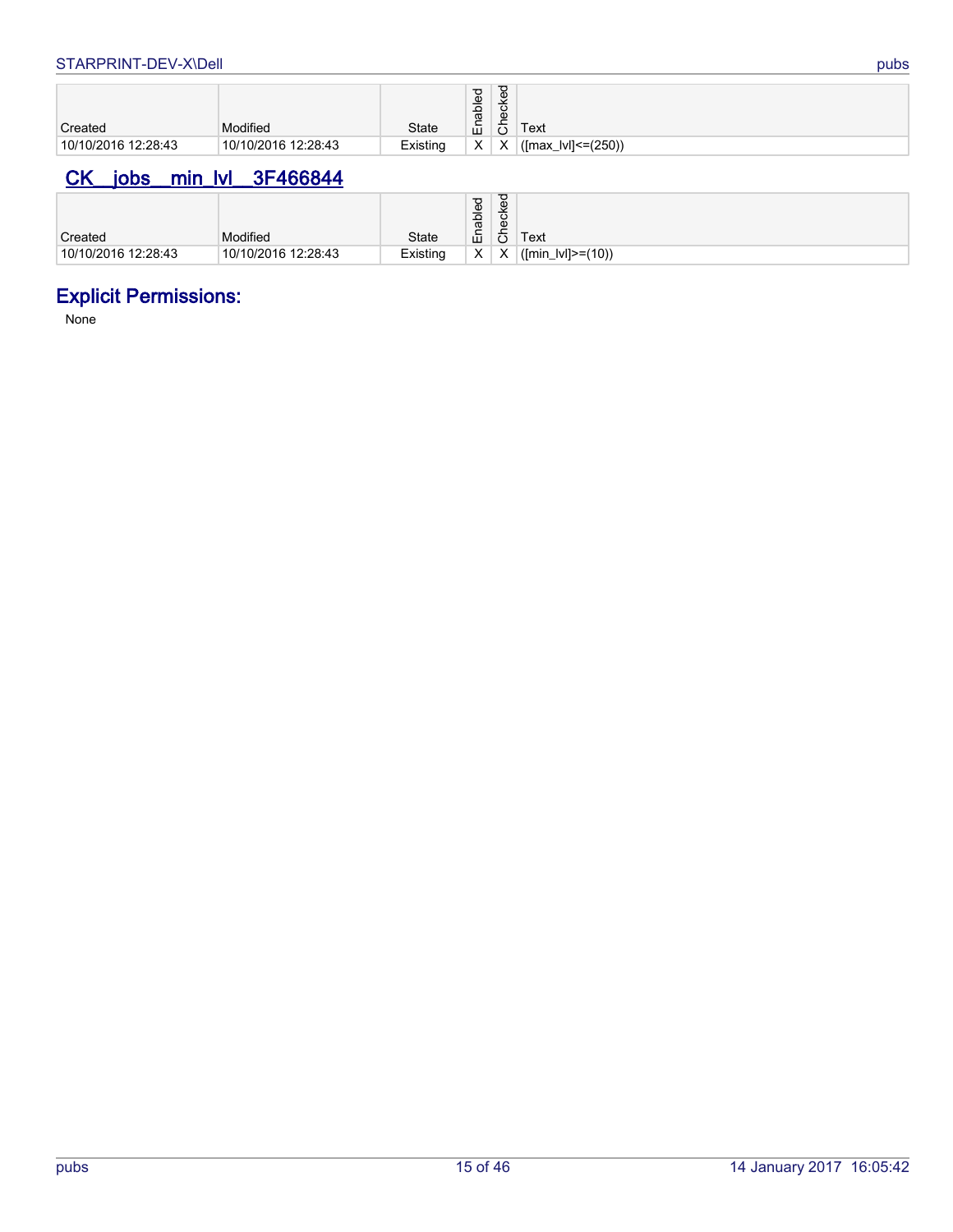# **[dbo].[pub\_info]**

<span id="page-15-0"></span>Table in Database 'pubs'

## **Columns**

| <b>ID</b> Name | DataType | Computed | Index<br>Text<br>同<br>Lu | Key<br>Foreign | Identity | 용<br>œ<br>৯<br>ட<br>$\frac{5}{2}$ | Nullable | Key<br>Primary | Persisted | Default |
|----------------|----------|----------|--------------------------|----------------|----------|-----------------------------------|----------|----------------|-----------|---------|
| pub_id         | char(4)  |          |                          | X              |          |                                   |          | X              |           |         |
| 2   logo       | image    |          |                          |                |          |                                   | X        |                |           |         |
| $3$ pr_info    | text     |          |                          |                |          |                                   | X        |                |           |         |

# <span id="page-15-4"></span><span id="page-15-3"></span><span id="page-15-2"></span>**Properties**

| Property                | Value               |
|-------------------------|---------------------|
| Ansi Nulls Status       | True                |
| Create Date             | 10/10/2016 12:28:43 |
| Data Space Used         | 120 KB              |
| Date Last Modified      | 10/10/2016 12:28:43 |
| File Group              | <b>PRIMARY</b>      |
| Index Space Used        | 8 KB                |
| Is Indexable            | True                |
| Is Partitioned          | False               |
| Is System Object        | False               |
| <b>Partition Scheme</b> |                     |
| Replicated              | False               |
| Row Count               | 8                   |
| Text File Group         | <b>PRIMARY</b>      |

# **Column - Extended Properties**

None of columns were found to have any Extended Properties

# **Primary Keys**

| Name          | Columns | -<br>ত<br><b>SC</b><br>-<br>∼ | Φ<br>- |
|---------------|---------|-------------------------------|--------|
| UPKCL_pubinfo | ⊺pub_id | $\lambda$                     |        |

# <span id="page-15-6"></span>**Foreign Keys**

<span id="page-15-1"></span>

| Name                          | Columns | Check | Enabled |
|-------------------------------|---------|-------|---------|
| FK_pub_info_pub_id_4316F928   |         |       |         |
| FK_pub_info_pub_id_4316F928   | X       | X     |         |
| Primary/Unique Key Base Table |         |       |         |
| pub_info                      | pub_id  |       |         |
| Foreign Key Base Table        |         |       |         |
| publishers                    | pub_id  |       |         |

# <span id="page-15-5"></span>**Triggers**

None

# **Indices**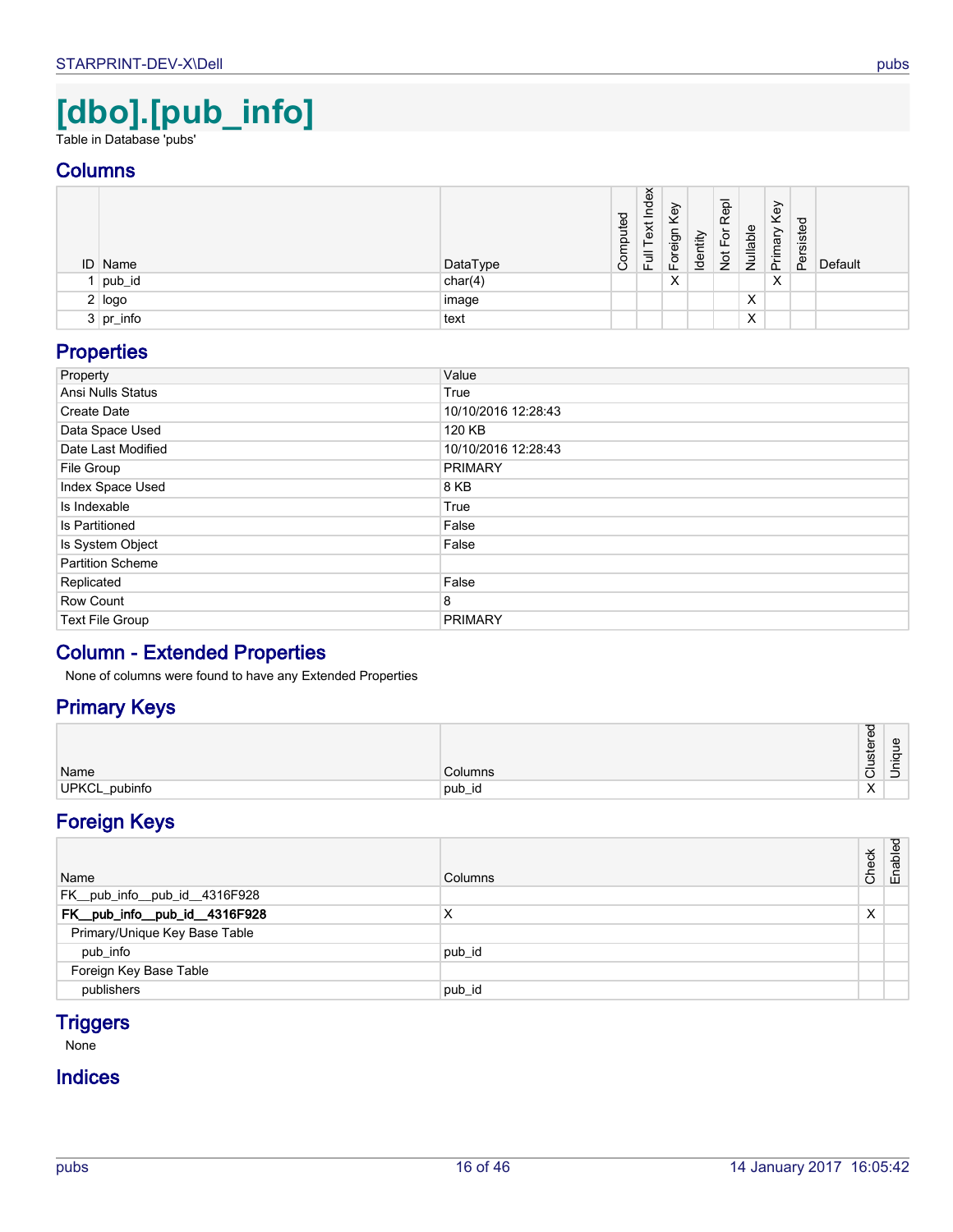#### STARPRINT-DEV-X\Dell pubs

|               |         | Φ<br>្រុ<br><b>i</b><br>-     | $\mathbf \Phi$<br>$\overline{\phantom{0}}$ |
|---------------|---------|-------------------------------|--------------------------------------------|
| Name          | Columns | $\overline{\phantom{0}}$<br>◡ | _<br>$\overline{\phantom{0}}$              |
| UPKCL_pubinfo | pub_id  | $\cdot$<br>$\lambda$          |                                            |

# <span id="page-16-0"></span>**Checks**

None

# **Explicit Permissions:**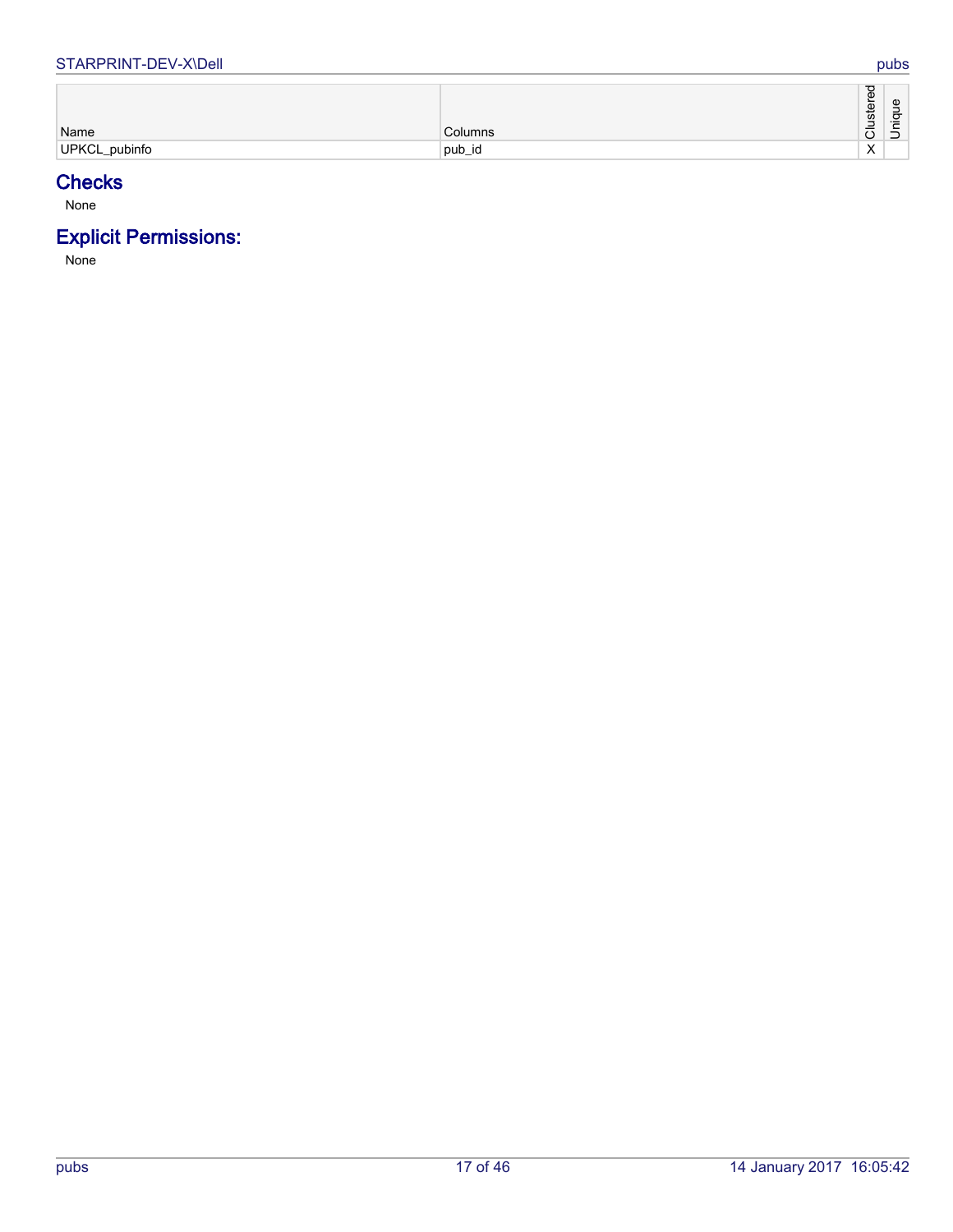# **[dbo].[publishers]**

<span id="page-17-0"></span>Table in Database 'pubs'

## **Columns**

<span id="page-17-4"></span>

| ID Name      | DataType    | Computed | Index<br>Text<br>ー<br>ト<br> | Foreign Key | Identity | Repl<br>Not For | Nullable | Key<br>Primary <b>I</b> | Persisted | Default |
|--------------|-------------|----------|-----------------------------|-------------|----------|-----------------|----------|-------------------------|-----------|---------|
| 1   pub_id   | char(4)     |          |                             |             |          |                 |          | X                       |           |         |
| $2$ pub_name | varchar(40) |          |                             |             |          |                 | X        |                         |           |         |
| $3$ city     | varchar(20) |          |                             |             |          |                 | X        |                         |           |         |
| $4$ state    | char(2)     |          |                             |             |          |                 | X        |                         |           |         |
| 5 country    | varchar(30) |          |                             |             |          |                 | X        |                         |           | ('USA') |

# <span id="page-17-6"></span><span id="page-17-5"></span><span id="page-17-3"></span><span id="page-17-1"></span>**Properties**

| Property                | Value               |
|-------------------------|---------------------|
| Ansi Nulls Status       | True                |
| Create Date             | 10/10/2016 12:28:43 |
| Data Space Used         | 8 KB                |
| Date Last Modified      | 10/10/2016 12:28:43 |
| File Group              | <b>PRIMARY</b>      |
| Index Space Used        | 8 KB                |
| Is Indexable            | True                |
| Is Partitioned          | False               |
| Is System Object        | False               |
| <b>Partition Scheme</b> |                     |
| Replicated              | False               |
| Row Count               | 8                   |
| Text File Group         |                     |

# **Column - Extended Properties**

None of columns were found to have any Extended Properties

# **Primary Keys**

| Name         | Columns | $\overline{\sigma}$<br>Φ<br>ster<br>-<br>–<br>$\check{ }$ | Φ<br>-<br>-<br>ᠥ<br>-<br>∸<br>–<br><u>.</u> |
|--------------|---------|-----------------------------------------------------------|---------------------------------------------|
| UPKCL_pubind | pub_id  | $\mathbf{v}$<br>⌒                                         |                                             |

# <span id="page-17-7"></span>**Foreign Keys**

None

# **Triggers**

None

# **Indices**

| Name         | Columns | Φ<br>∸<br>$\mathbf{\omega}$<br>ىپ<br><b>in</b><br>◡ | Φ<br>- |
|--------------|---------|-----------------------------------------------------|--------|
| UPKCL_pubind | ⊺pub_id | $\lambda$<br>$\sim$                                 |        |

# **Checks**

# <span id="page-17-2"></span>**CK\_\_publisher\_\_pub\_i\_\_286302EC**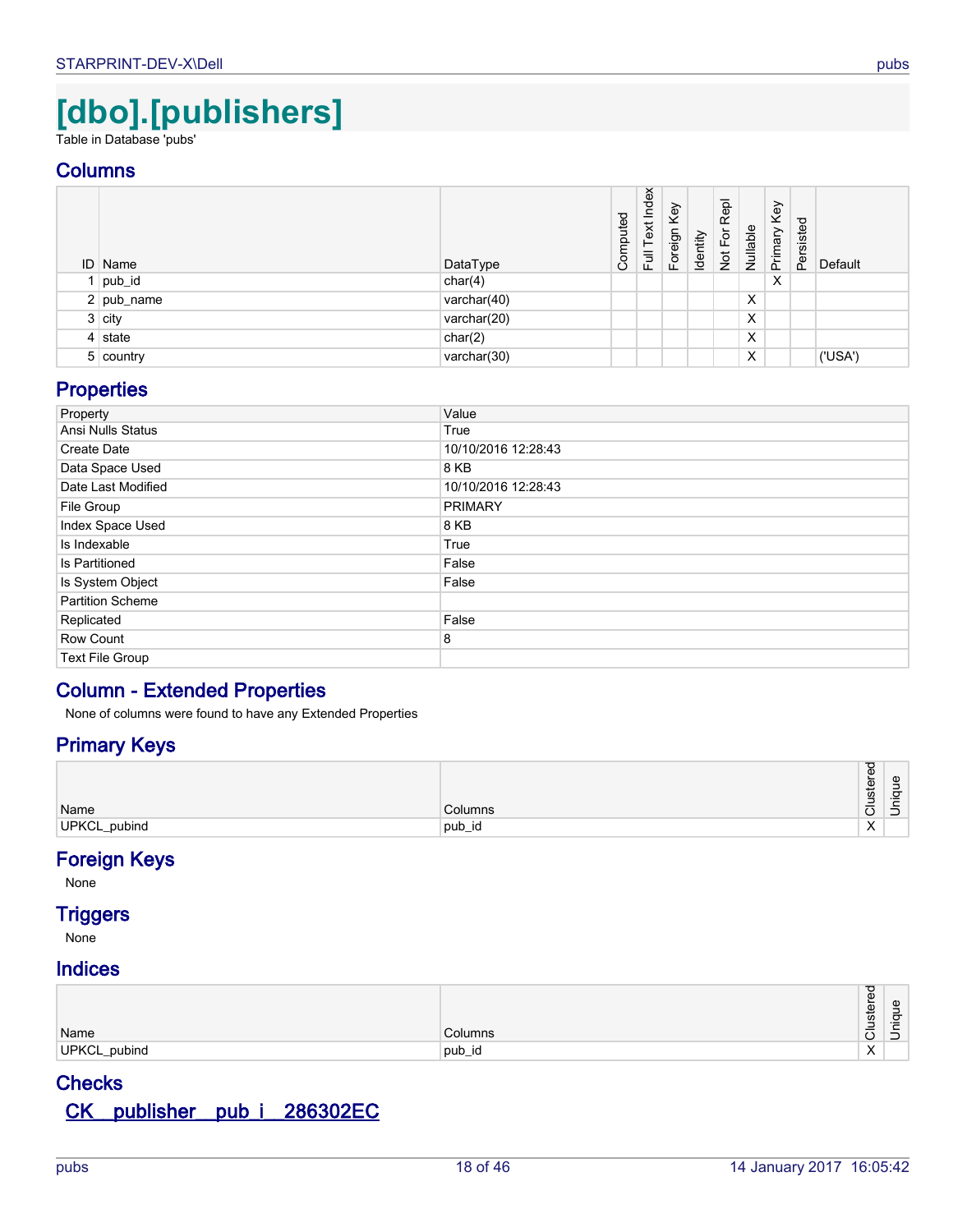| Created             | Modified            | <b>State</b> | abled<br>۵Ë. | ᢦ<br>ecke<br>ᅩ | Text                                                                                                                                 |
|---------------------|---------------------|--------------|--------------|----------------|--------------------------------------------------------------------------------------------------------------------------------------|
| 10/10/2016 12:28:43 | 10/10/2016 12:28:43 | Existing     |              |                | ([pub_id]='1756' OR [pub_id]='1622' OR [pub_id]='0877' OR [pub_id]  <br> ='0736' OR [pub_id]='1389' OR [pub_id] like '99[0-9][0-9]') |

# **Explicit Permissions:**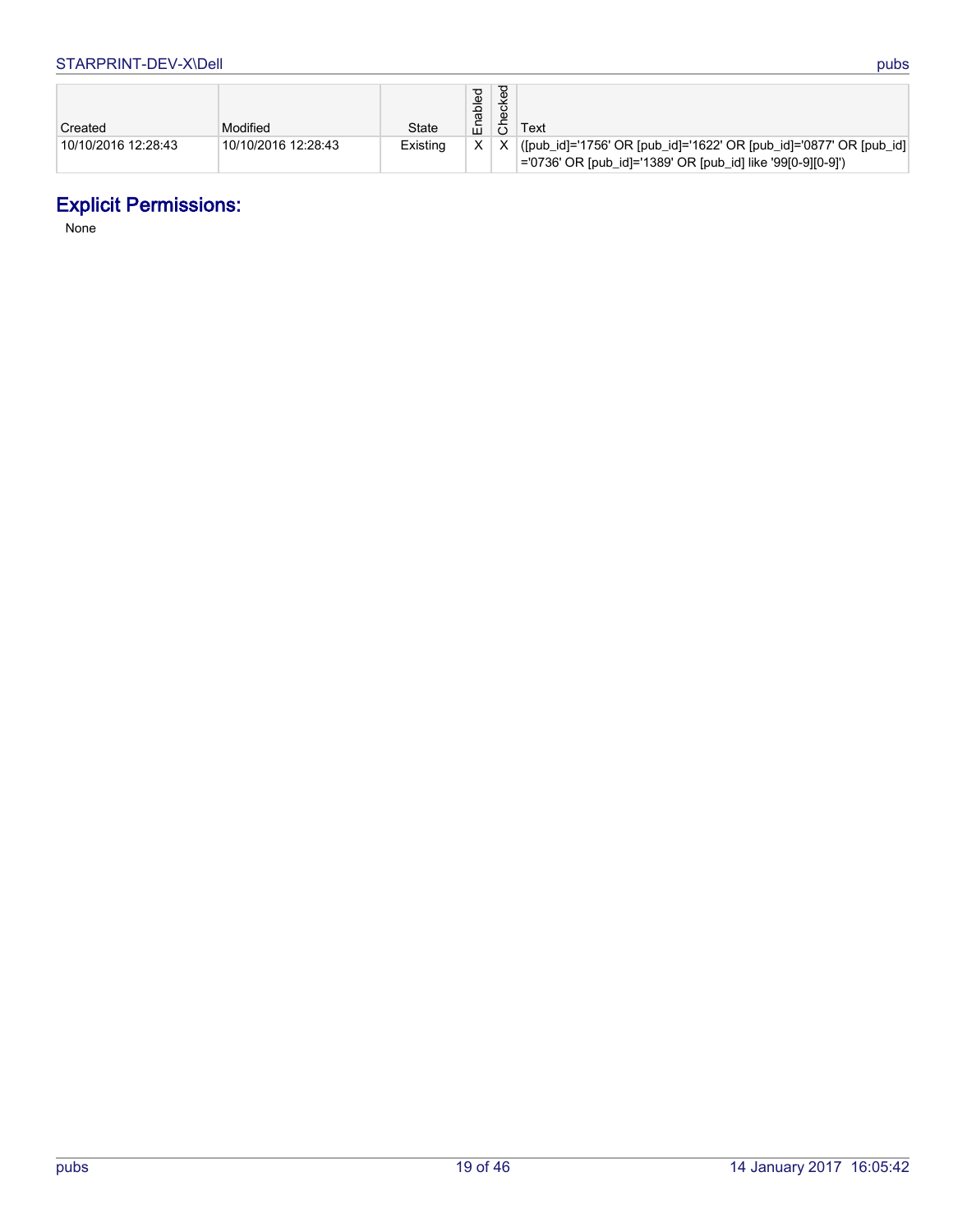# **[dbo].[roysched]**

<span id="page-19-0"></span>Table in Database 'pubs'

## **Columns**

<span id="page-19-5"></span>

| ID Name     | DataType | uted<br>Comp | Index<br>Text<br>$\overline{\Xi}$ | Key<br>Foreign I | Identity | Repl<br>E<br>$\frac{1}{2}$ | Nullable | Key<br>Primary | Persisted | Default |
|-------------|----------|--------------|-----------------------------------|------------------|----------|----------------------------|----------|----------------|-----------|---------|
| title_id    | tid      |              |                                   | X                |          |                            |          |                |           |         |
| $2$ lorange | int      |              |                                   |                  |          |                            | X        |                |           |         |
| 3 hirange   | int      |              |                                   |                  |          |                            | X        |                |           |         |
| 4 royalty   | int      |              |                                   |                  |          |                            | Χ        |                |           |         |

# <span id="page-19-4"></span><span id="page-19-3"></span><span id="page-19-2"></span>**Properties**

| Property                | Value               |
|-------------------------|---------------------|
| Ansi Nulls Status       | True                |
| Create Date             | 10/10/2016 12:28:43 |
| Data Space Used         | 8 KB                |
| Date Last Modified      | 10/10/2016 12:28:43 |
| File Group              | <b>PRIMARY</b>      |
| Index Space Used        | 24 KB               |
| Is Indexable            | True                |
| Is Partitioned          | False               |
| Is System Object        | False               |
| <b>Partition Scheme</b> |                     |
| Replicated              | False               |
| Row Count               | 86                  |
| <b>Text File Group</b>  |                     |

## **Column - Extended Properties**

None of columns were found to have any Extended Properties

# **Primary Keys**

None

# **Foreign Keys**

<span id="page-19-1"></span>

| Name                          | Columns  | Check | Enabled |
|-------------------------------|----------|-------|---------|
| FK_roysched_title__398D8EEE   |          |       |         |
| FK_roysched_title__398D8EEE   | X        | X     |         |
| Primary/Unique Key Base Table |          |       |         |
| roysched                      | title id |       |         |
| Foreign Key Base Table        |          |       |         |
| titles                        | title id |       |         |

# <span id="page-19-7"></span>**Triggers**

None

# **Indices**

<span id="page-19-6"></span>

| Name         | $\sim$ $\sim$ $\sim$<br>ımns | Φ<br>ত<br>ىپ<br><b>i</b><br>-<br>$\overline{\phantom{0}}$ | യ<br>$\overline{\phantom{a}}$<br>$-$ |
|--------------|------------------------------|-----------------------------------------------------------|--------------------------------------|
|              |                              | $\check{ }$                                               | $\overline{\phantom{0}}$             |
| hitlaidino ا | title_id                     |                                                           |                                      |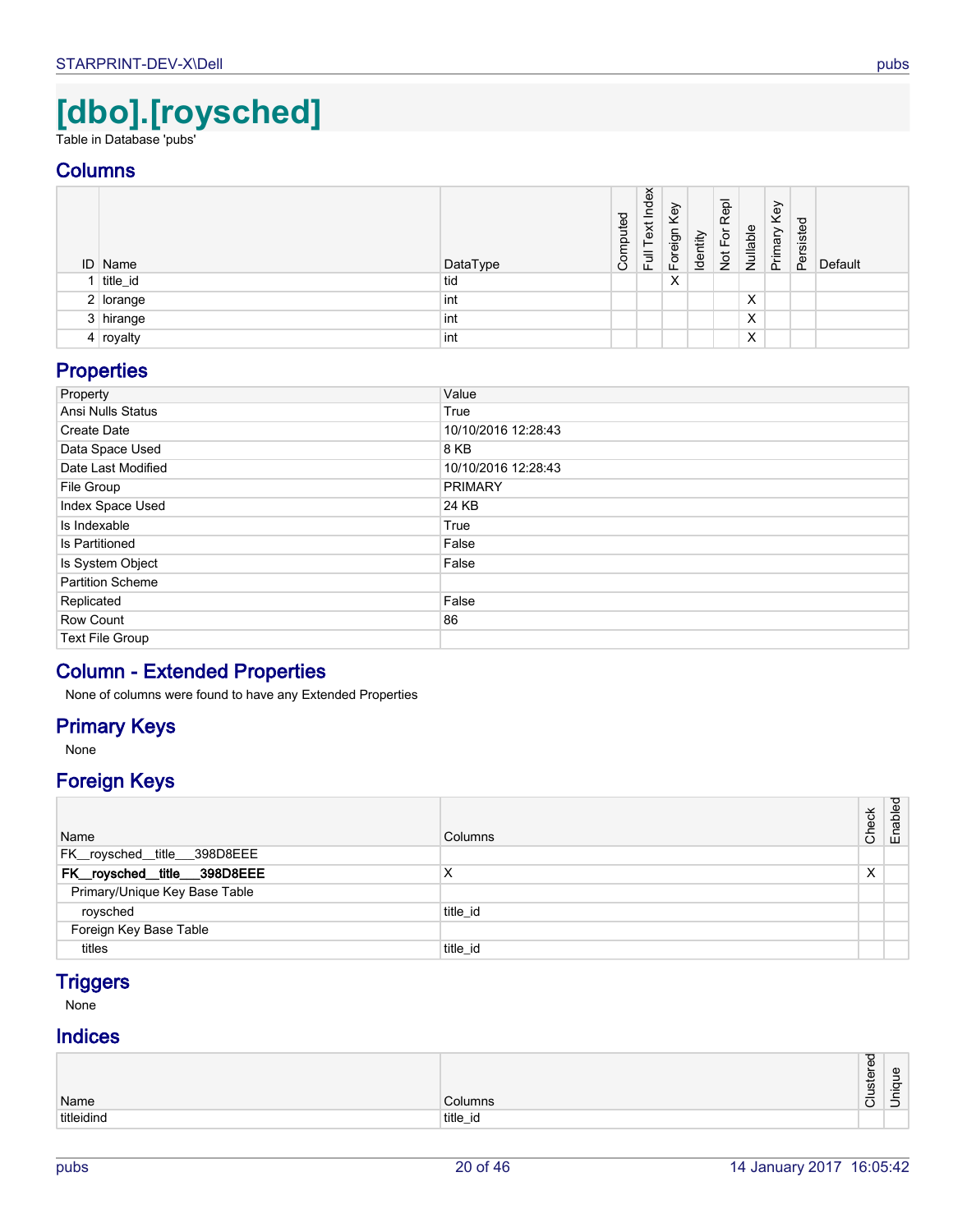# **Checks**

None

# **Explicit Permissions:**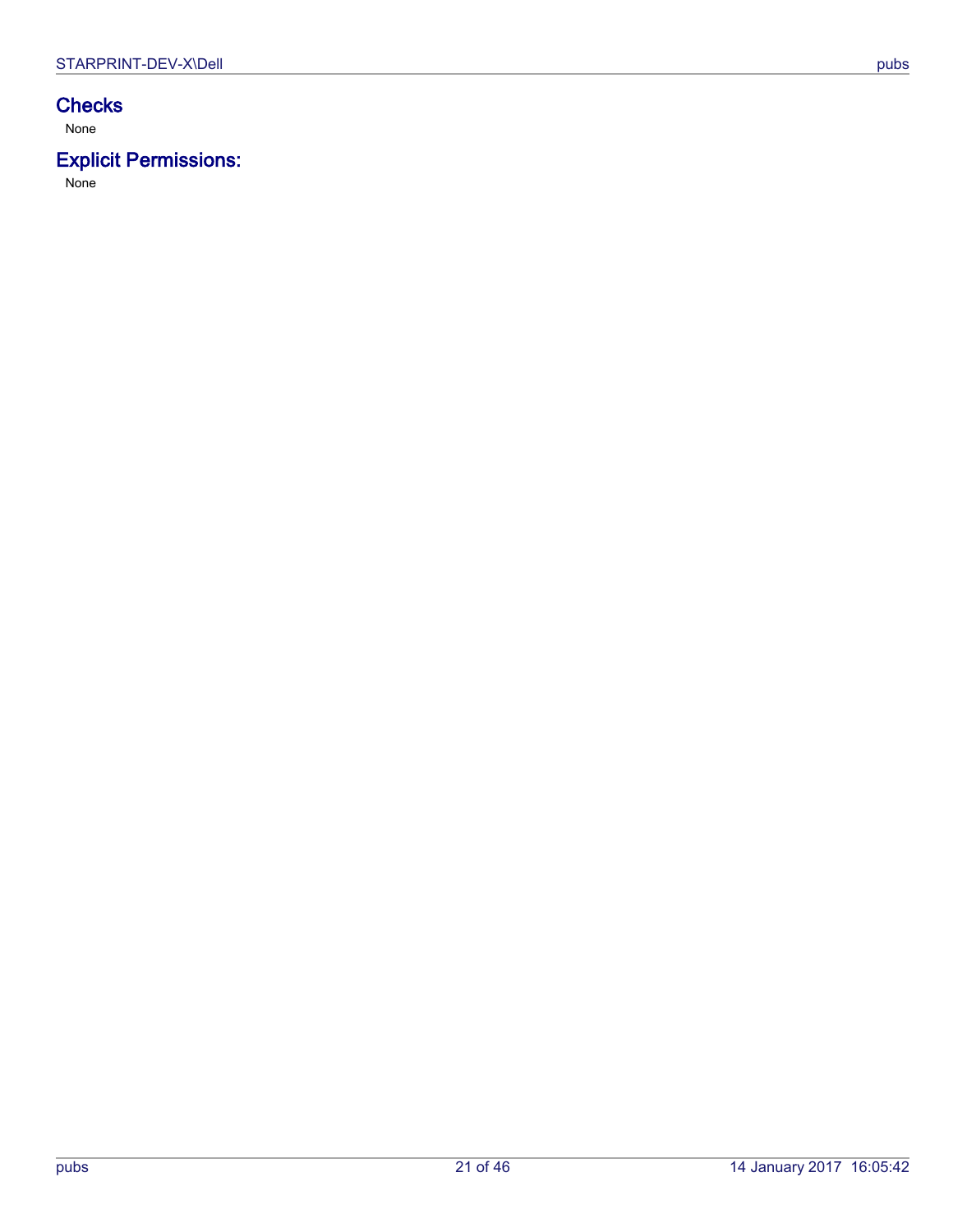# **[dbo].[sales]**

<span id="page-21-0"></span>Table in Database 'pubs'

## **Columns**

<span id="page-21-7"></span><span id="page-21-4"></span>

| <b>ID</b> Name | DataType    | Computed | Index<br>Text<br>$F^{\text{eff}}$ | Foreign Key | Identity | Not For Repl | Nullable | Primary Key | Persisted | Default |
|----------------|-------------|----------|-----------------------------------|-------------|----------|--------------|----------|-------------|-----------|---------|
| stor_id        | char(4)     |          |                                   | X           |          |              |          | X           |           |         |
| $2$ ord_num    | varchar(20) |          |                                   |             |          |              |          | X           |           |         |
| 3 ord_date     | datetime    |          |                                   |             |          |              |          |             |           |         |
| $4 $ qty       | smallint    |          |                                   |             |          |              |          |             |           |         |
| 5   payterms   | varchar(12) |          |                                   |             |          |              |          |             |           |         |
| $6$ title_id   | tid         |          |                                   | X           |          |              |          | X           |           |         |

# <span id="page-21-9"></span><span id="page-21-6"></span><span id="page-21-5"></span><span id="page-21-3"></span>**Properties**

| Property                | Value               |
|-------------------------|---------------------|
| Ansi Nulls Status       | True                |
| Create Date             | 10/10/2016 12:28:43 |
| Data Space Used         | 8 KB                |
| Date Last Modified      | 10/10/2016 12:28:43 |
| File Group              | <b>PRIMARY</b>      |
| Index Space Used        | 24 KB               |
| Is Indexable            | True                |
| Is Partitioned          | False               |
| Is System Object        | False               |
| <b>Partition Scheme</b> |                     |
| Replicated              | False               |
| Row Count               | 21                  |
| <b>Text File Group</b>  |                     |

# **Column - Extended Properties**

None of columns were found to have any Extended Properties

# **Primary Keys**

<span id="page-21-10"></span>

| Name        | Columns  | <b>ustered</b><br>$\overline{\phantom{0}}$<br>–<br>ပ | hique<br>ミ |
|-------------|----------|------------------------------------------------------|------------|
| UPKCL_sales | stor_id  | $\checkmark$<br>ㅅ                                    |            |
|             | ord_num  |                                                      |            |
|             | title_id |                                                      |            |

# **Foreign Keys**

<span id="page-21-8"></span><span id="page-21-2"></span><span id="page-21-1"></span>

| Name                          | Columns | Check | Enabled |
|-------------------------------|---------|-------|---------|
| FK_sales_stor_id_36B12243     |         |       |         |
| FK_sales_stor_id_36B12243     | X       | X     |         |
| Primary/Unique Key Base Table |         |       |         |
| sales                         | stor_id |       |         |
| Foreign Key Base Table        |         |       |         |
| stores                        | stor_id |       |         |
| FK sales title id 37A5467C    |         |       |         |
| FK_sales_title_id_37A5467C    | X       | X     |         |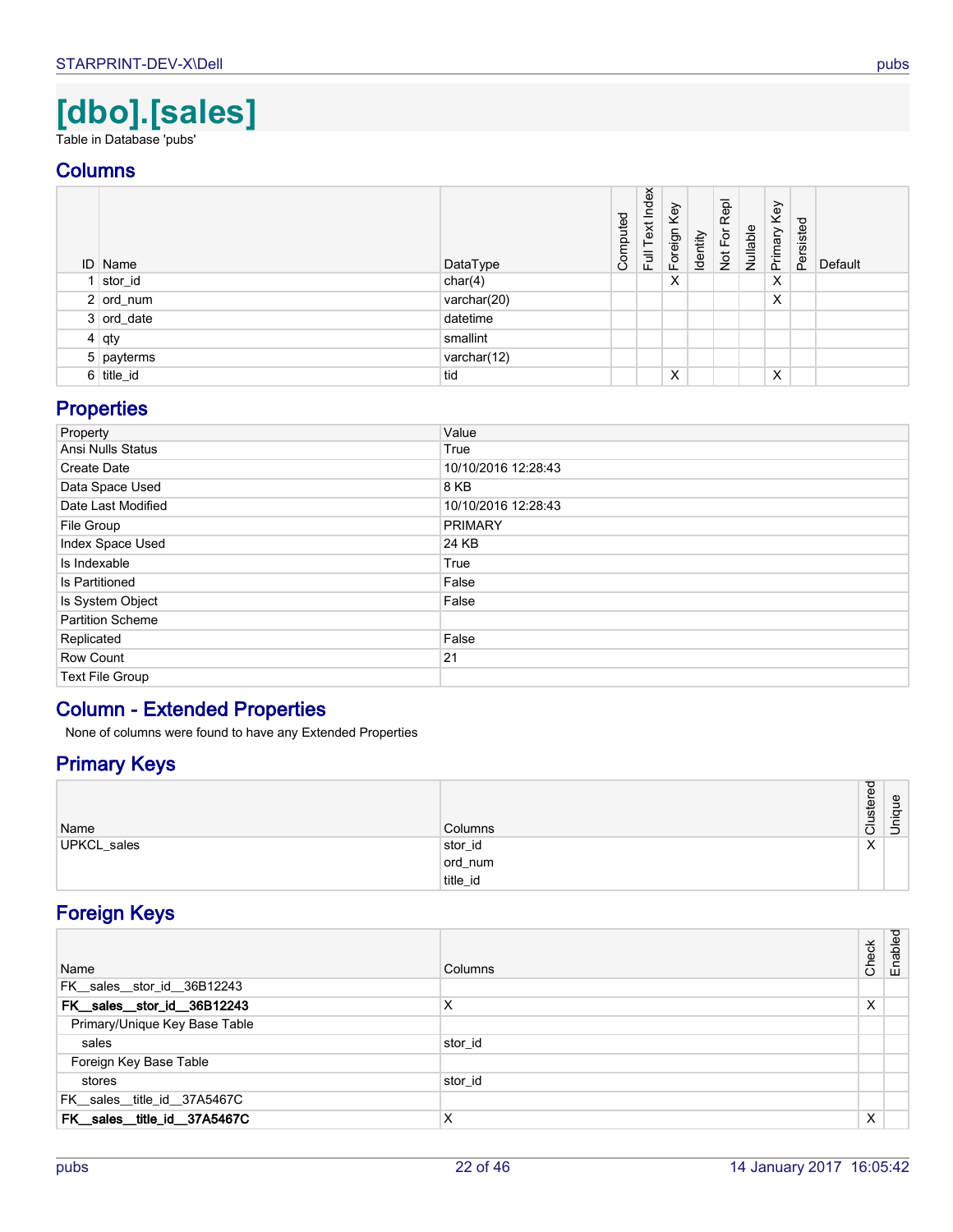#### STARPRINT-DEV-X\Dell pubs

| Name                          | Columns  | Check | ਹ<br>Enable |
|-------------------------------|----------|-------|-------------|
| Primary/Unique Key Base Table |          |       |             |
| sales                         | title id |       |             |
| Foreign Key Base Table        |          |       |             |
| titles                        | title_id |       |             |

# <span id="page-22-2"></span><span id="page-22-0"></span>**Triggers**

None

# **Indices**

<span id="page-22-1"></span>

| Name        | Columns  | <b>ustered</b><br>–<br>$\overline{\circ}$ | Unique |
|-------------|----------|-------------------------------------------|--------|
| titleidind  | title_id |                                           |        |
| UPKCL_sales | stor_id  | X                                         |        |
|             | ord_num  |                                           |        |
|             | title_id |                                           |        |

# <span id="page-22-3"></span>**Checks**

None

# **Explicit Permissions:**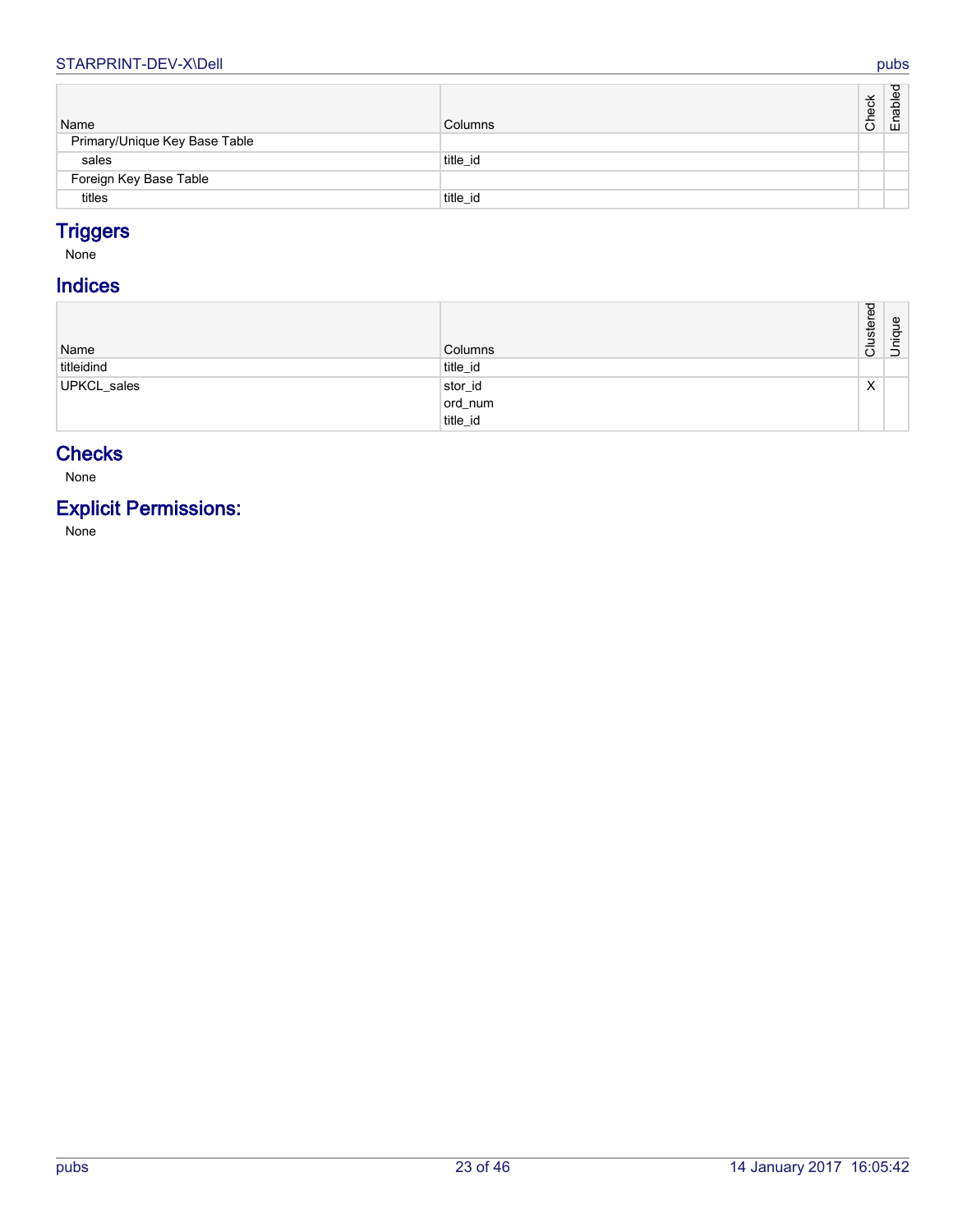# **[dbo].[stores]**

<span id="page-23-0"></span>Table in Database 'pubs'

## **Columns**

<span id="page-23-5"></span><span id="page-23-4"></span>

|                | <b>ID</b> Name | DataType    | Computed | Index<br>Full Text | Foreign Key | Identity | Repl<br>Not For I | Nullable | Primary Key | Persisted | Default |
|----------------|----------------|-------------|----------|--------------------|-------------|----------|-------------------|----------|-------------|-----------|---------|
|                | $1$ stor_id    | char(4)     |          |                    |             |          |                   |          | $\times$    |           |         |
|                | $2$ stor_name  | varchar(40) |          |                    |             |          |                   | X        |             |           |         |
|                | 3 stor_address | varchar(40) |          |                    |             |          |                   | X        |             |           |         |
|                | $4$ city       | varchar(20) |          |                    |             |          |                   | х        |             |           |         |
|                | 5 state        | char(2)     |          |                    |             |          |                   | х        |             |           |         |
| 6 <sup>1</sup> | zip            | char(5)     |          |                    |             |          |                   | х        |             |           |         |

## <span id="page-23-7"></span><span id="page-23-3"></span><span id="page-23-2"></span><span id="page-23-1"></span>**Properties**

| Property                 | Value               |
|--------------------------|---------------------|
| <b>Ansi Nulls Status</b> | True                |
| Create Date              | 10/10/2016 12:28:43 |
| Data Space Used          | 8 KB                |
| Date Last Modified       | 10/10/2016 12:28:43 |
| File Group               | <b>PRIMARY</b>      |
| Index Space Used         | 8 KB                |
| Is Indexable             | True                |
| Is Partitioned           | False               |
| Is System Object         | False               |
| <b>Partition Scheme</b>  |                     |
| Replicated               | False               |
| Row Count                | 6                   |
| <b>Text File Group</b>   |                     |

# **Column - Extended Properties**

None of columns were found to have any Extended Properties

# **Primary Keys**

| Name        | Columns | -<br>Φ<br>∸<br>$\omega$<br>⊷<br><b>in</b><br>-<br>$\check{ }$ | Φ<br>-<br>-<br>ᡉ<br>$\overline{\phantom{0}}$<br>∸<br>–<br>. .<br>ٮ |
|-------------|---------|---------------------------------------------------------------|--------------------------------------------------------------------|
| UPK_storeid | stor_id | $\ddot{\phantom{1}}$<br>$\lambda$                             |                                                                    |

# <span id="page-23-6"></span>**Foreign Keys**

None

# **Triggers**

None

### **Indices**

| Name                           | umns                 | --<br>Φ<br>ত<br>ت<br>ဖ<br>-<br>-<br>– | മ<br>ਨ<br>$\overline{\phantom{0}}$<br>– |
|--------------------------------|----------------------|---------------------------------------|-----------------------------------------|
|                                |                      | $\check{ }$                           | –                                       |
| storeid<br><b>UPK</b><br>. ._- | stor<br>- I U<br>. — | $\ddot{\phantom{1}}$<br>$\lambda$     |                                         |

# **Checks**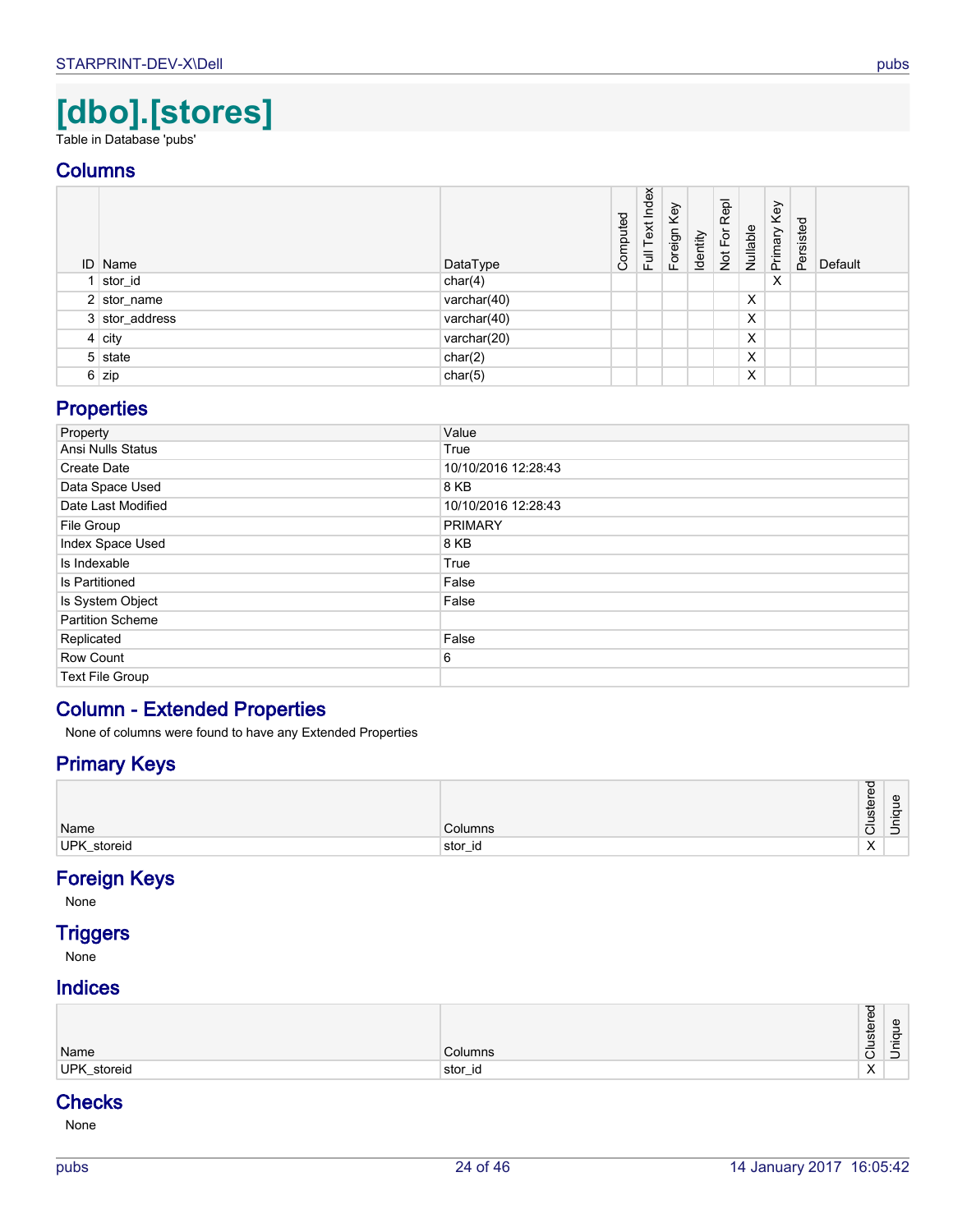# **Explicit Permissions:**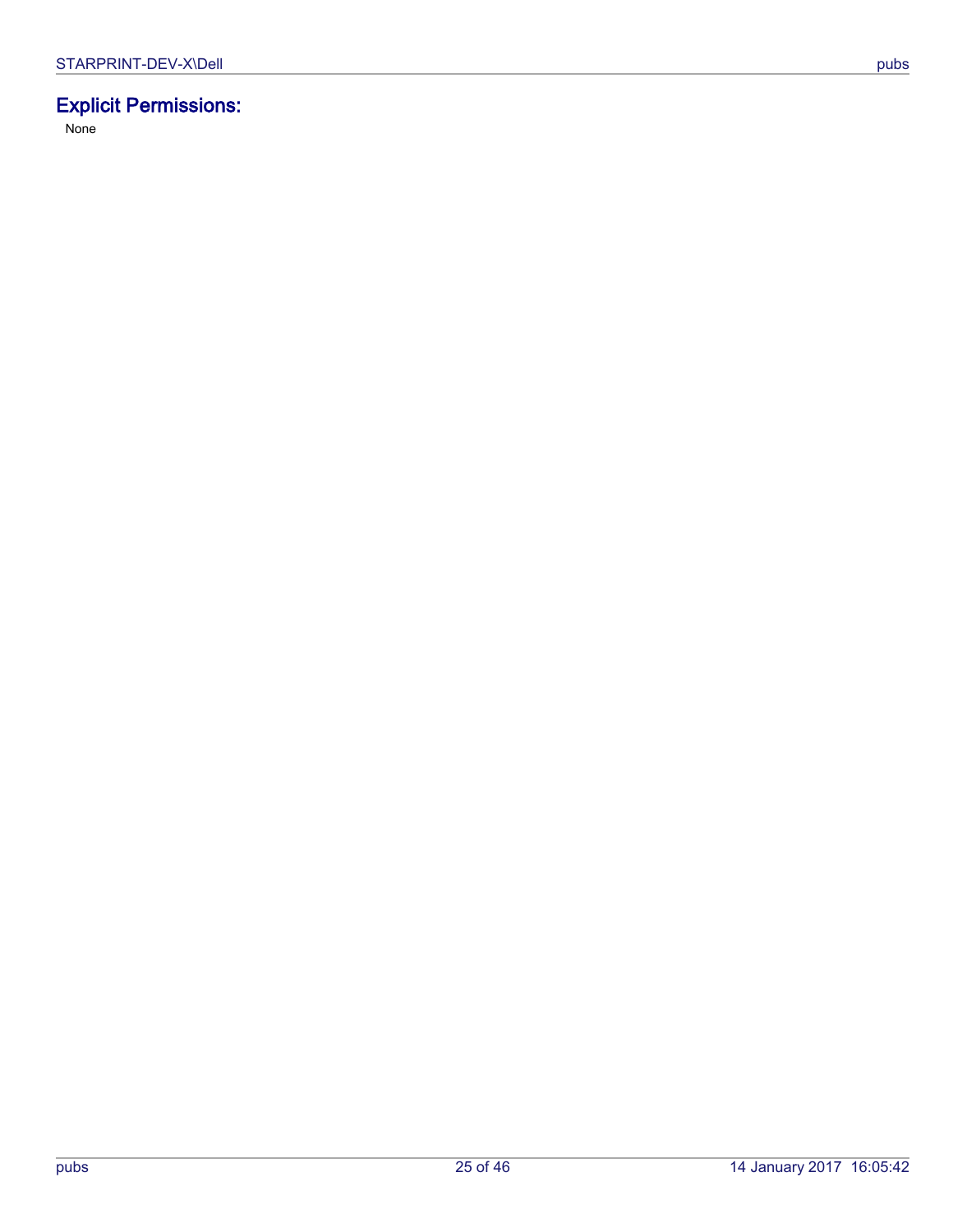# **[dbo].[titleauthor]**

<span id="page-25-0"></span>Table in Database 'pubs'

## **Columns**

<span id="page-25-1"></span>

| <b>ID</b> Name | DataType | omputed<br>ت | Index<br>Text<br>Full | Key<br>Foreign I | Identity | 융<br>$\alpha$<br>৯<br>ட்<br>$\frac{1}{2}$ | Nullable | Key<br>Primary | Persisted | Default |
|----------------|----------|--------------|-----------------------|------------------|----------|-------------------------------------------|----------|----------------|-----------|---------|
| au_id          | id       |              |                       | X                |          |                                           |          | Χ              |           |         |
| $2$ title_id   | tid      |              |                       | X                |          |                                           |          | Х              |           |         |
| $3$ au_ord     | tinyint  |              |                       |                  |          |                                           | X        |                |           |         |
| $4$ royaltyper | int      |              |                       |                  |          |                                           | X        |                |           |         |

# <span id="page-25-7"></span><span id="page-25-6"></span><span id="page-25-2"></span>**Properties**

| Property                | Value               |
|-------------------------|---------------------|
| Ansi Nulls Status       | True                |
| Create Date             | 10/10/2016 12:28:43 |
| Data Space Used         | 8 KB                |
| Date Last Modified      | 10/10/2016 12:28:43 |
| File Group              | <b>PRIMARY</b>      |
| Index Space Used        | 40 KB               |
| Is Indexable            | True                |
| Is Partitioned          | False               |
| Is System Object        | False               |
| <b>Partition Scheme</b> |                     |
| Replicated              | False               |
| Row Count               | 25                  |
| <b>Text File Group</b>  |                     |

# **Column - Extended Properties**

None of columns were found to have any Extended Properties

# **Primary Keys**

| Name        | Columns  | $\sigma$<br>Φ<br>ster<br>-<br>-<br>$\check{ }$ | $\mathbf{\omega}$<br>-<br>-<br>ᡉ<br>._<br>-<br>–<br>– |
|-------------|----------|------------------------------------------------|-------------------------------------------------------|
| UPKCL_taind | ∣au_id   | $\lambda$                                      |                                                       |
|             | title_id |                                                |                                                       |

# <span id="page-25-8"></span>**Foreign Keys**

<span id="page-25-5"></span><span id="page-25-4"></span><span id="page-25-3"></span>

| Name                          | Columns  | Check | Enabled |
|-------------------------------|----------|-------|---------|
| FK titleauth au id 30F848ED   |          |       |         |
| FK_titleauth_au_id_30F848ED   | X        | X     |         |
| Primary/Unique Key Base Table |          |       |         |
| titleauthor                   | au_id    |       |         |
| Foreign Key Base Table        |          |       |         |
| authors                       | au_id    |       |         |
| FK titleauth title 31EC6D26   |          |       |         |
| FK titleauth title 31EC6D26   | X        | X     |         |
| Primary/Unique Key Base Table |          |       |         |
| titleauthor                   | title id |       |         |
| Foreign Key Base Table        |          |       |         |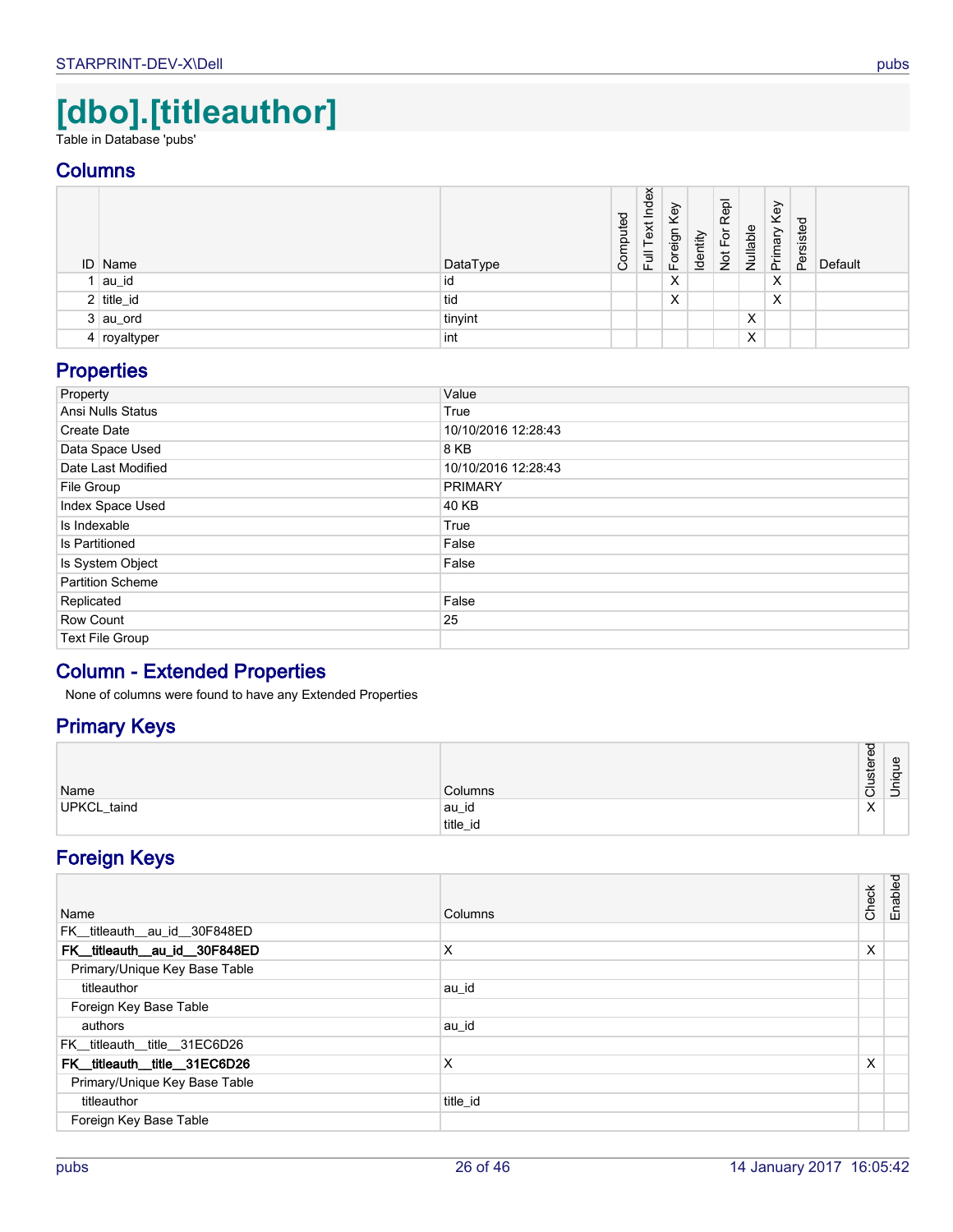#### STARPRINT-DEV-X\Dell pubs

| Name   | Columns                           | Φ | ∼<br>ധ<br>$\omega$<br>щ |
|--------|-----------------------------------|---|-------------------------|
| titles | title<br>$\sim$<br>- IU<br>.<br>. |   |                         |

# <span id="page-26-2"></span>**Triggers**

None

# **Indices**

<span id="page-26-0"></span>

| Name        | <b>Columns</b> | ustered<br>⊃<br>$\overline{\circ}$ | ique<br>$\overline{5}$ |
|-------------|----------------|------------------------------------|------------------------|
| auidind     | au_id          |                                    |                        |
| titleidind  | title_id       |                                    |                        |
| UPKCL_taind | au_id          | X                                  |                        |
|             | title_id       |                                    |                        |

# <span id="page-26-3"></span><span id="page-26-1"></span>**Checks**

None

# **Explicit Permissions:**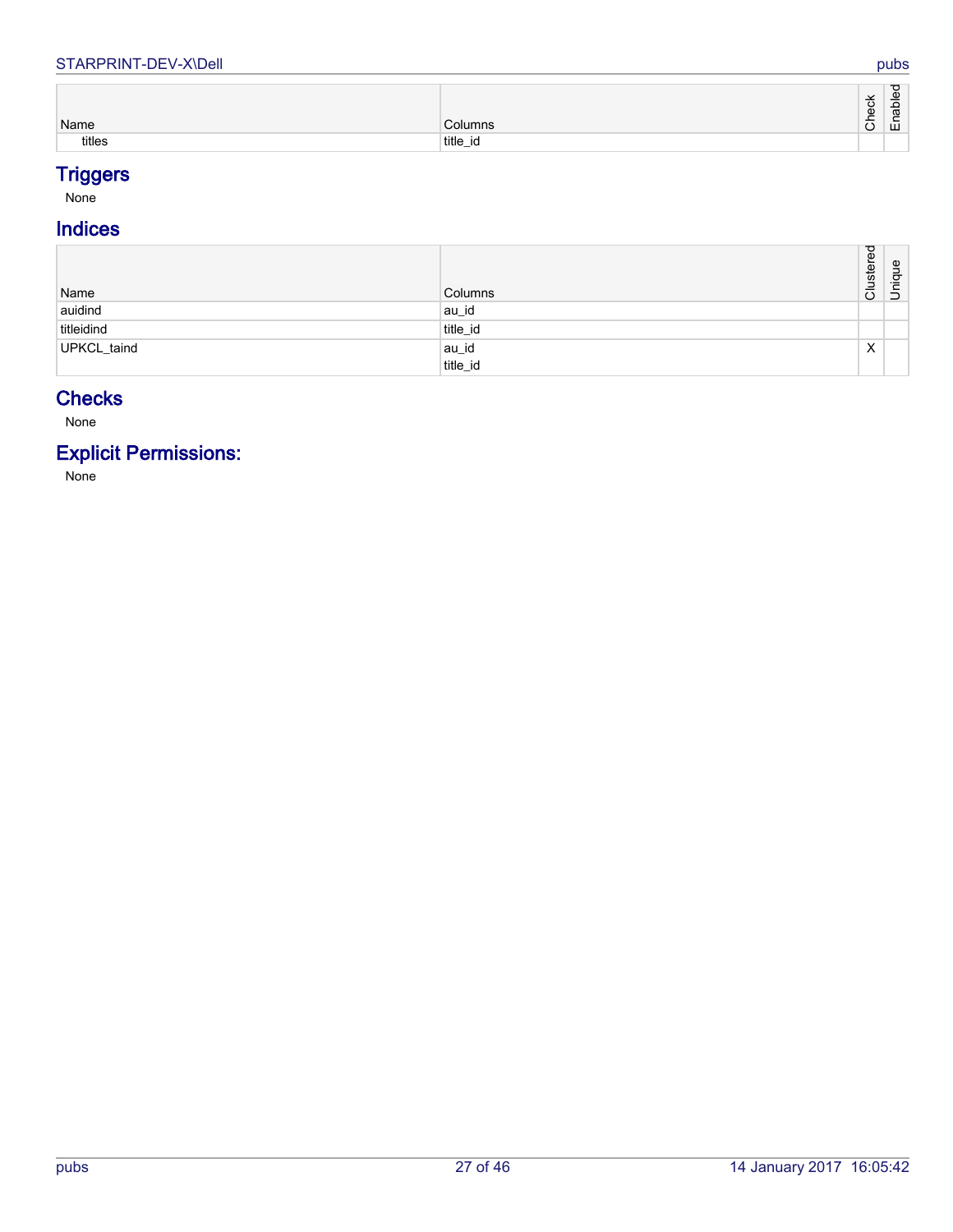# **[dbo].[titles]**

<span id="page-27-0"></span>Table in Database 'pubs'

## **Columns**

<span id="page-27-10"></span><span id="page-27-9"></span><span id="page-27-8"></span>

| ID Name      | DataType     | Computed | Full Text Index | Foreign Key | Identity | Not For Repl | Nullable | Primary Key | Persisted | Default      |
|--------------|--------------|----------|-----------------|-------------|----------|--------------|----------|-------------|-----------|--------------|
| $1$ title_id | tid          |          |                 |             |          |              |          | X           |           |              |
| $2$ title    | varchar(80)  |          |                 |             |          |              |          |             |           |              |
| 3 type       | char(12)     |          |                 |             |          |              |          |             |           | ('UNDECIDED' |
| $4$ pub_id   | char(4)      |          |                 | X           |          |              | X        |             |           |              |
| 5 price      | money        |          |                 |             |          |              | X        |             |           |              |
| 6 advance    | money        |          |                 |             |          |              | X        |             |           |              |
| 7 royalty    | int          |          |                 |             |          |              | X        |             |           |              |
| 8 ytd_sales  | int          |          |                 |             |          |              | X        |             |           |              |
| 9 notes      | varchar(200) |          |                 |             |          |              | X        |             |           |              |
| $10$ pubdate | datetime     |          |                 |             |          |              |          |             |           | (getdate())  |

# <span id="page-27-12"></span><span id="page-27-7"></span><span id="page-27-6"></span><span id="page-27-5"></span><span id="page-27-4"></span><span id="page-27-3"></span><span id="page-27-1"></span>**Properties**

| Property                | Value               |
|-------------------------|---------------------|
| Ansi Nulls Status       | True                |
| Create Date             | 10/10/2016 12:28:43 |
| Data Space Used         | 8 KB                |
| Date Last Modified      | 10/10/2016 12:28:43 |
| File Group              | <b>PRIMARY</b>      |
| Index Space Used        | 24 KB               |
| Is Indexable            | True                |
| Is Partitioned          | False               |
| Is System Object        | False               |
| <b>Partition Scheme</b> |                     |
| Replicated              | False               |
| Row Count               | 18                  |
| Text File Group         |                     |

# **Column - Extended Properties**

None of columns were found to have any Extended Properties

# **Primary Keys**

| Name             | <b>Columns</b> | ັ<br>Φ<br>្ទ្រ<br><b>i</b><br>-<br>-<br>$\check{ }$ | യ<br>ਰ<br>∣ ⊃ |
|------------------|----------------|-----------------------------------------------------|---------------|
| UPKCL_titleidind | title_id       | $\lambda$<br>$\lambda$                              |               |

# <span id="page-27-11"></span>**Foreign Keys**

<span id="page-27-2"></span>

| Name                          | Columns | Check | Enabled |
|-------------------------------|---------|-------|---------|
| FK_titles_pub_id_2D27B809     |         |       |         |
| FK_titles_pub_id_2D27B809     | х       | X     |         |
| Primary/Unique Key Base Table |         |       |         |
| titles                        | pub_id  |       |         |
| Foreign Key Base Table        |         |       |         |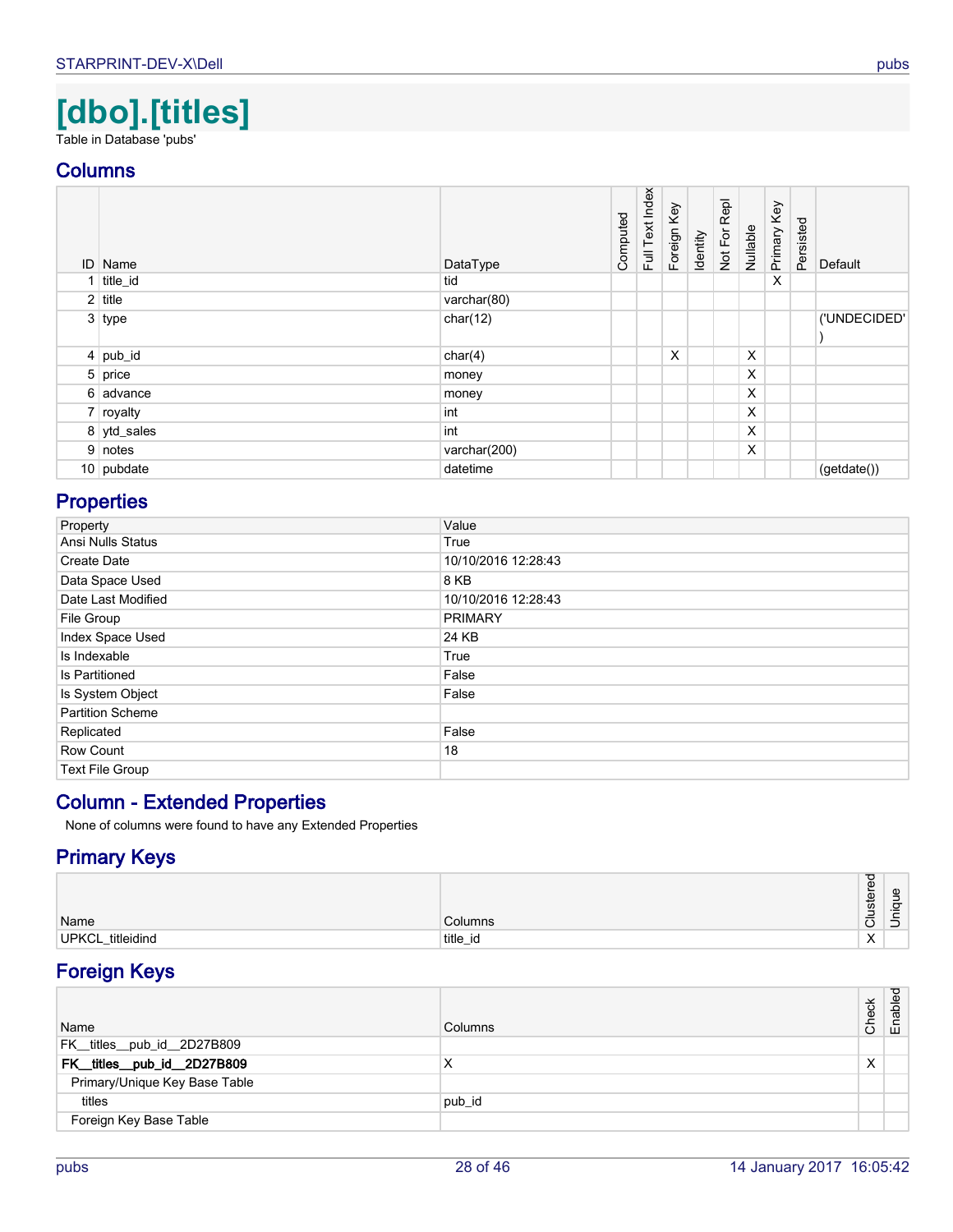#### STARPRINT-DEV-X\Dell pubs

| Name       | Columns       | $\overline{ }$<br>ີ<br>Φ<br>$\check{ }$ | ರ<br>$\omega$<br>-<br>$\mathbf{\Omega}$<br>᠊ᢐ<br>ய |
|------------|---------------|-----------------------------------------|----------------------------------------------------|
| publishers | . .<br>pub_id |                                         |                                                    |

# <span id="page-28-0"></span>**Triggers**

None

# **Indices**

| Name             | Columns  | ヮ<br>Φ<br>ster<br>-<br>-<br>ပ | Φ<br>ಕ<br>≔<br>∣⊃ |
|------------------|----------|-------------------------------|-------------------|
| titleind         | title    |                               |                   |
| UPKCL_titleidind | title_id | $\check{ }$<br>⌒              |                   |

# <span id="page-28-2"></span><span id="page-28-1"></span>**Checks**

None

# **Explicit Permissions:**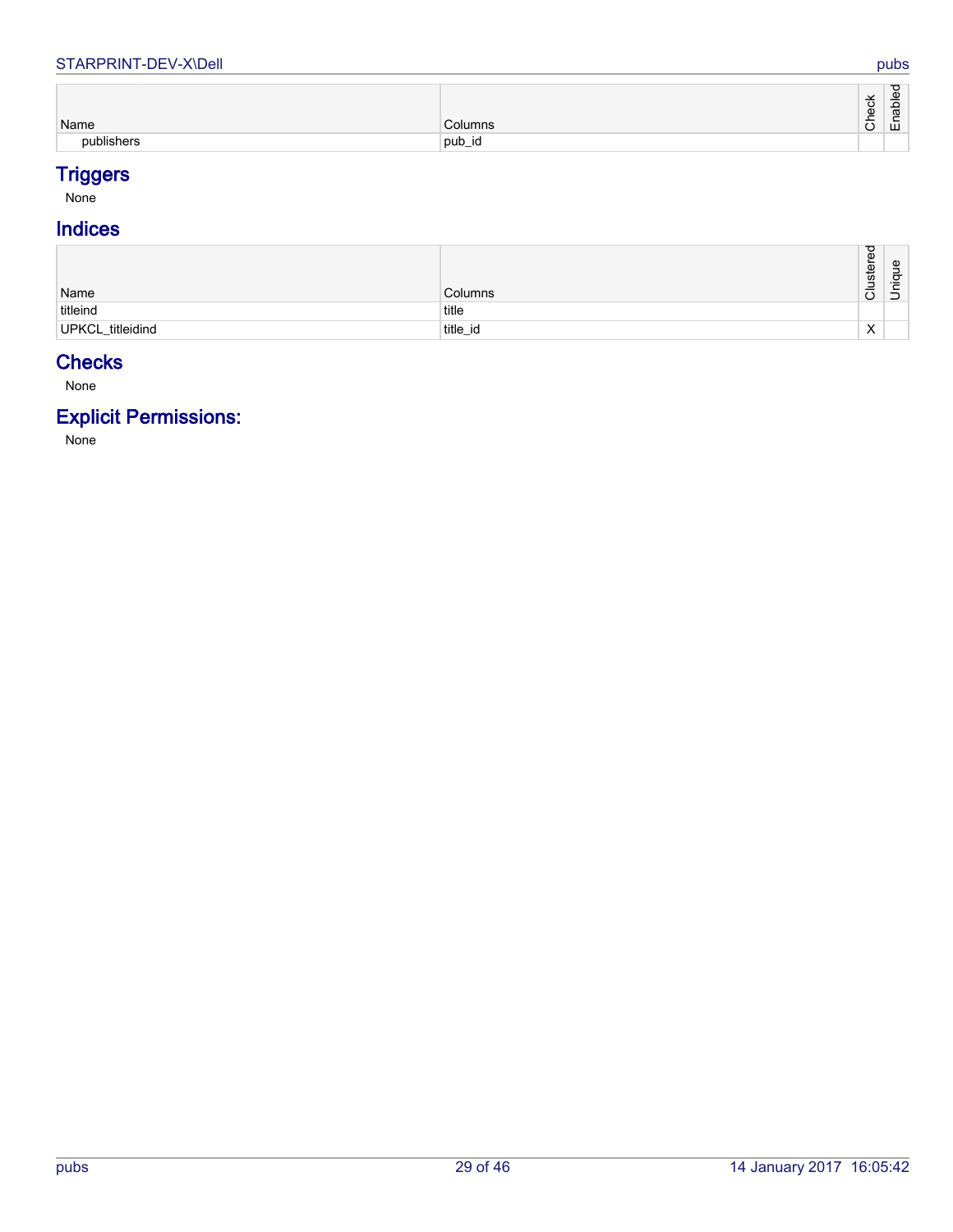# **[dbo].[titleview]**

<span id="page-29-0"></span>View in Database 'pubs'

# **Columns**

<span id="page-29-5"></span><span id="page-29-2"></span>

| <b>ID</b> Name | DataType    | Computed | Index<br>Full Text | Foreign Key | Identity | Repl<br>Not For | Nullable | Primary Key | Persisted | Default |
|----------------|-------------|----------|--------------------|-------------|----------|-----------------|----------|-------------|-----------|---------|
| title          | varchar(80) |          |                    |             |          |                 |          |             |           |         |
| $2  au$ ord    | tinyint     |          |                    |             |          |                 | X        |             |           |         |
| 3 au_lname     | varchar(40) |          |                    |             |          |                 |          |             |           |         |
| $4$ price      | money       |          |                    |             |          |                 | X        |             |           |         |
| 5 ytd_sales    | int         |          |                    |             |          |                 | X        |             |           |         |
| $6$ pub_id     | char(4)     |          |                    |             |          |                 | Х        |             |           |         |

## <span id="page-29-6"></span><span id="page-29-4"></span><span id="page-29-3"></span><span id="page-29-1"></span>**Script**

 $\frac{1}{2}$ 2 CREATE VIEW titleview<br>3 AS AS 4 5 select title, au\_ord, au\_lname, price, ytd\_sales, pub\_id 6 from authors, titles, titleauthor  $7$  where authors.au\_id = titleauthor.au\_id <br>8 AND titles.title\_id = titleauthor.title\_id 8 AND titles.title\_id = titleauthor.title\_id <sup>9</sup>

# **Triggers**

None

### **Indices**

None

### **Explicit Permissions:**

None

| Property              | Value               |
|-----------------------|---------------------|
| Ansi Nulls Status     | True                |
| Create Date           | 10/10/2016 12:28:43 |
| Date Last Modified    | 10/10/2016 12:28:43 |
| Is Encrypted          | False               |
| Is Indexable          | False               |
| Is Schema Bound       | False               |
| Is System Object      | False               |
| Returns View Metadata | False               |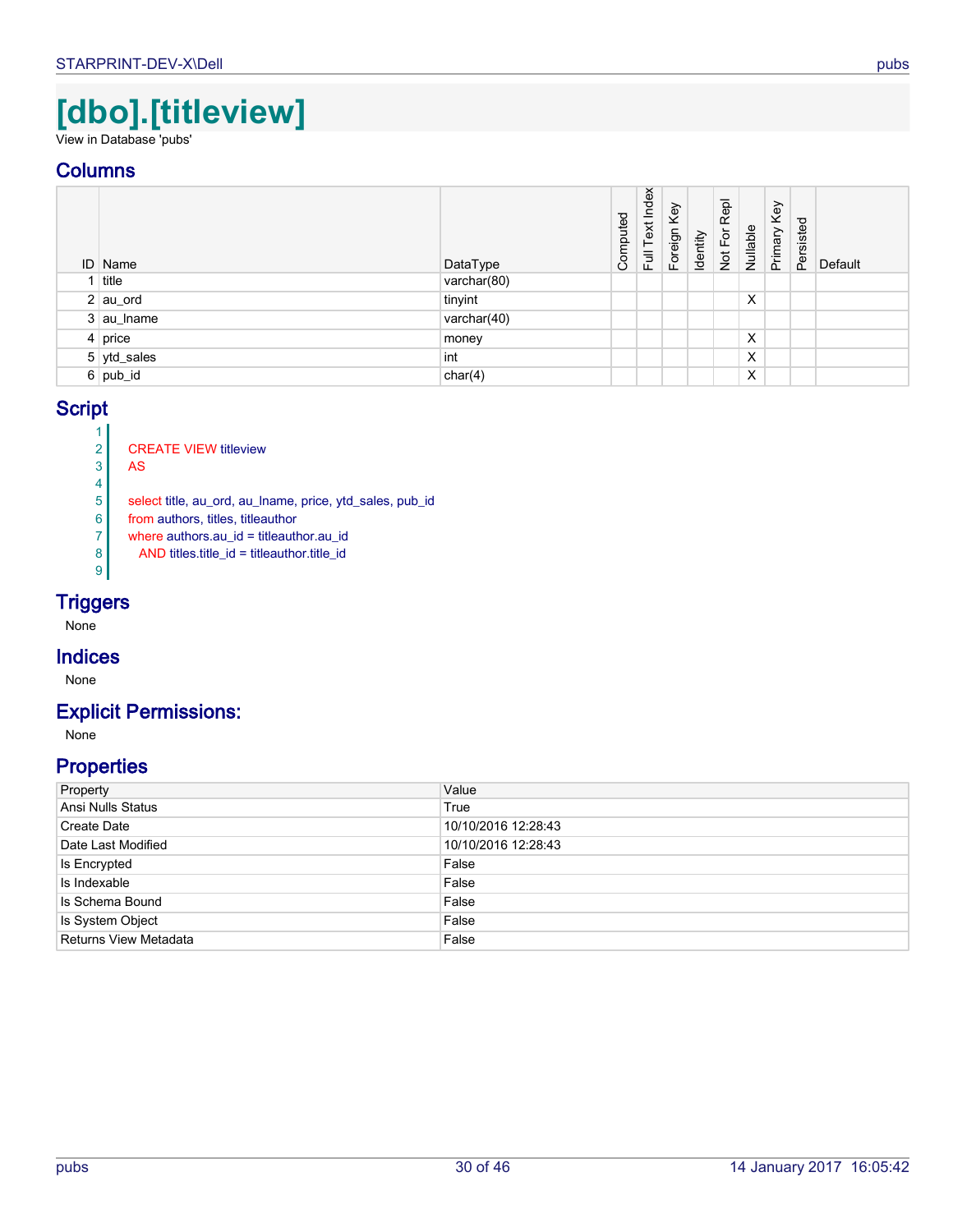# **[dbo].[byroyalty]**

<span id="page-30-0"></span>StoredProcedure in Database 'pubs'

# **Properties**

| Property                 | Value               |
|--------------------------|---------------------|
| <b>Assembly Name</b>     |                     |
| Class Name               |                     |
| Create Date              | 10/10/2016 12:28:43 |
| Date Last Modified       | 10/10/2016 12:28:43 |
| <b>Execution Context</b> | Caller              |
| For Replication          | False               |
| Implementation Type      | TransactSql         |
| Method Name              |                     |
| Recompile                | False               |
| Startup                  | False               |

# **Script**

 $\frac{1}{2}$ 

- 2 CREATE PROCEDURE byroyalty @percentage int
- $\begin{array}{c|c}\n 3 & \text{AS} \\
 4 & \text{sele}\n \end{array}$

select au\_id from titleauthor

where titleauthor.royaltyper = @percentage 6

# **Explicit Permissions:**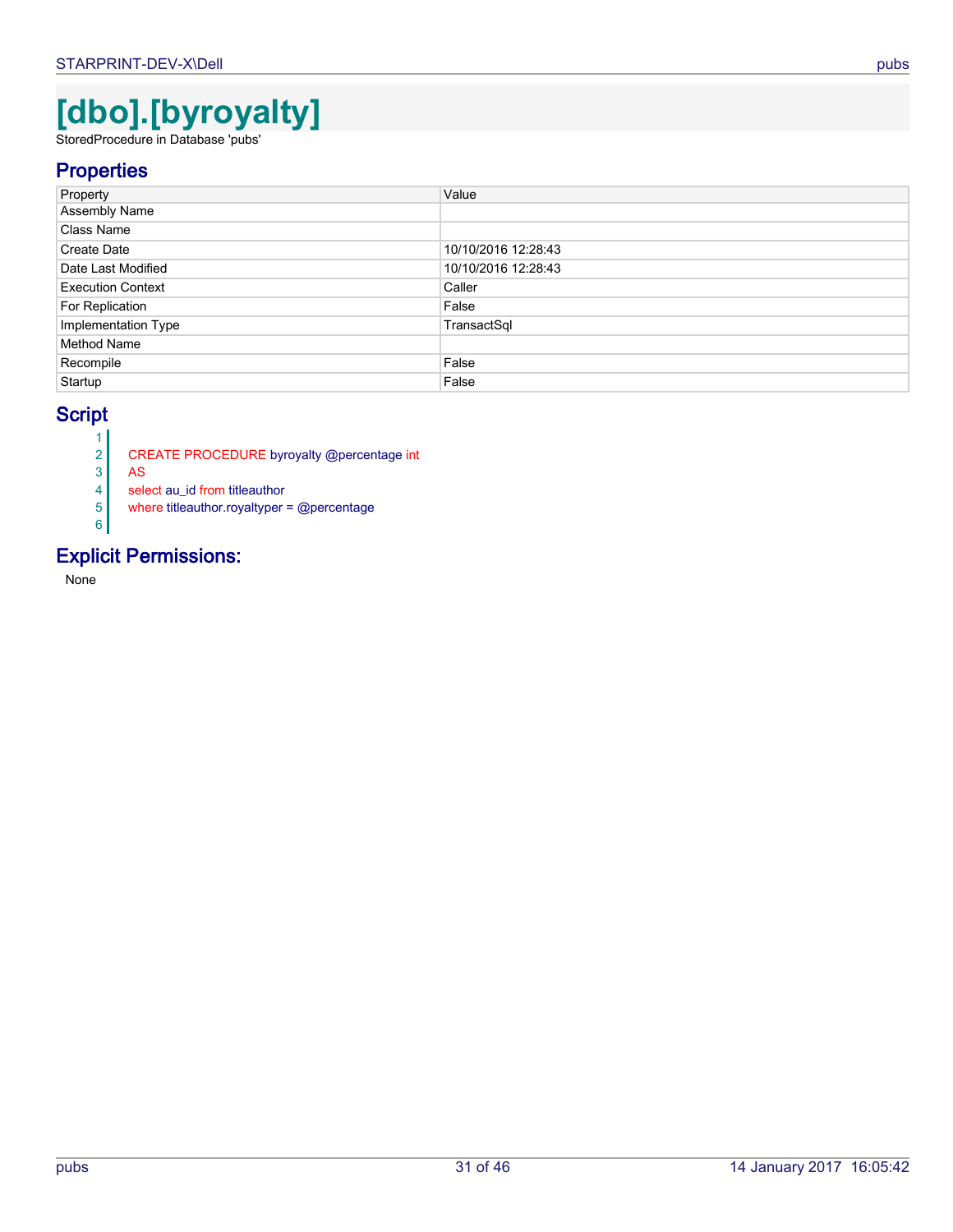# **[dbo].[reptq1]**

<span id="page-31-0"></span>StoredProcedure in Database 'pubs'

# **Properties**

| Property                 | Value               |
|--------------------------|---------------------|
| <b>Assembly Name</b>     |                     |
| <b>Class Name</b>        |                     |
| Create Date              | 10/10/2016 12:28:43 |
| Date Last Modified       | 10/10/2016 12:28:43 |
| <b>Execution Context</b> | Caller              |
| For Replication          | False               |
| Implementation Type      | TransactSql         |
| <b>Method Name</b>       |                     |
| Recompile                | False               |
| Startup                  | False               |

# **Script**

- $\frac{1}{2}$ 2 CREATE PROCEDURE reptq1 AS<br>3 select
- select
- 4 case when grouping(pub\_id) = 1 then "ALL else pub\_id end as pub\_id,<br>  $\frac{1}{5}$  avg(price) as avg\_price
- avg(price) as avg\_price
- 6 from titles
- where price is NOT NULL
- 8 group by pub\_id with rollup
- 9 order by pub\_id 10

# **Explicit Permissions:**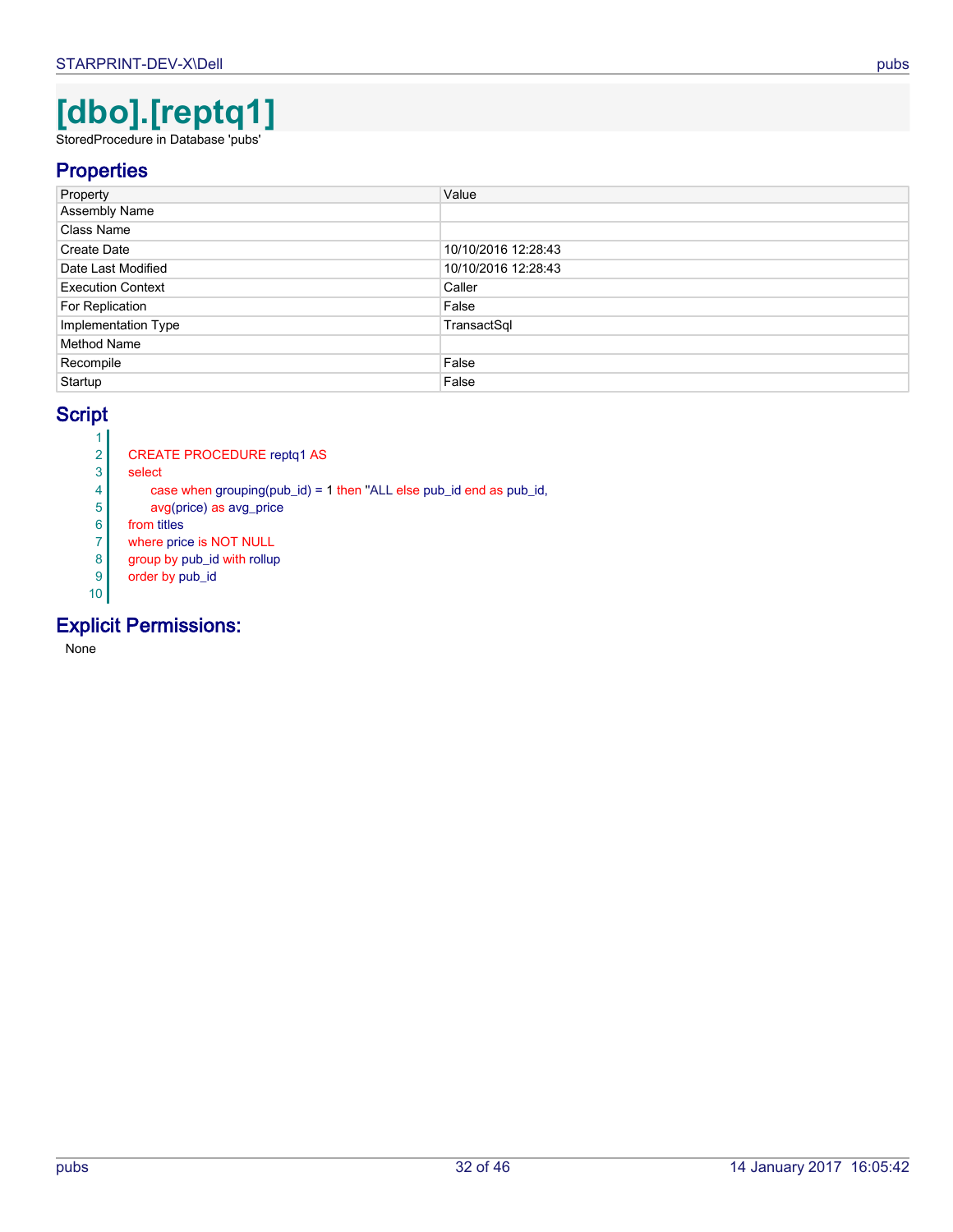# **[dbo].[reptq2]**

<span id="page-32-0"></span>StoredProcedure in Database 'pubs'

# **Properties**

| Property                 | Value               |
|--------------------------|---------------------|
| <b>Assembly Name</b>     |                     |
| Class Name               |                     |
| Create Date              | 10/10/2016 12:28:43 |
| Date Last Modified       | 10/10/2016 12:28:43 |
| <b>Execution Context</b> | Caller              |
| For Replication          | False               |
| Implementation Type      | TransactSql         |
| Method Name              |                     |
| Recompile                | False               |
| Startup                  | False               |

# **Script**

- $\frac{1}{2}$ 2 CREATE PROCEDURE reptq2 AS<br>3 select
- select
	-
- 4 case when grouping(type) = 1 then "ALL else type end as type,<br>case when grouping(pub\_id) = 1 then "ALL else pub\_id end as posterior case when grouping(pub\_id) = 1 then "ALL else pub\_id end as pub\_id,
- $\begin{array}{c|c}\n6 & \text{avg(ytd\_sales)} \text{ as avg\_ytd\_sales} \\
7 & \text{from titles}\n\end{array}$
- from titles
- 8 where pub id is NOT NULL
- 9 group by pub\_id, type with rollup

# 10

# **Explicit Permissions:**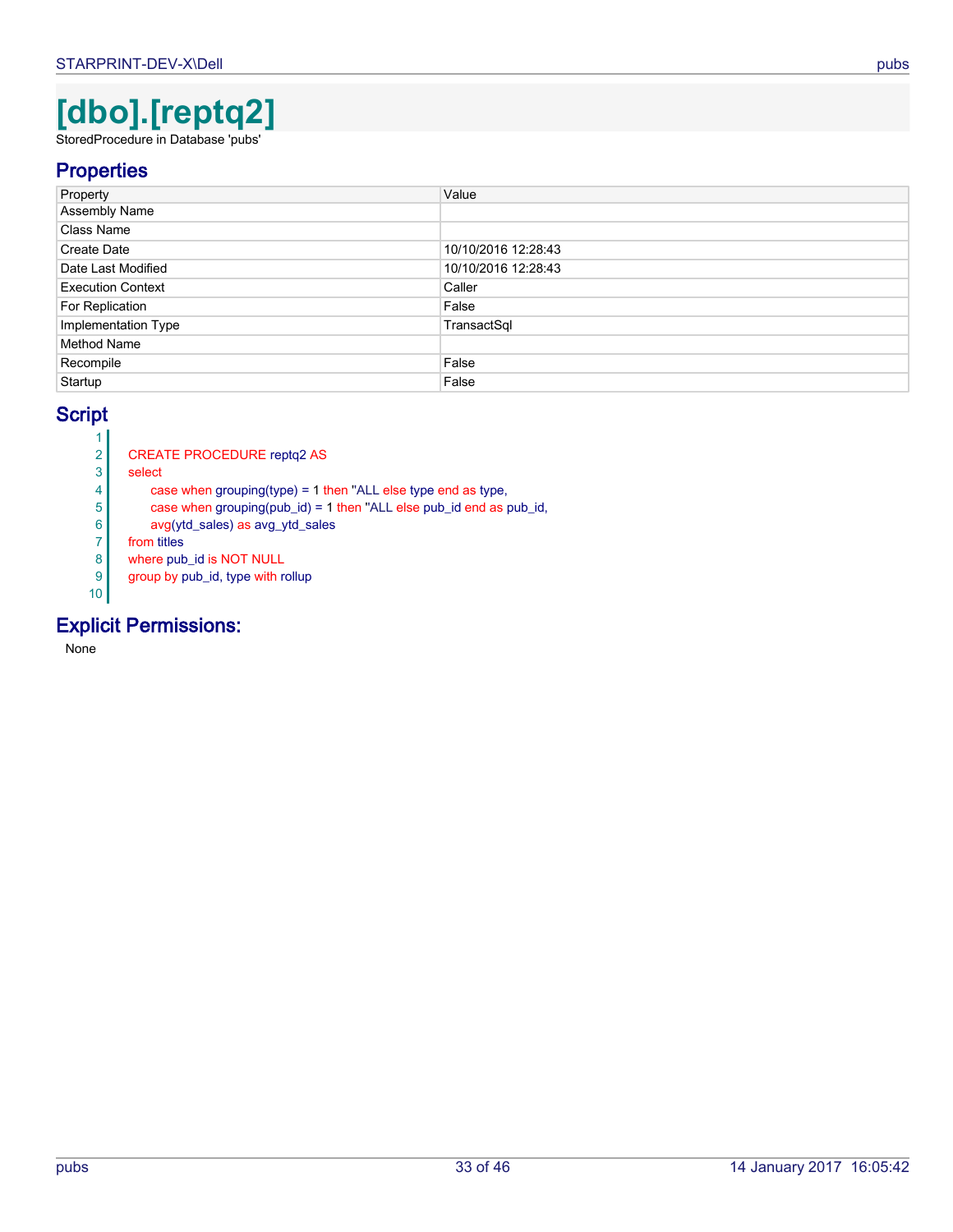# **[dbo].[reptq3]**

<span id="page-33-0"></span>StoredProcedure in Database 'pubs'

# **Properties**

| Property                 | Value               |
|--------------------------|---------------------|
| Assembly Name            |                     |
| Class Name               |                     |
| Create Date              | 10/10/2016 12:28:43 |
| Date Last Modified       | 10/10/2016 12:28:43 |
| <b>Execution Context</b> | Caller              |
| For Replication          | False               |
| Implementation Type      | TransactSql         |
| <b>Method Name</b>       |                     |
| Recompile                | False               |
| Startup                  | False               |

# **Script**

| 2               | CREATE PROCEDURE reptq3 @lolimit money, @hilimit money,                         |
|-----------------|---------------------------------------------------------------------------------|
| 3               | $@$ type char $(12)$                                                            |
| 4               | AS                                                                              |
| 5               | select                                                                          |
| 6               | case when grouping(pub_id) = 1 then "ALL else pub_id end as pub_id,             |
|                 | case when grouping(type) = 1 then "ALL else type end as type,                   |
| 8               | count(title_id) as cnt                                                          |
| 9               | from titles                                                                     |
| 10 <sup>°</sup> | where price >@lolimit AND price <@hilimit AND type = @type OR type LIKE "%cook% |
| 11              | group by pub_id, type with rollup                                               |
| 12              |                                                                                 |
|                 |                                                                                 |

# **Explicit Permissions:**

None

# **[Microsoft.SqlServer.Types]**

<span id="page-33-1"></span>SqlAssembly in Database 'pubs'

# **Properties**

Property **Value** 

# **[dbo].[empid]**

<span id="page-33-2"></span>UserDefinedDataType in Database 'pubs'

| Property          | Value                |
|-------------------|----------------------|
| Allow Identity    | False                |
| Collation         | Latin1_General_CI_AS |
| Default           |                      |
| Default Schema    |                      |
| ID.               | 259                  |
| Length            | 9                    |
| Max Length        | 9                    |
| Nullable          | False                |
| Numeric Precision | 0                    |
| Numeric Scale     | 0                    |
| Rule              |                      |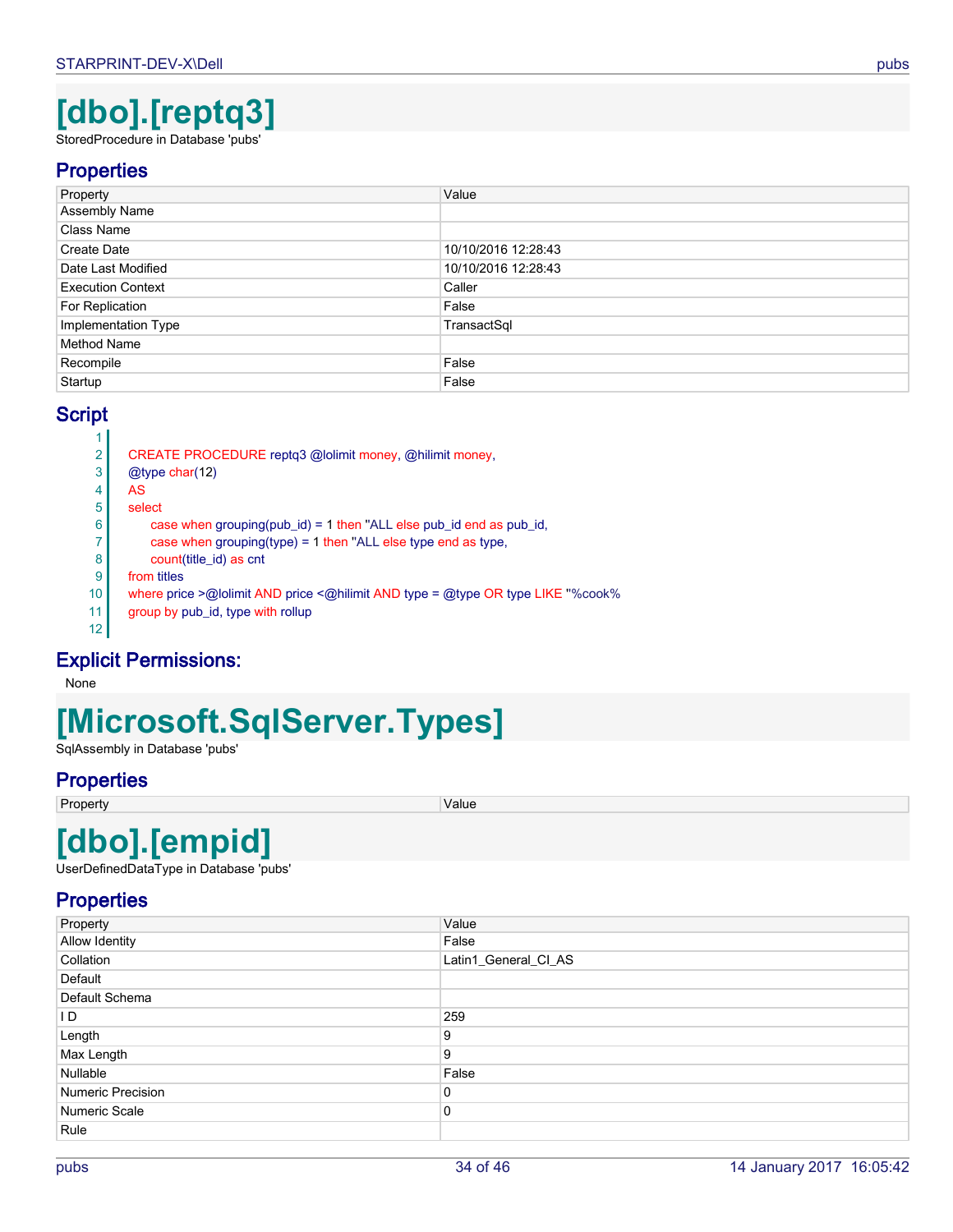#### STARPRINT-DEV-X\Dell pubs

| Property        | Value |
|-----------------|-------|
| Rule Schema     |       |
| System Type     | char  |
| Variable Length | False |

# **Bound Columns**

| Name               | $\overline{\phantom{a}}$<br>$\underline{\phantom{a}}$<br>dielil |
|--------------------|-----------------------------------------------------------------|
| emp<br><u>т — </u> | Idr<br>ا مم روز ان<br>∴∟ດຕະ                                     |

# **Explicit Permissions:**

| าbaseRole1<br>public |             |       |                   |      |  |  |  |
|----------------------|-------------|-------|-------------------|------|--|--|--|
| Permission           | Grantor     | Grant | <b>With Grant</b> | Denv |  |  |  |
| <b>REFERENCES</b>    | dbo<br>$ -$ |       |                   |      |  |  |  |

# **[dbo].[id]**

<span id="page-34-0"></span>UserDefinedDataType in Database 'pubs'

# **Properties**

| Property              | Value                |
|-----------------------|----------------------|
| <b>Allow Identity</b> | False                |
| Collation             | Latin1_General_CI_AS |
| Default               |                      |
| Default Schema        |                      |
| I D                   | 257                  |
| Length                | 11                   |
| Max Length            | 11                   |
| Nullable              | False                |
| Numeric Precision     | 0                    |
| Numeric Scale         | 0                    |
| Rule                  |                      |
| Rule Schema           |                      |
| System Type           | varchar              |
| Variable Length       | True                 |

# **Bound Columns**

| Name   | Parent                       |
|--------|------------------------------|
| $\sim$ | 14h                          |
| ∥au_id | ∵lauthors                    |
| .      | I. [titleauthor <sup>1</sup> |
| ∣au_id | $1$ dho <sup>1</sup>         |

# **Explicit Permissions:**

#### public [DatabaseRole]

| Dor             | iranto | Grant | With<br>$\overline{\phantom{a}}$<br>-rant | Den۱ |
|-----------------|--------|-------|-------------------------------------------|------|
| <b>REI</b><br>m | dbo    |       |                                           |      |

# **[dbo].[tid]**

<span id="page-34-1"></span>UserDefinedDataType in Database 'pubs'

| Property       | Value                |
|----------------|----------------------|
| Allow Identity | False                |
| Collation      | Latin1_General_CI_AS |
| Default        |                      |
| Default Schema |                      |
| I D            | 258                  |
| Length         | 6                    |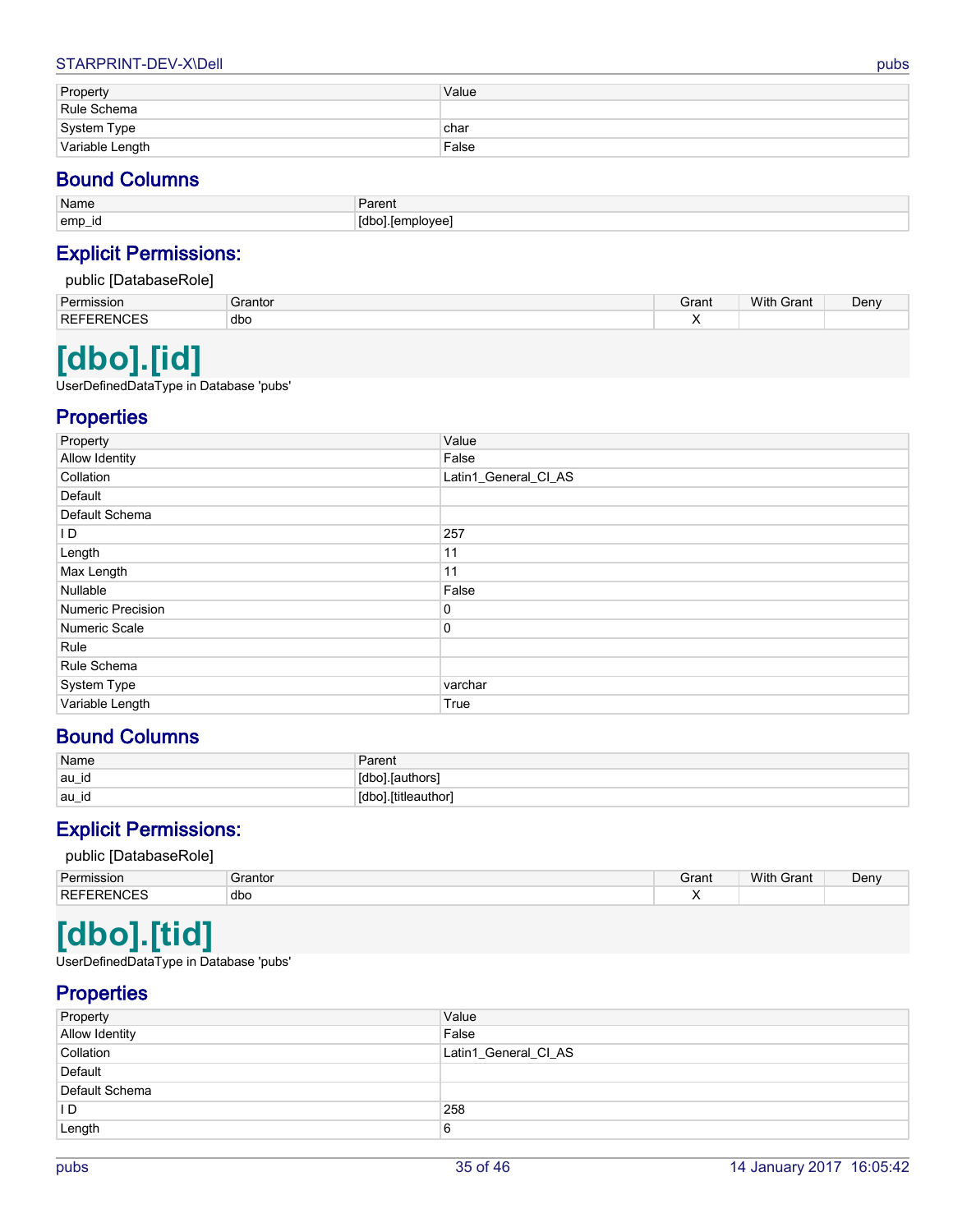#### STARPRINT-DEV-X\Dell pubs and the control of the control of the control of the control of the control of the control of the control of the control of the control of the control of the control of the control of the control

| Property                       | Value   |
|--------------------------------|---------|
| Max Length                     | 6       |
| Nullable                       | False   |
| Numeric Precision              | 0       |
| Numeric Scale                  | 0       |
| Rule                           |         |
| Rule Schema                    |         |
| System Type<br>Variable Length | varchar |
|                                | True    |

# **Bound Columns**

| Name     | Parent              |
|----------|---------------------|
| title_id | [dbo].[titles]      |
| title_id | [dbo].[titleauthor] |
| title_id | [dbo] [sales]       |
| title_id | [dbo].[roysched]    |

# **Explicit Permissions:**

#### public [DatabaseRole]

| dbo<br><b>REF</b><br>-RFNI<br>◡∟◡<br>. . | Permission | irantor | Grant | With<br>Grant | Denv |
|------------------------------------------|------------|---------|-------|---------------|------|
|                                          |            |         |       |               |      |

# **[dbo]**

<span id="page-35-0"></span>User in Database 'pubs'

# **Database role membership**

<span id="page-35-2"></span>db\_owner

### **Schemas owned by this User**

dbo

# **Properties**

| Property           | Value                |
|--------------------|----------------------|
| Create Date        | 08/04/2003 09:10:42  |
| Date Last Modified | 10/10/2016 12:28:43  |
| Default Schema     | dbo                  |
| Has D B Access     | True                 |
| Is System Object   | True                 |
| Login              | STARPRINT-DEV-X\Dell |
| Login Type         | WindowsUser          |
| User Type          | SqlLogin             |
|                    |                      |

# **[guest]**

<span id="page-35-1"></span>User in Database 'pubs'

# **Database role membership**

None

# **Schemas owned by this User**

guest

| Property                        | Value               |
|---------------------------------|---------------------|
| <sup>'</sup> Create Date        | 08/04/2003 09:10:42 |
| <sup>∣</sup> Date Last Modified | 08/04/2003 09:10:42 |
| Default Schema                  | guest               |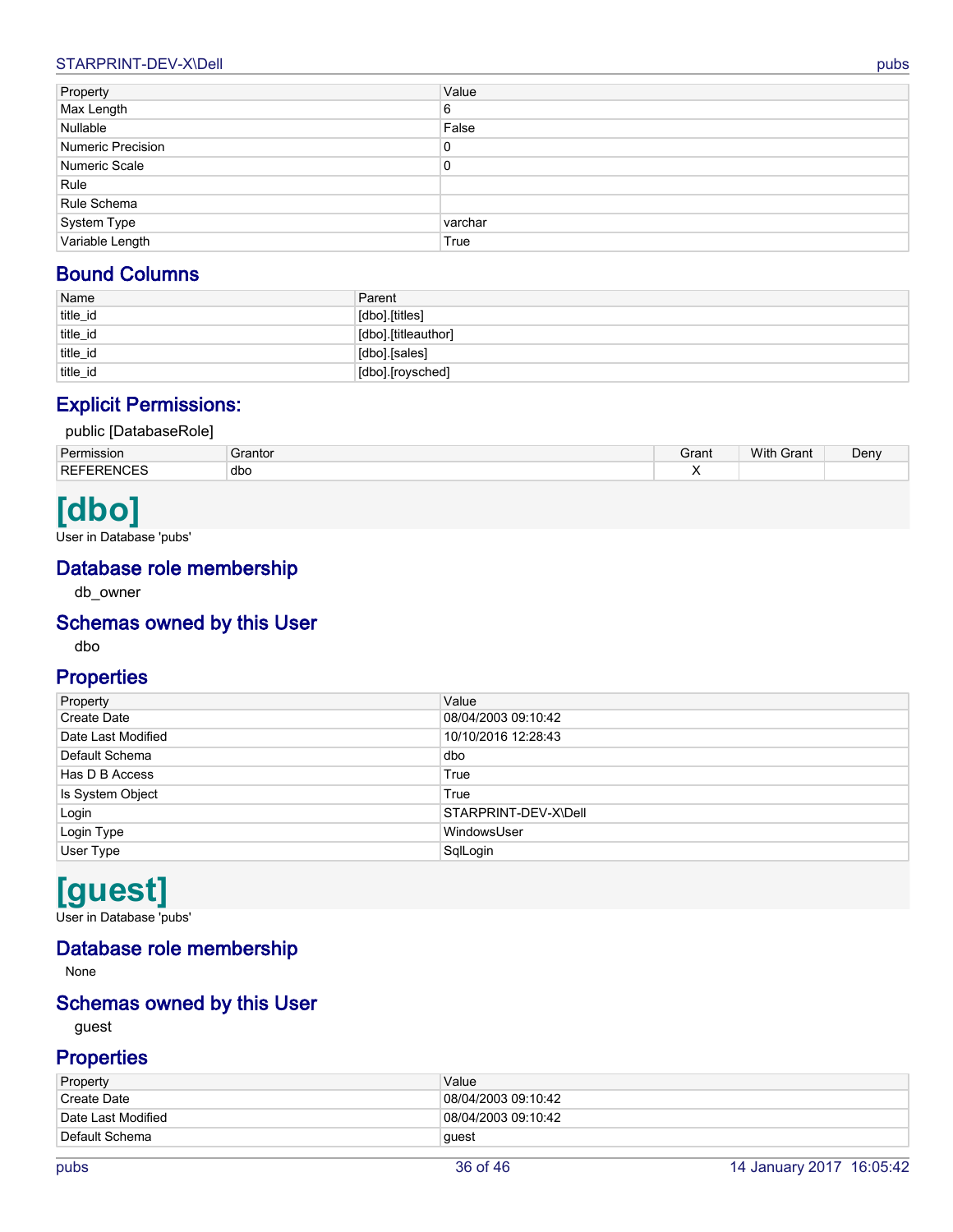#### STARPRINT-DEV-X\Dell pubs and the control of the control pubs of the control of the control of the control of the control of the control of the control of the control of the control of the control of the control of the con

| Property         | Value    |
|------------------|----------|
| Has D B Access   | False    |
| Is System Object | True     |
| Login            |          |
|                  |          |
| Login Type       | SqlLogin |
| User Type        | NoLogin  |

# **[INFORMATION\_SCHEMA]**

<span id="page-36-0"></span>User in Database 'pubs'

### **Database role membership**

None

## **Schemas owned by this User**

INFORMATION\_SCHEMA

# **Properties**

| Property           | Value               |
|--------------------|---------------------|
| Create Date        | 13/04/2009 12:59:11 |
| Date Last Modified | 13/04/2009 12:59:11 |
| Default Schema     |                     |
| Has D B Access     | False               |
| Is System Object   | True                |
| Login              |                     |
| Login Type         | SqlLogin            |
| User Type          | NoLogin             |
|                    |                     |

# **[sys]**

<span id="page-36-1"></span>User in Database 'pubs'

## **Database role membership**

None

## **Schemas owned by this User**

<span id="page-36-3"></span>Microsoft.SqlServer.Types sys

## **Properties**

| Property           | Value               |
|--------------------|---------------------|
| <b>Create Date</b> | 13/04/2009 12:59:11 |
| Date Last Modified | 13/04/2009 12:59:11 |
| Default Schema     |                     |
| Has D B Access     | False               |
| Is System Object   | True                |
| Login              |                     |
| Login Type         | SqlLogin            |
| User Type          | NoLogin             |

# **[db\_accessadmin]**

<span id="page-36-2"></span>DatabaseRole in Database 'pubs'

| Property                        | Value               |
|---------------------------------|---------------------|
| <sup>'</sup> Create Date        | 08/04/2003 09:10:42 |
| <sup>1</sup> Date Last Modified | 13/04/2009 12:59:14 |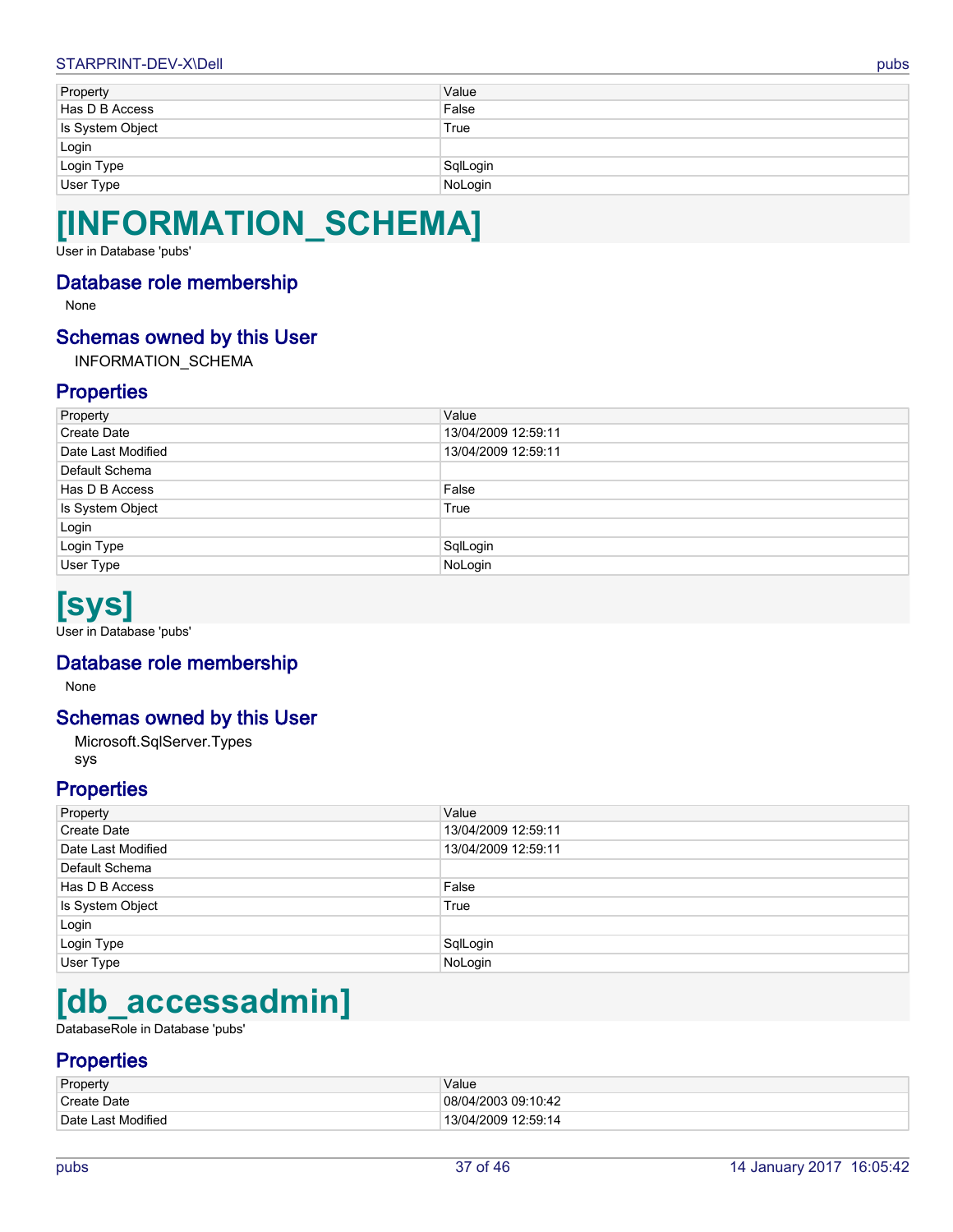| Property                      | Value |
|-------------------------------|-------|
| Is Fixed<br><sup>'</sup> Role | `True |
| Owner                         | dbo   |

# **Owned Schemas**

<span id="page-37-3"></span>db\_accessadmin

### **Members**

None

# **Explicit Permissions:**

None

# **[db\_backupoperator]**

<span id="page-37-0"></span>DatabaseRole in Database 'pubs'

# **Properties**

| Property                  | Value               |
|---------------------------|---------------------|
| <sup>'</sup> Create Date  | 08/04/2003 09:10:42 |
| <b>Date Last Modified</b> | 13/04/2009 12:59:14 |
| Is Fixed Role             | True                |
| Owner                     | dbo                 |

# **Owned Schemas**

db\_backupoperator

### **Members**

None

# **Explicit Permissions:**

None

# **[db\_datareader]**

<span id="page-37-1"></span>DatabaseRole in Database 'pubs'

# **Properties**

| Property           | Value               |
|--------------------|---------------------|
| Create Date        | 08/04/2003 09:10:42 |
| Date Last Modified | 13/04/2009 12:59:14 |
| Is Fixed Role      | True                |
| Owner              | dbo                 |

# **Owned Schemas**

db\_datareader

### **Members**

None

# **Explicit Permissions:**

None

# **[db\_datawriter]**

<span id="page-37-2"></span>DatabaseRole in Database 'pubs'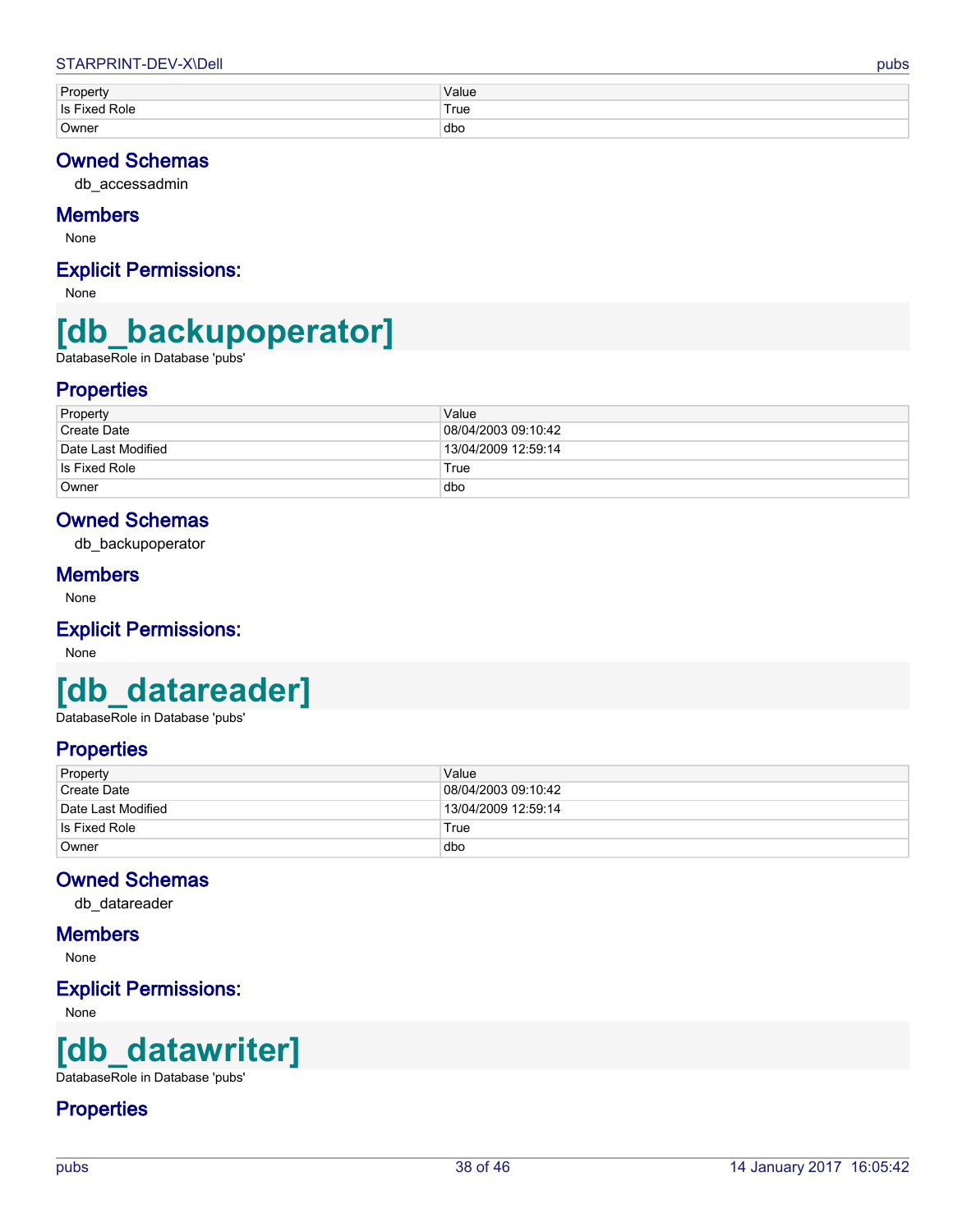#### STARPRINT-DEV-X\Dell pubs and the control of the control of the control of the control of the control of the control of the control of the control of the control of the control of the control of the control of the control

| Property           | Value               |
|--------------------|---------------------|
| Create Date        | 08/04/2003 09:10:42 |
| Date Last Modified | 13/04/2009 12:59:14 |
| Is Fixed Role      | True                |
| Owner              | dbo                 |

## **Owned Schemas**

<span id="page-38-3"></span>db\_datawriter

#### **Members**

None

## **Explicit Permissions:**

None

# **[db\_ddladmin]**

<span id="page-38-0"></span>DatabaseRole in Database 'pubs'

### **Properties**

| Property                        | Value               |
|---------------------------------|---------------------|
| Create Date                     | 08/04/2003 09:10:42 |
| <sup>∣</sup> Date Last Modified | 13/04/2009 12:59:14 |
| Is Fixed Role                   | True                |
| Owner                           | dbo                 |

# **Owned Schemas**

db\_ddladmin

#### **Members**

None

### **Explicit Permissions:**

None

# **[db\_denydatareader]**

<span id="page-38-1"></span>DatabaseRole in Database 'pubs'

# **Properties**

| Property           | Value               |
|--------------------|---------------------|
| Create Date        | 08/04/2003 09:10:42 |
| Date Last Modified | 13/04/2009 12:59:14 |
| Is Fixed Role      | True                |
| Owner              | dbo                 |

# **Owned Schemas**

db\_denydatareader

### **Members**

None

### **Explicit Permissions:**

None

# **[db\_denydatawriter]**

<span id="page-38-2"></span>DatabaseRole in Database 'pubs'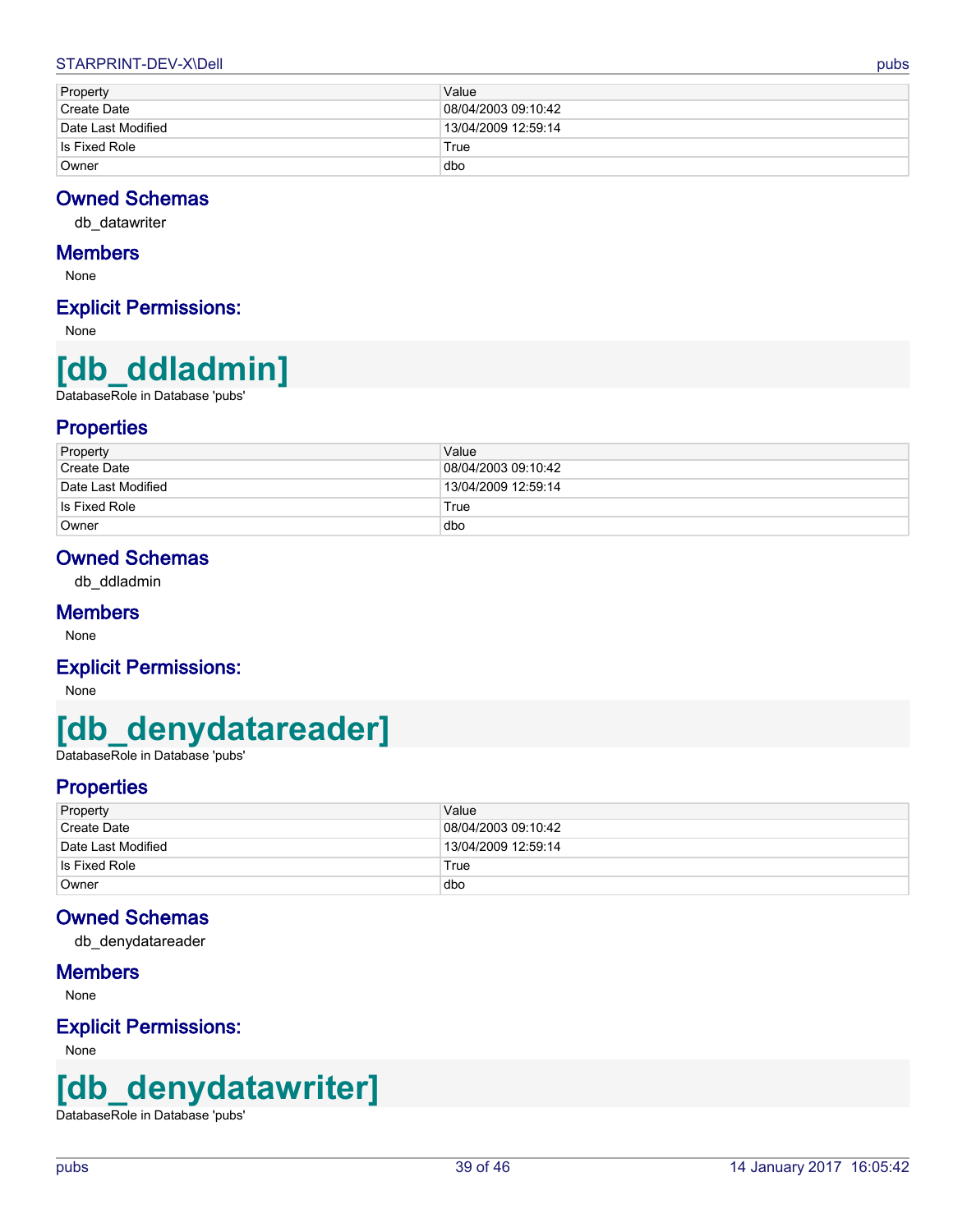## **Properties**

| Property                 | Value               |
|--------------------------|---------------------|
| <sup>∣</sup> Create Date | 08/04/2003 09:10:42 |
| Date Last Modified       | 13/04/2009 12:59:14 |
| Is Fixed Role            | True                |
| Owner                    | dbo                 |

# **Owned Schemas**

<span id="page-39-2"></span>db\_denydatawriter

## **Members**

None

# **Explicit Permissions:**

None

# **[db\_owner]**

<span id="page-39-0"></span>DatabaseRole in Database 'pubs'

## **Properties**

| Property           | Value               |
|--------------------|---------------------|
| Create Date        | 08/04/2003 09:10:42 |
| Date Last Modified | 13/04/2009 12:59:14 |
| Is Fixed Role      | True                |
| Owner              | dbo                 |

# **Owned Schemas**

db\_owner

### **Members**

<span id="page-39-3"></span>dbo

# **Explicit Permissions:**

None

# **[db\_securityadmin]**

<span id="page-39-1"></span>DatabaseRole in Database 'pubs'

## **Properties**

| Property           | Value               |
|--------------------|---------------------|
| Create Date        | 08/04/2003 09:10:42 |
| Date Last Modified | 13/04/2009 12:59:14 |
| Is Fixed Role      | True                |
| Owner              | dbo                 |

## **Owned Schemas**

db\_securityadmin

### **Members**

None

# **Explicit Permissions:**

**[public]**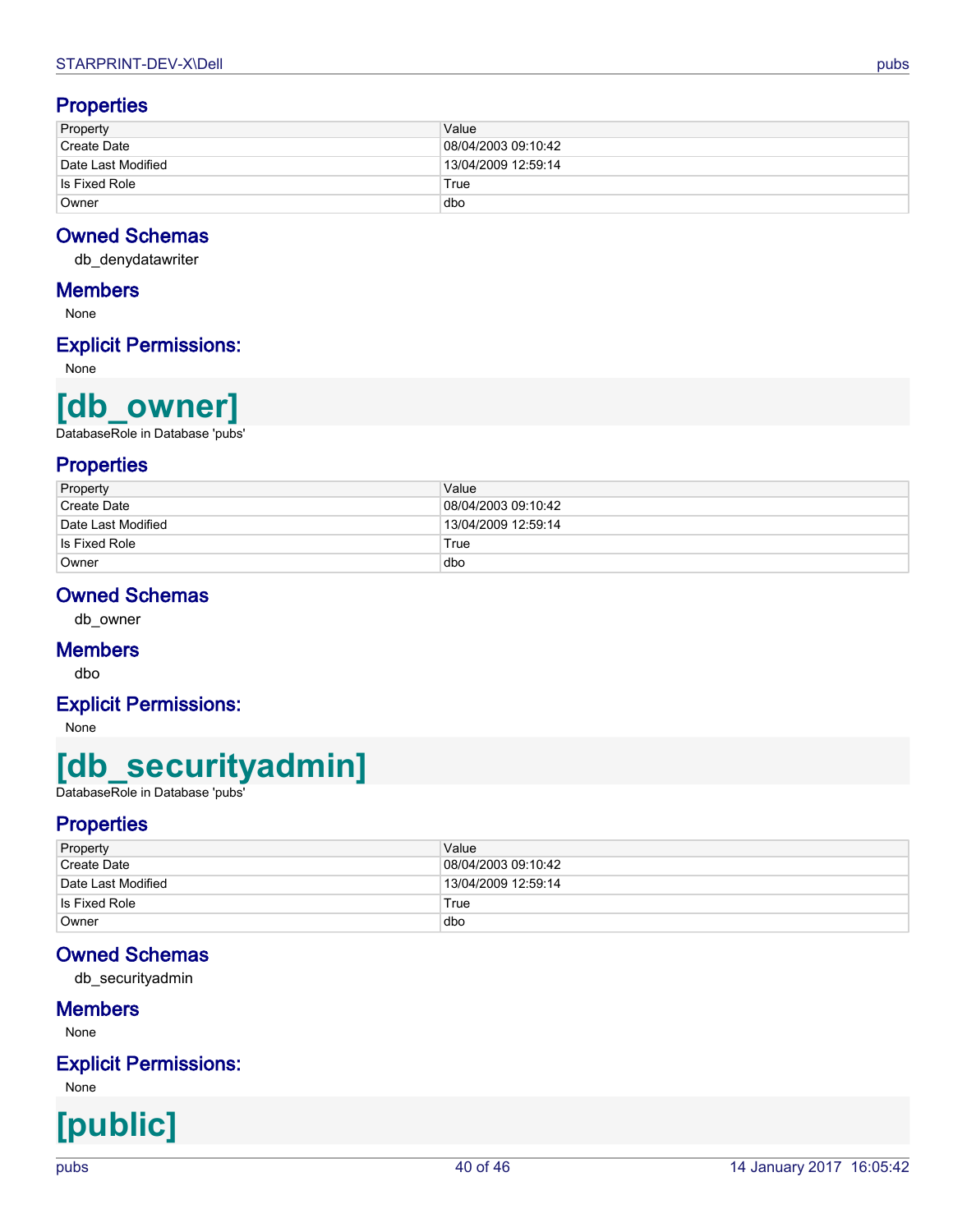# <span id="page-40-0"></span>**Properties**

| Property                        | Value               |
|---------------------------------|---------------------|
| Create Date                     | 08/04/2003 09:10:42 |
| <sup>∣</sup> Date Last Modified | 13/04/2009 12:59:14 |
| Is Fixed Role                   | False               |
| Owner                           | dbo                 |

### **Owned Schemas**

None

### **Members**

None

## **Explicit Permissions:**

None

# **[db\_accessadmin]**

<span id="page-40-1"></span>Schema in Database 'pubs'

### **Owned Objects**

None

### **Explicit Permissions:**

None

### **Properties**

| Property | Value     |
|----------|-----------|
| Owner    | dr<br>mır |

# **[db\_backupoperator]**

<span id="page-40-2"></span>Schema in Database 'pubs'

# **Owned Objects**

None

# **Explicit Permissions:**

None

### **Properties**

| Property    | Value<br>$   -$ |
|-------------|-----------------|
| Owner<br>db | nar<br>.        |

# **[db\_datareader]**

<span id="page-40-3"></span>Schema in Database 'pubs'

# **Owned Objects**

None

### **Explicit Permissions:**

None

| Propert | Value                                      |
|---------|--------------------------------------------|
| Owner   | db<br>aue<br>$\overline{\phantom{a}}$<br>. |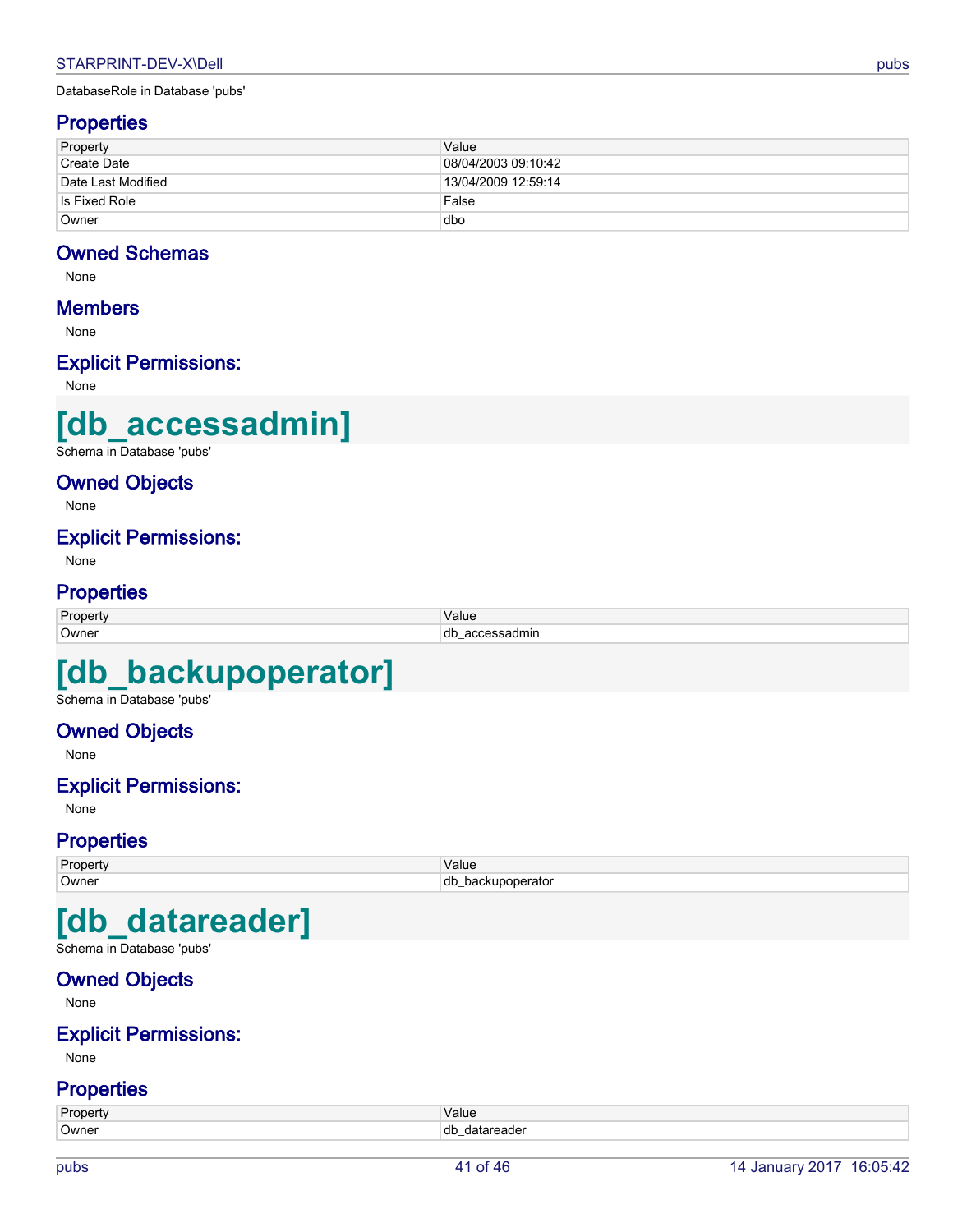# **[db\_datawriter]**

<span id="page-41-0"></span>Schema in Database 'pubs'

# **Owned Objects**

None

## **Explicit Permissions:**

None

### **Properties**

| Property | Value             |
|----------|-------------------|
| 'Owner   | dt<br>rite<br>$-$ |
|          |                   |

# **[db\_ddladmin]**

<span id="page-41-1"></span>Schema in Database 'pubs'

# **Owned Objects**

None

# **Explicit Permissions:**

None

# **Properties**

| -     | 1/nL<br>valut<br>$   -$ |
|-------|-------------------------|
| ຳwner | db<br>.                 |

# **[db\_denydatareader]**

<span id="page-41-2"></span>Schema in Database 'pubs'

### **Owned Objects**

None

### **Explicit Permissions:**

None

# **Properties**

| Propert | Value              |
|---------|--------------------|
| Owner   | db<br>uvdatareader |

# **[db\_denydatawriter]**

<span id="page-41-3"></span>Schema in Database 'pubs'

# **Owned Objects**

None

### **Explicit Permissions:**

None

### **Properties**

| Property | 10.111<br>value      |
|----------|----------------------|
| Owner    | dt<br>denvdatawriter |

# **[db\_owner]**

<span id="page-41-4"></span>Schema in Database 'pubs'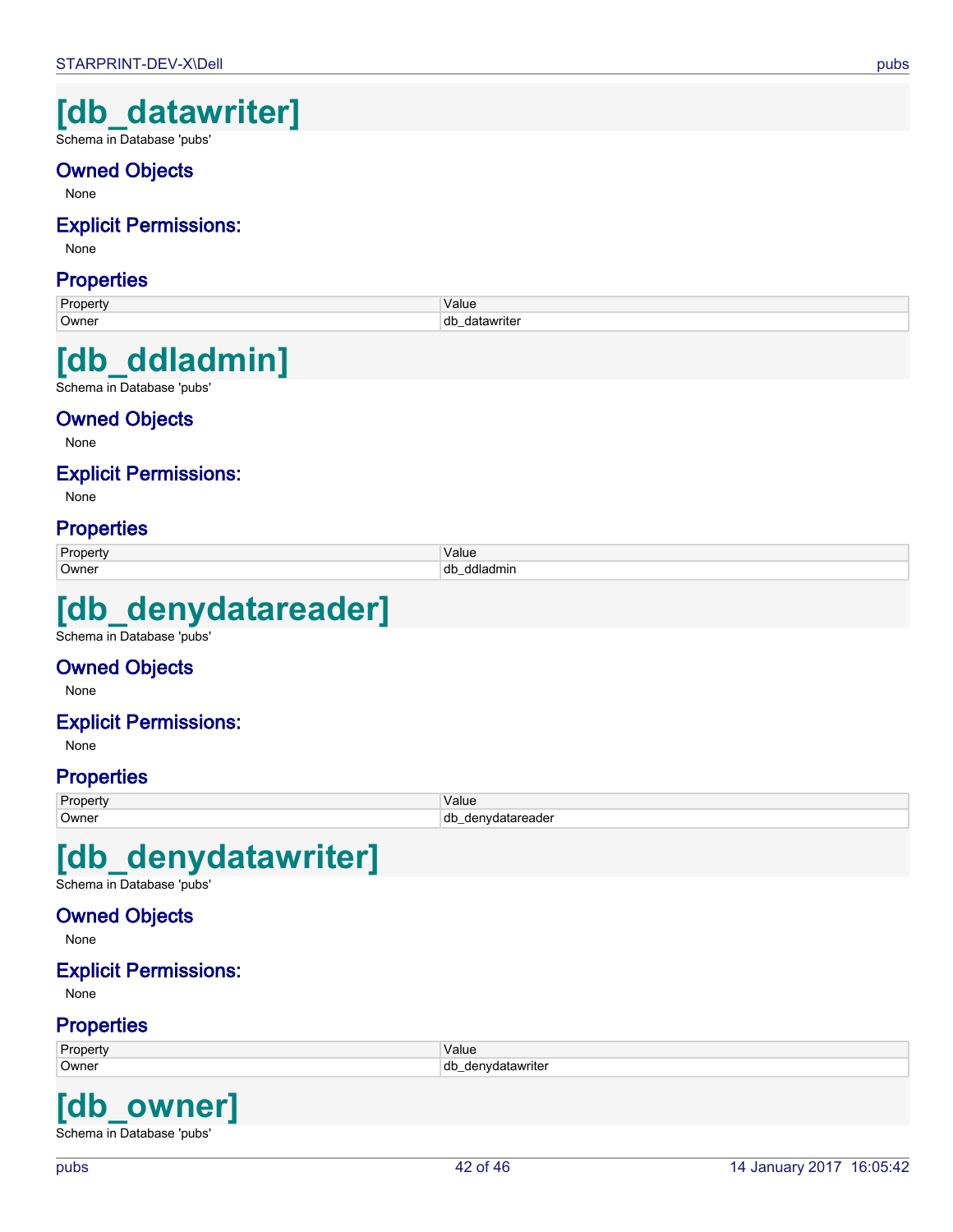# **Owned Objects**

None

# **Explicit Permissions:**

None

## **Properties**

| <b>Property</b> | Value                    |
|-----------------|--------------------------|
| Owner           | .dk<br>owner<br>u⊾<br>-- |
|                 |                          |

# **[db\_securityadmin]**

<span id="page-42-0"></span>Schema in Database 'pubs'

### **Owned Objects**

None

## **Explicit Permissions:**

None

## **Properties**

| Property | Value                            |
|----------|----------------------------------|
| Owner    | dt<br>securityadmin<br><u>. </u> |

# **[dbo]**

<span id="page-42-1"></span>Schema in Database 'pubs'

# **Owned Objects**

<span id="page-42-13"></span><span id="page-42-12"></span><span id="page-42-11"></span><span id="page-42-10"></span><span id="page-42-9"></span><span id="page-42-8"></span><span id="page-42-7"></span><span id="page-42-6"></span><span id="page-42-5"></span><span id="page-42-4"></span><span id="page-42-3"></span><span id="page-42-2"></span>

| Name                         | Type                |
|------------------------------|---------------------|
| authors                      | Table               |
| byroyalty                    | StoredProcedure     |
| discounts                    | Table               |
| empid                        | UserDefinedDataType |
| employee                     | Table               |
| employee_insupd              | Trigger             |
| EventNotificationErrorsQueue | <b>ServiceQueue</b> |
| id                           | UserDefinedDataType |
| jobs                         | Table               |
| pub_info                     | Table               |
| publishers                   | Table               |
| QueryNotificationErrorsQueue | <b>ServiceQueue</b> |
| reptq1                       | StoredProcedure     |
| reptq2                       | StoredProcedure     |
| reptq3                       | StoredProcedure     |
| roysched                     | Table               |
| sales                        | Table               |
| ServiceBrokerQueue           | <b>ServiceQueue</b> |
| stores                       | Table               |
| tid                          | UserDefinedDataType |
| titleauthor                  | Table               |
| titles                       | Table               |
| titleview                    | View                |

# <span id="page-42-24"></span><span id="page-42-23"></span><span id="page-42-22"></span><span id="page-42-21"></span><span id="page-42-20"></span><span id="page-42-19"></span><span id="page-42-18"></span><span id="page-42-17"></span><span id="page-42-16"></span><span id="page-42-15"></span><span id="page-42-14"></span>**Explicit Permissions:**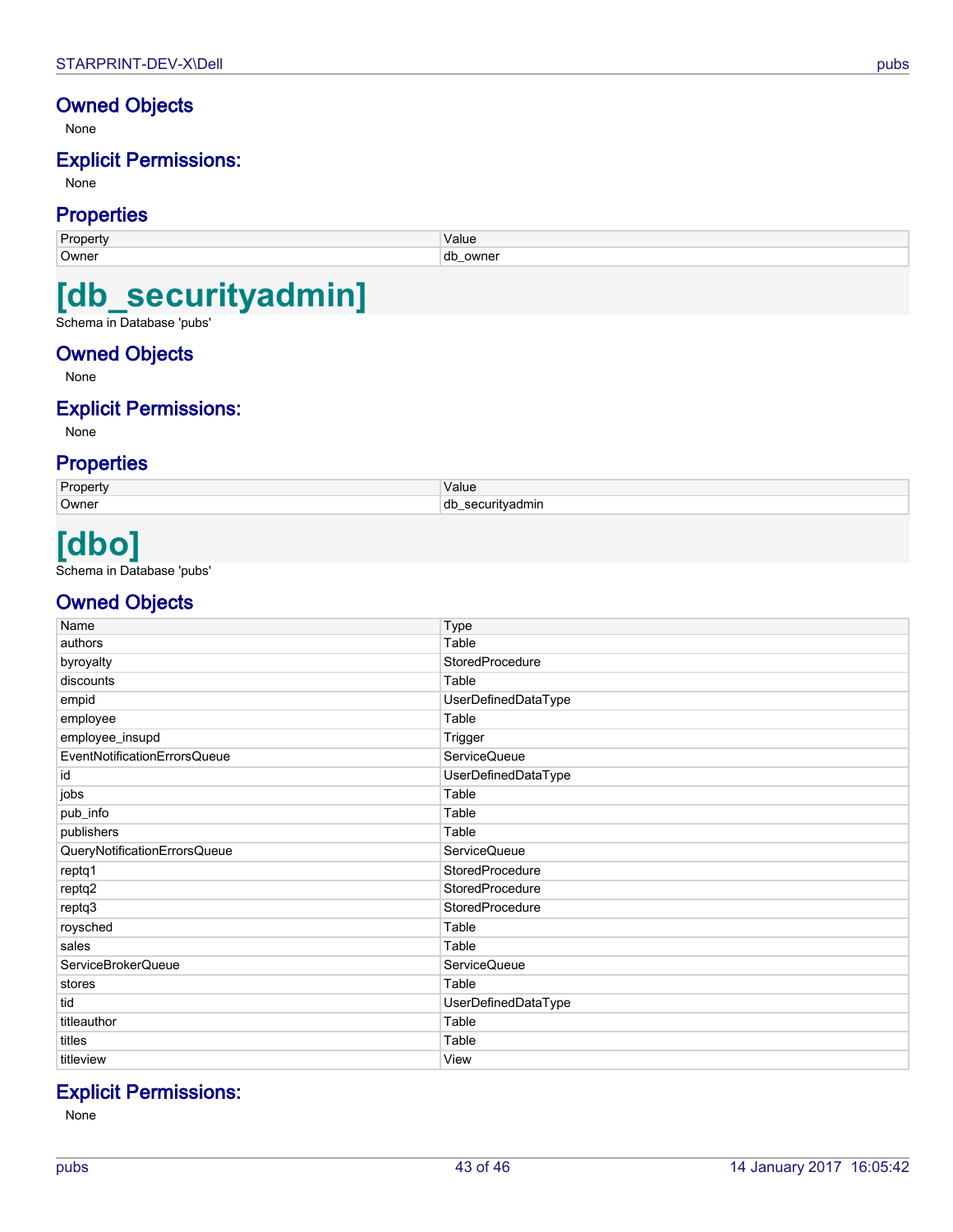# **Properties**

| Dronerty | Value |
|----------|-------|
| Owner    | dbo   |
|          |       |

# **[guest]**

<span id="page-43-0"></span>Schema in Database 'pubs'

# **Owned Objects**

None

# **Explicit Permissions:**

None

# **Properties**

| Owner<br>ques<br>ັ | Property | Value |
|--------------------|----------|-------|
|                    |          |       |

# **[INFORMATION\_SCHEMA]**

<span id="page-43-1"></span>Schema in Database 'pubs'

## **Owned Objects**

<span id="page-43-13"></span><span id="page-43-12"></span><span id="page-43-11"></span><span id="page-43-10"></span><span id="page-43-9"></span><span id="page-43-8"></span><span id="page-43-7"></span><span id="page-43-6"></span><span id="page-43-5"></span><span id="page-43-4"></span><span id="page-43-3"></span>

| Name                    | <b>Type</b> |
|-------------------------|-------------|
| CHECK_CONSTRAINTS       | View        |
| COLUMN_DOMAIN_USAGE     | View        |
| COLUMN_PRIVILEGES       | View        |
| <b>COLUMNS</b>          | View        |
| CONSTRAINT_COLUMN_USAGE | View        |
| CONSTRAINT_TABLE_USAGE  | View        |
| DOMAIN_CONSTRAINTS      | View        |
| <b>DOMAINS</b>          | View        |
| KEY_COLUMN_USAGE        | View        |
| <b>PARAMETERS</b>       | View        |
| REFERENTIAL_CONSTRAINTS | View        |
| ROUTINE_COLUMNS         | View        |
| <b>ROUTINES</b>         | View        |
| <b>SCHEMATA</b>         | View        |
| <b>SEQUENCES</b>        | View        |
| TABLE_CONSTRAINTS       | View        |
| TABLE_PRIVILEGES        | View        |
| <b>TABLES</b>           | View        |
| VIEW_COLUMN_USAGE       | View        |
| VIEW_TABLE_USAGE        | View        |
| <b>VIEWS</b>            | View        |

# <span id="page-43-18"></span><span id="page-43-17"></span><span id="page-43-16"></span><span id="page-43-15"></span><span id="page-43-14"></span>**Explicit Permissions:**

<span id="page-43-23"></span><span id="page-43-22"></span><span id="page-43-21"></span><span id="page-43-20"></span><span id="page-43-19"></span>None

## **Properties**

| Property | Value                                 |
|----------|---------------------------------------|
| Owner    | SCHEMA<br>INF<br><b>TION</b><br>JRMA. |
|          |                                       |

<span id="page-43-2"></span>**[sys]** Schema in Database 'pubs'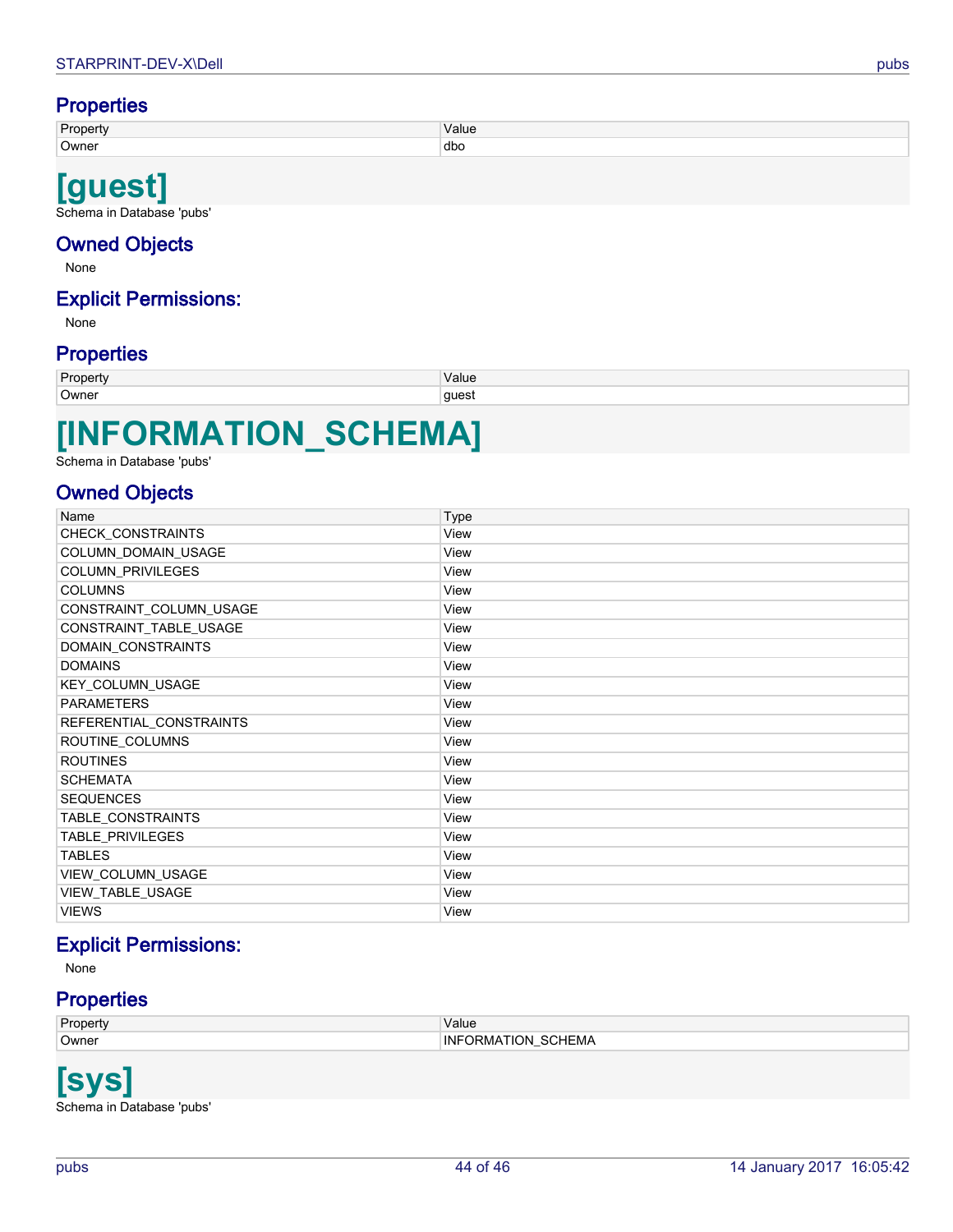# **Owned Objects**

# **Explicit Permissions:**

None

| <b>Dronart</b> | Value      |
|----------------|------------|
| onerrv         | $   -$     |
| Owner          | <b>SVS</b> |